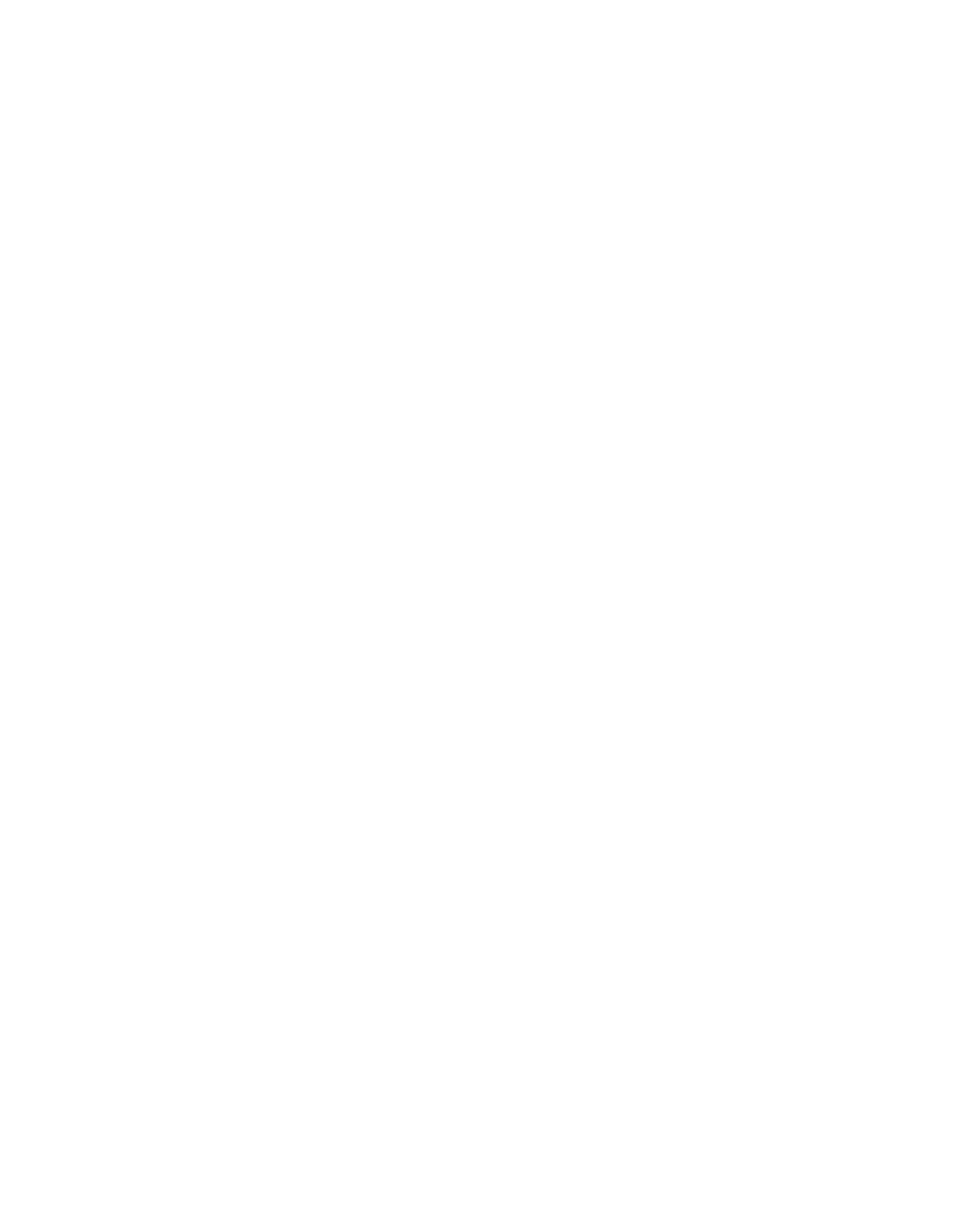## **Acknowledgements**

Sean Moulton and Gavin Baker were the lead authors of this report. Brian Gumm and Delaney Parrish assisted with editing, design, layout, and proofreading. Craig Jennings, Sam Rosen-Amy, and Matthew Madia provided research on specific recommendations. Research was also supported by former OMB Watch staff member Roger Strother and volunteer Ursula Kaczmarek. As always, this report benefitted from the leadership and insight of Gary Bass.

Constructive feedback on individual recommendations and report sections was received from Steve Aftergood of the Federation of American Scientists, Mary Alice Baish and Emily Feldman of the American Association of Law Libraries, Danielle Brian of the Project On Government Oversight, Michael German of the American Civil Liberties Union, Scott Matheson of Yale University Library, Patrice McDermott of OpenTheGovernment.org, Anne Weismann and Adam Rappaport of Citizens for Responsibility and Ethics in Washington, Michael Tiemann of the Open Source Initiative, Andrew Updegrove of Gesmer Updegrove LLP, Heather West of the Center for Democracy and Technology, and John Wonderlich of the Sunlight Foundation. These individuals are not responsible for this report's conclusions or for any errors it may contain.

The 21st Century Right to Know Project is supported by the Bauman Foundation, the Carnegie Corporation of New York, the CS Fund, the Ford Foundation, the Open Society Institute, the Rockefeller Brothers Fund, and the Sunlight Foundation, as well as the contribution of time and expertise of its many participants.

The authors welcome feedback on this report or information about updates, errors, and/or omissions. Please send feedback via e-mail to ombwatch@ombwatch.org.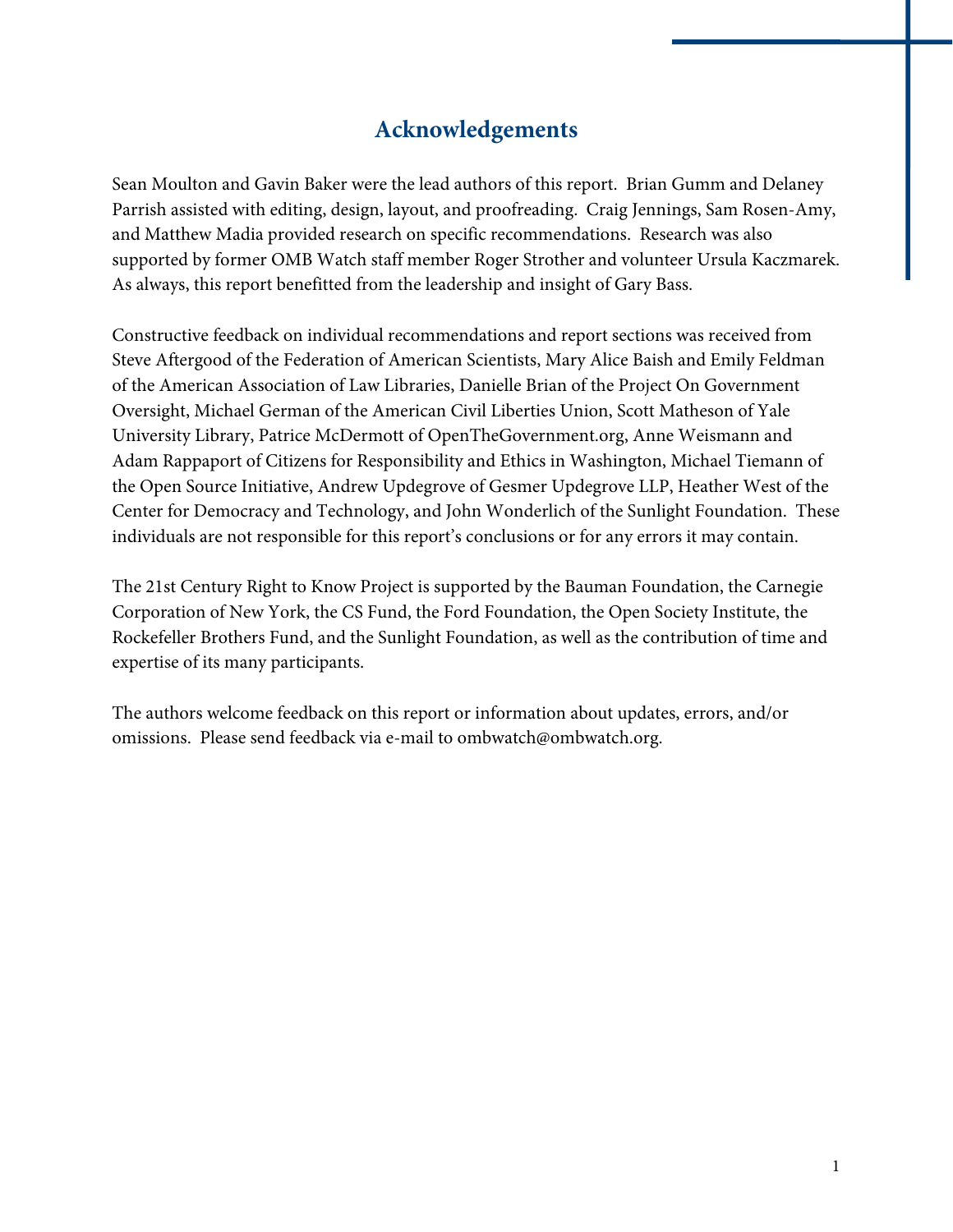## **Table of Contents**

| Acknowledgements                                                 |    |
|------------------------------------------------------------------|----|
| <b>Table of Contents</b>                                         | 2  |
| <b>Executive Summary</b>                                         | 5  |
| <b>National Security and Secrecy</b>                             | 11 |
| Overclassification                                               | 11 |
| C.1. Revision of Executive Order on Classification               | 11 |
| C.2. Review of Classification Practices                          | 13 |
| C.3. Congressional Access to Classified Materials                | 14 |
| C.4. Declassification of Historical Records                      | 14 |
| Pseudo-Secrecy                                                   | 15 |
| C.5. Purpose and Scope of CUI                                    | 15 |
| C.6. CUI's Impact on FOIA                                        | 15 |
| C.7. CUI Interference with Checks & Balances                     | 16 |
| C.8. CUI Oversight                                               | 16 |
| <b>State Secrets</b>                                             | 16 |
| C.9. Limit State Secrets Claims                                  | 16 |
| C.10. Retroactive Review of State Secrets                        | 17 |
| C.11. Statutory State Secrets Limits                             | 18 |
| Federal Secrecy Imposed on State and Local Officials             | 18 |
| C.12. Declassification of Joint Records                          | 18 |
| C.13. Fusion Center Accountability                               | 18 |
| C.14. Weakening of State and Local Openness Laws                 | 20 |
| C.15. Restrictions on State, Local, & Tribal Information         | 20 |
| <b>Failed Checks &amp; Balances</b>                              | 20 |
| C.16. Inspector General Audits of Classification                 | 20 |
| C.17. Governmental Accountability Office Oversight               | 21 |
| C.18. Congressional Investigations                               | 21 |
| C.19. Presidential Cooperation with Congressional Investigations | 22 |
| C.20. President's Intelligence Advisory Board                    | 22 |
| C.21. Secret Laws                                                | 23 |
| The Imperative of Real Accountability                            | 23 |
| C.22. Review of Security Policies                                | 23 |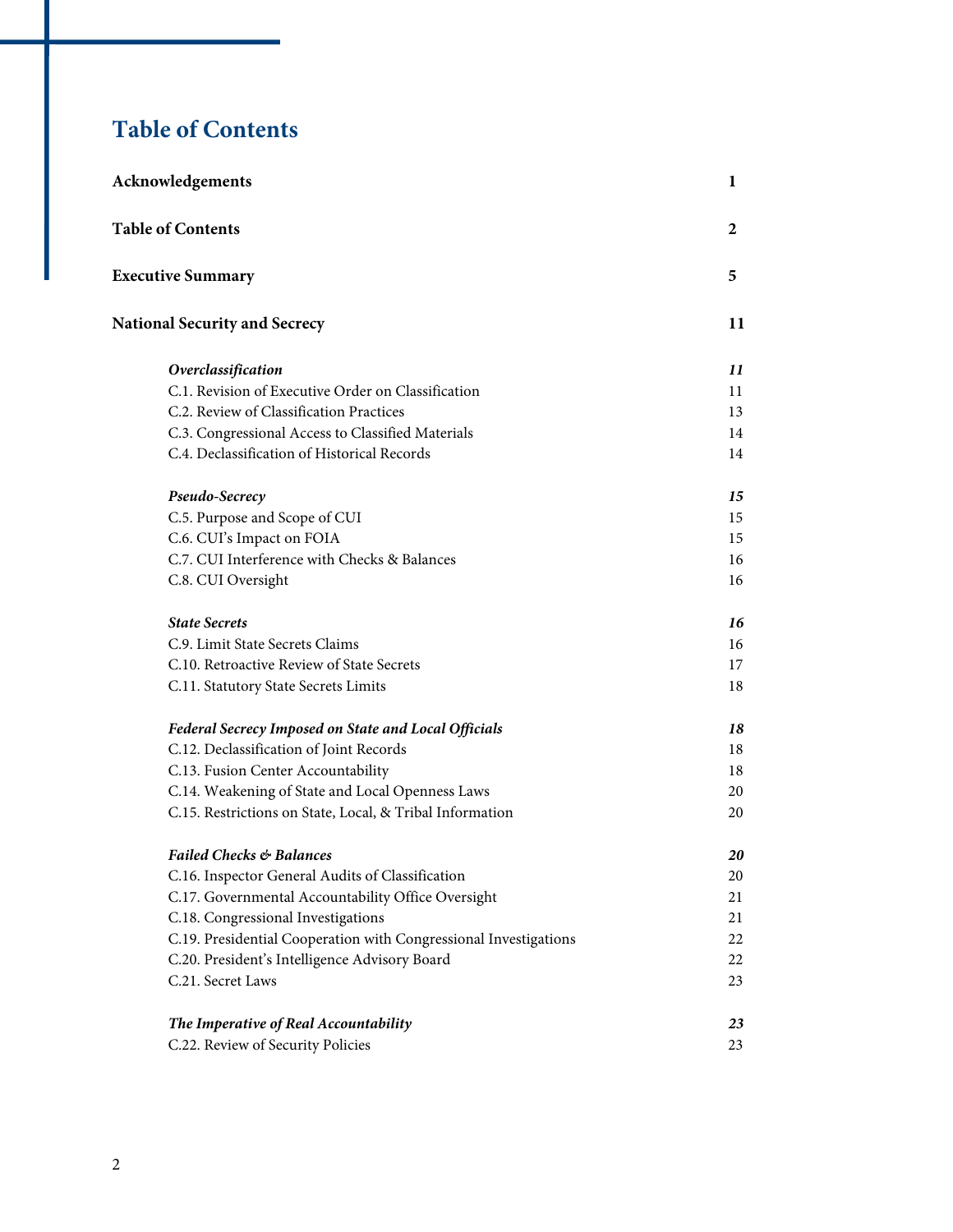| <b>Usability of Information</b> |                                                                        | 25 |
|---------------------------------|------------------------------------------------------------------------|----|
|                                 | Using the Internet to Promote Interactivity                            | 26 |
|                                 | D.1. CTO                                                               | 26 |
|                                 | D.2. E-Government                                                      | 26 |
|                                 | Government Use of Interactive Technology                               | 27 |
|                                 | D.3. Web 2.0                                                           | 27 |
|                                 | D.4. E-Rulemaking                                                      | 27 |
|                                 | D.5. FOIA: Centralized Filing; Publish Requests and Released Documents | 28 |
|                                 | D.6. Budget Information                                                | 29 |
|                                 | D.7. Use of Web Services                                               | 30 |
|                                 | D.8. Syndication                                                       | 31 |
|                                 | Make Online Government Information Searchable, Shareable, and Usable   | 32 |
|                                 | D.9. Open Source, Open Formats                                         | 32 |
|                                 | D.10. Metadata                                                         | 33 |
|                                 | D.11. Copyright                                                        | 34 |
|                                 | <b>Electronic Records Management</b>                                   | 34 |
|                                 | D.12. Electronic Records Management                                    | 34 |
|                                 | D.13. Access to Original and Digital Records                           | 34 |
|                                 | D.14. Preservation of Electronic Records                               | 35 |
|                                 | D.15. Agency E-mail                                                    | 36 |
|                                 | D.16. Authentication of Government Documents                           | 37 |
|                                 | Scientific Openness and the Media                                      | 37 |
|                                 | D.17. Free Flow of Scientific Information: Guidelines                  | 37 |
|                                 | D.18. Free Flow of Scientific Information: Implementation              | 39 |
|                                 | <b>Creating a Government Environment for Transparency</b>              | 40 |
|                                 | <b>Policy Statements</b>                                               | 41 |
|                                 | E.1. Atmosphere that Supports Disclosure                               | 41 |
|                                 | E.2. Notice of Transparency Rights                                     | 42 |
|                                 | E.3. Adequate Resources for Transparency                               | 42 |
|                                 | E.4. Whistleblower Protection                                          | 43 |
|                                 | E.5. Outsourcing of Agency Duties                                      | 44 |
|                                 | E.6. Use of Existing Library Networks                                  | 44 |
|                                 | <b>Resource Requirements</b>                                           | 45 |
|                                 | E.7. Minimum FOIA Budgets                                              | 45 |
|                                 | E.8. Information Management for FOIA                                   | 45 |
|                                 | E.9. Rebuild Government Information Dissemination Capacity             | 45 |
|                                 | E.10. Required Information on Agency Websites                          | 46 |
|                                 | E.11. Digitize Records                                                 | 47 |
|                                 | E.12. Incentives to Reduce Backlogs                                    | 47 |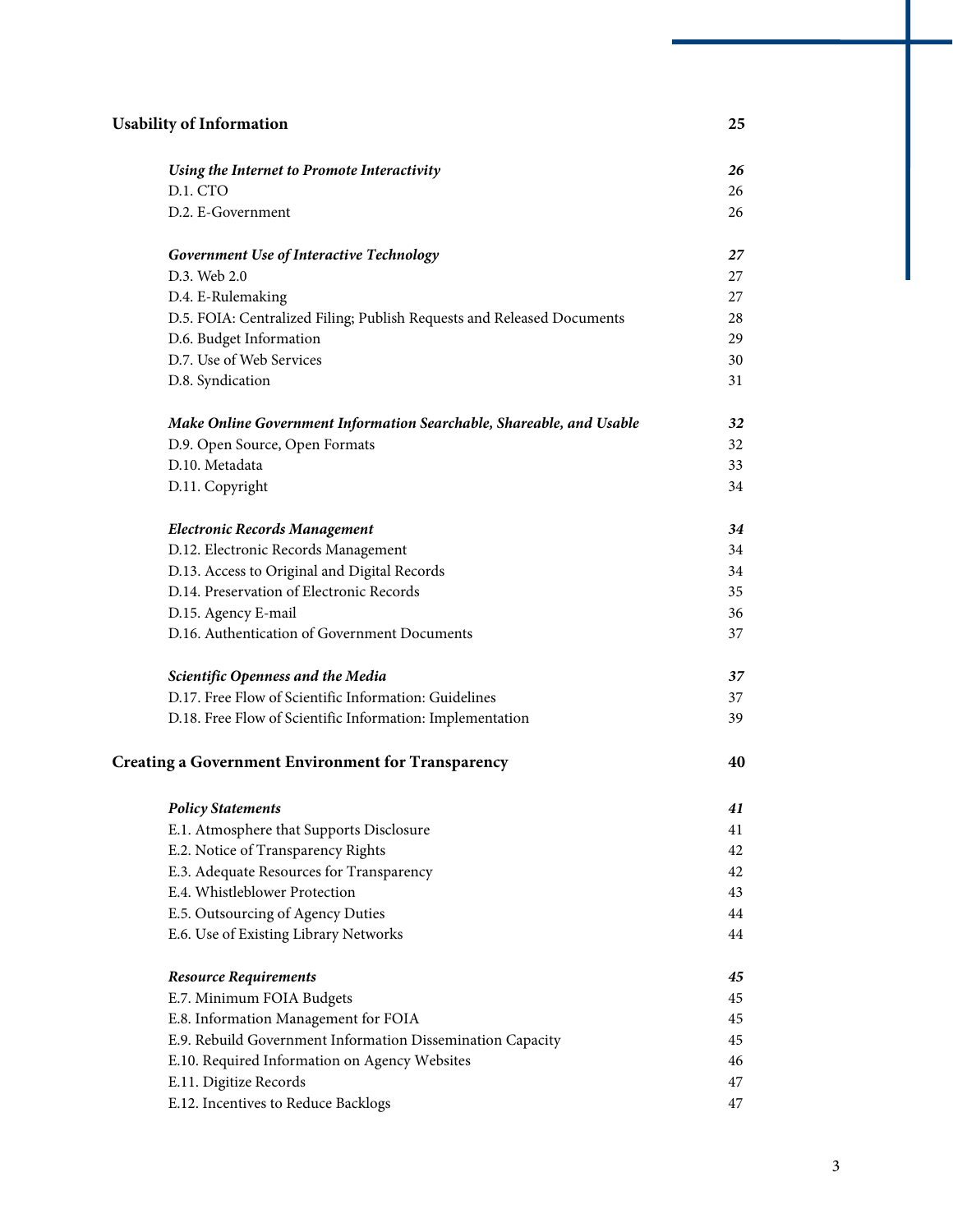| Incentives to Promote Disclosure                                  |    |
|-------------------------------------------------------------------|----|
| E.13. Employee Performance Evaluations<br>E.14. Agency Scorecards |    |
|                                                                   |    |
| <b>Improved Oversight/Enforcement</b>                             | 50 |
| E.16. Create an Office of Transparency                            | 50 |
| E.17. Agency Senior Transparency Officers                         | 50 |
| E.18. Transparency Metrics                                        | 51 |
| E.19. Public Interest Review Board                                | 51 |
| E.20. Mandatory Transparency Training                             | 51 |
| E.21. Criminal Penalty for Willful Concealment                    | 52 |
| Long-Term Vision for Government Transparency                      |    |
| E.22. Right to Know Law                                           | 52 |
| E.23. Enforcement and Oversight of Right to Know Law              | 53 |
| E.24. Experiment with New Technology                              | 53 |
| E.25. Public Awareness of Transparency Rights                     | 53 |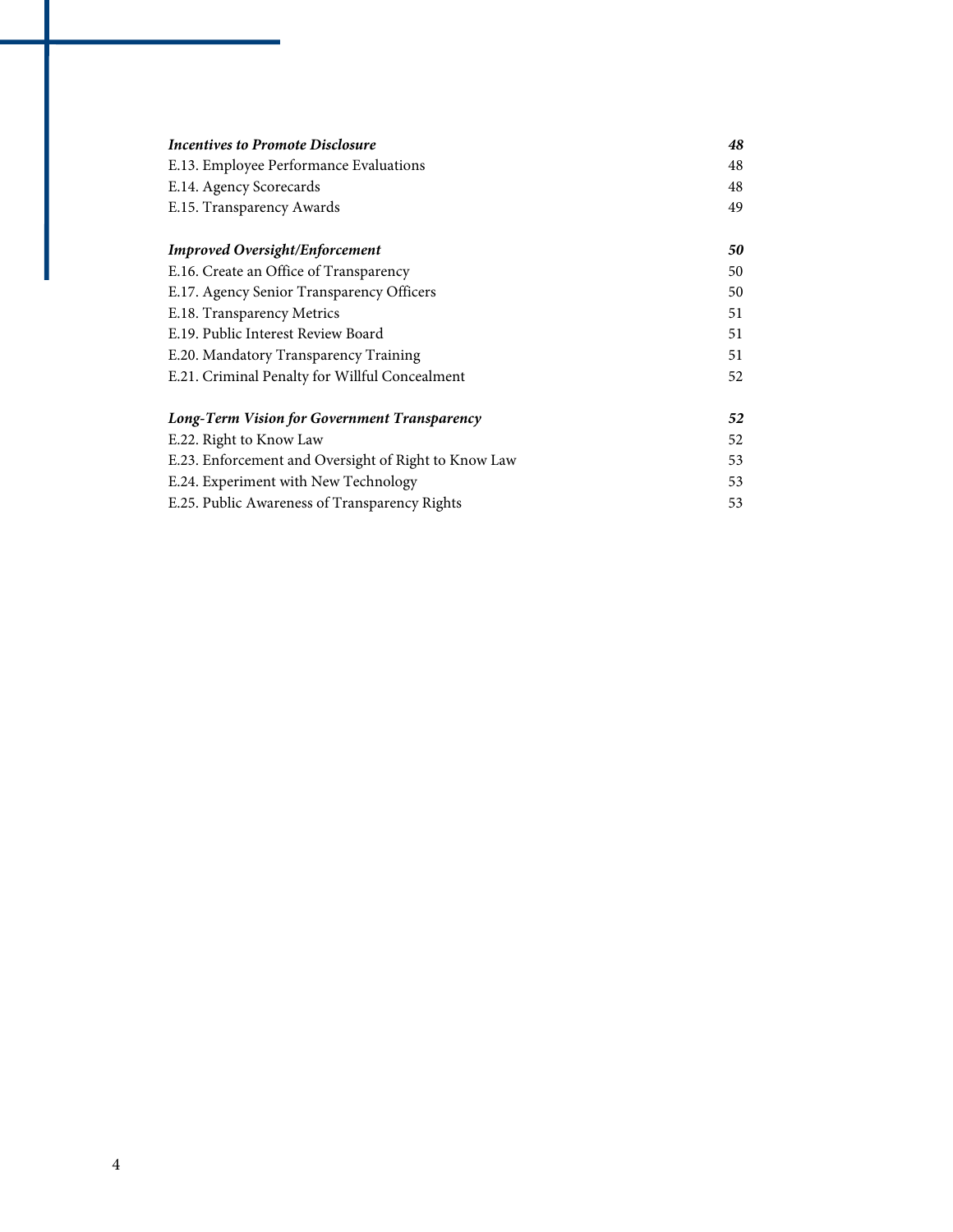## **Executive Summary**

On Nov. 12, 2008, the right-to-know community published a set of detailed transparency recommendations for President-elect Barack Obama and Congress. Those recommendations, titled *Moving Toward a 21st Century Right-to-Know Agenda*, were developed over a two-year period with input from more than 100 groups and individuals. The seventy recommendations urged the new president and the incoming Congress to act quickly on a number of key government openness issues while also encouraging a more systematic, longer-term approach to a variety of other transparency problems that plague the federal government. The recommendations were endorsed by more than 300 organizations and individuals from across the political spectrum. A senior White House official privately called the recommendations a "blueprint for the Obama administration."

The report organized the majority of the recommendations into three chapters.

- The National Security and Secrecy chapter provided specific recommendations to address the increase in government secrecy that has occurred due to professed national and homeland security concerns.
- The Usability of Government Information chapter focused on recommendations for how interactive technologies can make information more easily accessible and usable, including protecting the integrity of information and using the best formats and tools.
- The Creating a Government Environment for Transparency chapter addressed recommendations for creating incentives for openness and shifting government policies and mechanisms to encourage transparency.

An additional chapter laid out recommendations for the first 100 days of the administration; the implementation of those recommendations was assessed in an earlier OMB Watch report.<sup>[1](#page-6-0)</sup>

This report seeks to assess progress on each recommendation near the midpoint of the president's term as part of Sunshine Week 2011. The many factors at play in each recommendation – vision, leadership, policy, implementation, etc. – make it difficult, if not impossible, to assign simple grades. Instead, we will explain the activities of the administration and Congress on the issues addressed in the recommendations and offer some insights on those actions.

It should be noted that no administration could be expected to complete all of the recommendations contained in the 2008 report in just two years' time. There is a very real limit to resources and staff that can be brought to bear on the issue of government openness while still addressing the many other demands on government. Several of the recommendations were explicitly designed as long-term challenges that will take years of work to complete, and of course, the work of implementation is never done.

<span id="page-6-0"></span><sup>1</sup> OMB Watch, "Obama at 100 Days – 21st Century Right-to-Know Agenda," April 2009. http://www.ombwatch.org/files/obamaat100daysrtk.pdf.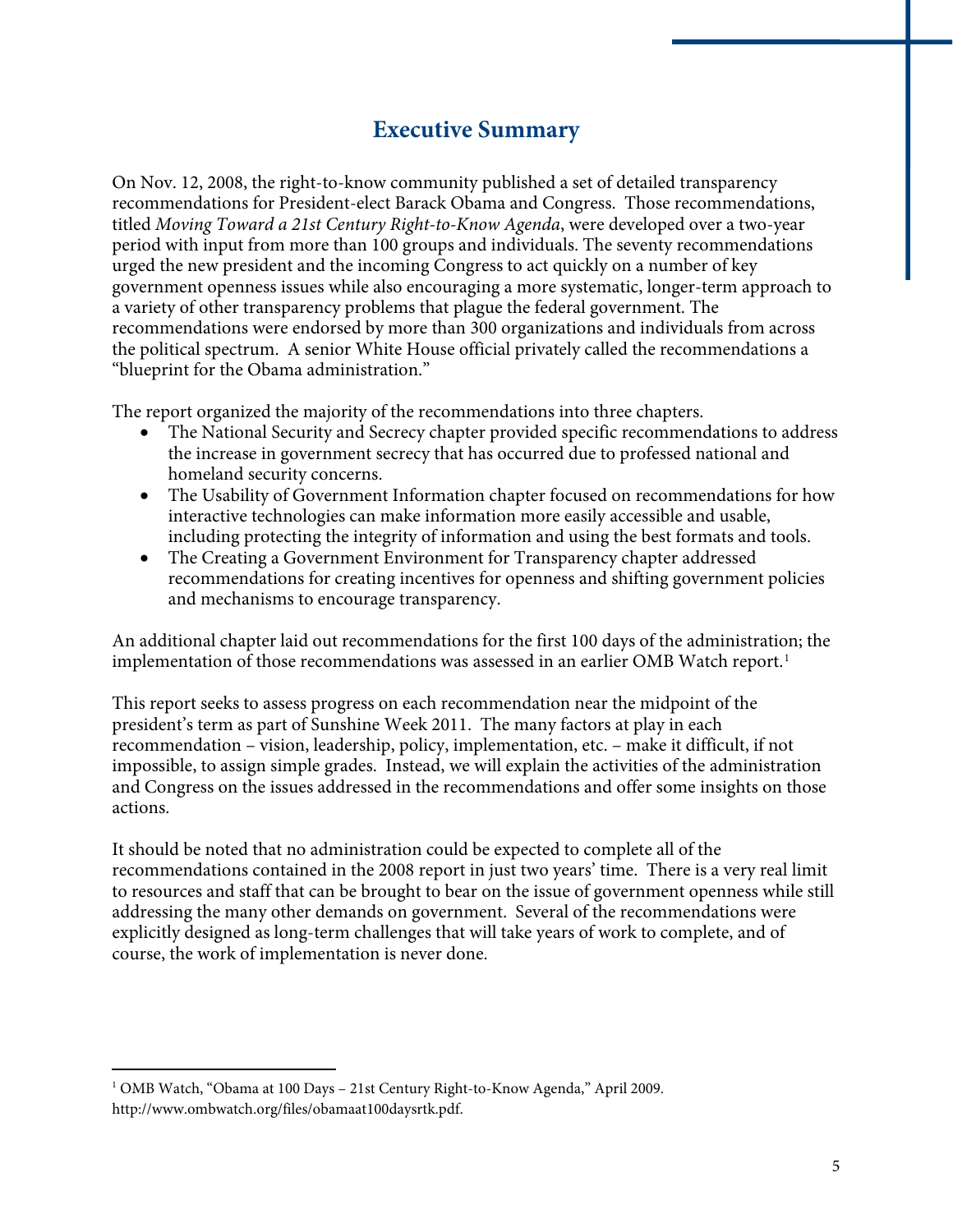#### **Conditions for Change**

The 2008 report recognized that change would require strong leadership and vision on government transparency from the president, new policies to proactively disclose information where possible, modernization of the government's use of technology to manage and disclose information, and the building of a culture of openness in government.

*Leadership:* President Obama has shown strong leadership on creating an open and accountable government. At 12:01 p.m. on Jan. 20, 2009, after being sworn in as president, the very first item posted on the White House blog was a statement that said, "President Obama has committed to making his administration the most open and transparent in history." The next day, his first full day in office, President Obama sent a memo to agency heads saying that his administration will be guided by transparency, increased participation, and improved collaboration. The memo stated that the administration is "committed to creating an unprecedented level of openness in government," adding that greater openness "will strengthen our democracy and promote efficiency and effectiveness in government."

*Policy: Policies are the DNA of government, telling agencies how to operate, what to work on,* how to allocate resources, and more. If policies don't tell government agencies and officials to be open and transparent, then transparency won't happen. Unfortunately, history has shown us that weak and vague policies about transparency will be ignored and overrun by other priorities.

The Obama administration has made meaningful changes in transparency policy in various areas. On his first day, President Obama issued an executive order to improve access to past presidential records, a memo that later resulted in the Open Government Directive, and another memo that directed the attorney general to update FOIA guidance to be more open. Since then, the administration has put in place numerous other policies that set direction and reinforce the importance of government transparency: White House visitor logs, classification and declassification, scientific integrity, controlled unclassified information, regulatory compliance data, and more. Many of those policies are described within this report. Some, such as making White House visitor logs transparent, were not part of these recommendations but are consistent with the intent of the recommendations.

*Technology:* When pursuing open government, it isn't enough to fix policy. It is also necessary to make effective use of technology, leveraging new opportunities to expand access. Government must continually adapt, experimenting with new tools to help the public effectively search, analyze, and understand the information.

The Obama administration has aggressively adopted Internet technologies, launching new websites and redesigning others, engaging citizens on social media, and making databases more publicly accessible. The administration has also elevated technology staff in the White House and launched a broad overhaul of federal IT management practices. As a result, cloud computing, social media tools, and "apps" are now common parlance in government.

*Culture:* In addition to policy changes and newer interactive technologies, there is also a need to change the culture of secrecy that has been so prevalent in the federal government. In his 1997 book covering the results of the Commission on Protecting and Reducing Government Secrecy, former Sen. Daniel Patrick Moynihan wrote of the U.S. government, "Departments and agencies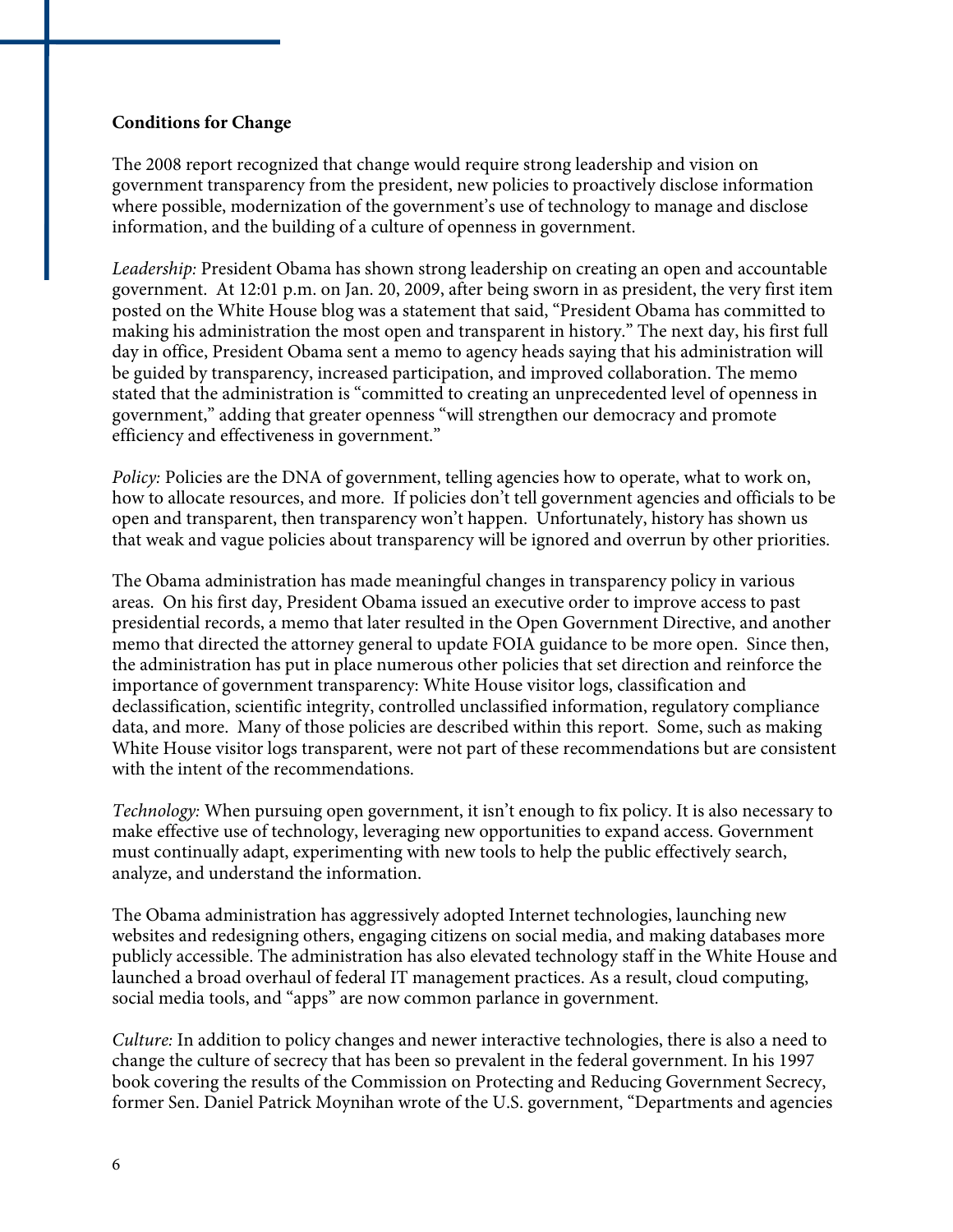hoard information, and the government becomes a kind of market. Secrets become organizational assets, never to be shared save in exchange for another organization's assets.... The system costs can be enormous. In the void created by absent or withheld information, decisions are either made poorly or not at all." While Moynihan was discussing national security information, he could have been talking about almost any agency. Agencies approach public access in an insouciant manner; with few incentives to advocate or promote openness, the path of least resistance is to let information sit behind closed doors.

While policy or technology changes are readily visible, assessing a new culture of transparency, or a spirit of government openness, is more difficult to do. Top officials must strive to establish a mindset that makes public access a priority within government. There must be incentives to encourage agency personnel to promote the public's right to know in their daily work. It is also important to create mechanisms that deliver clear benefits from transparency efforts to government officials and reinforce the new mindset.

The Obama administration has taken several steps to try to shift the culture of the U.S. government. The Dec. 8, 2009, Open Government Directive did an outstanding job laying out tasks for agencies to promote openness, with specific deadlines for each task. Each agency had to develop its own specialized open government plan in collaboration with the public and stakeholders. This process created a strong sense of ownership within the agencies. Additionally, the Obama administration created a team of White House staff that has government openness as part of its portfolio of responsibilities. Never before has there been a White House team working on government transparency. This has sent a signal to agency staff that government openness is a high priority for the administration.

#### **High-Priority Recommendations**

The 2008 right-to-know report identified a group of high-priority recommendations for the incoming administration. To date, the Obama administration has made strong progress on some high-priority recommendations but modest or little progress on others.

The first high-priority recommendation called for the president to "immediately instruct his agency heads to actively and affirmatively disseminate information" and direct the attorney general to issue guidance on the Freedom of Information Act (FOIA) "that urges disclosing information where possible." President Obama did this on his first full day in office, and the administration has repeatedly stressed the importance of proactive dissemination.

In addition, the high-priority recommendations proposed "bringing the government's use of the Internet into the Web 2.0 world" and for "bold experimentation." The Obama administration has shown exceptional enthusiasm for using Internet technologies and social media to communicate with the public, as well as an admirable willingness to experiment.

The high-priority recommendations also urged reforming the systems of classified and controlled unclassified information (CUI). The administration has initiated significant policy reforms on these issues, though implementation is only beginning.

However, on other high-priority recommendations, the administration's actions have been disappointing. With regard to the state secrets privilege, the Obama administration was the first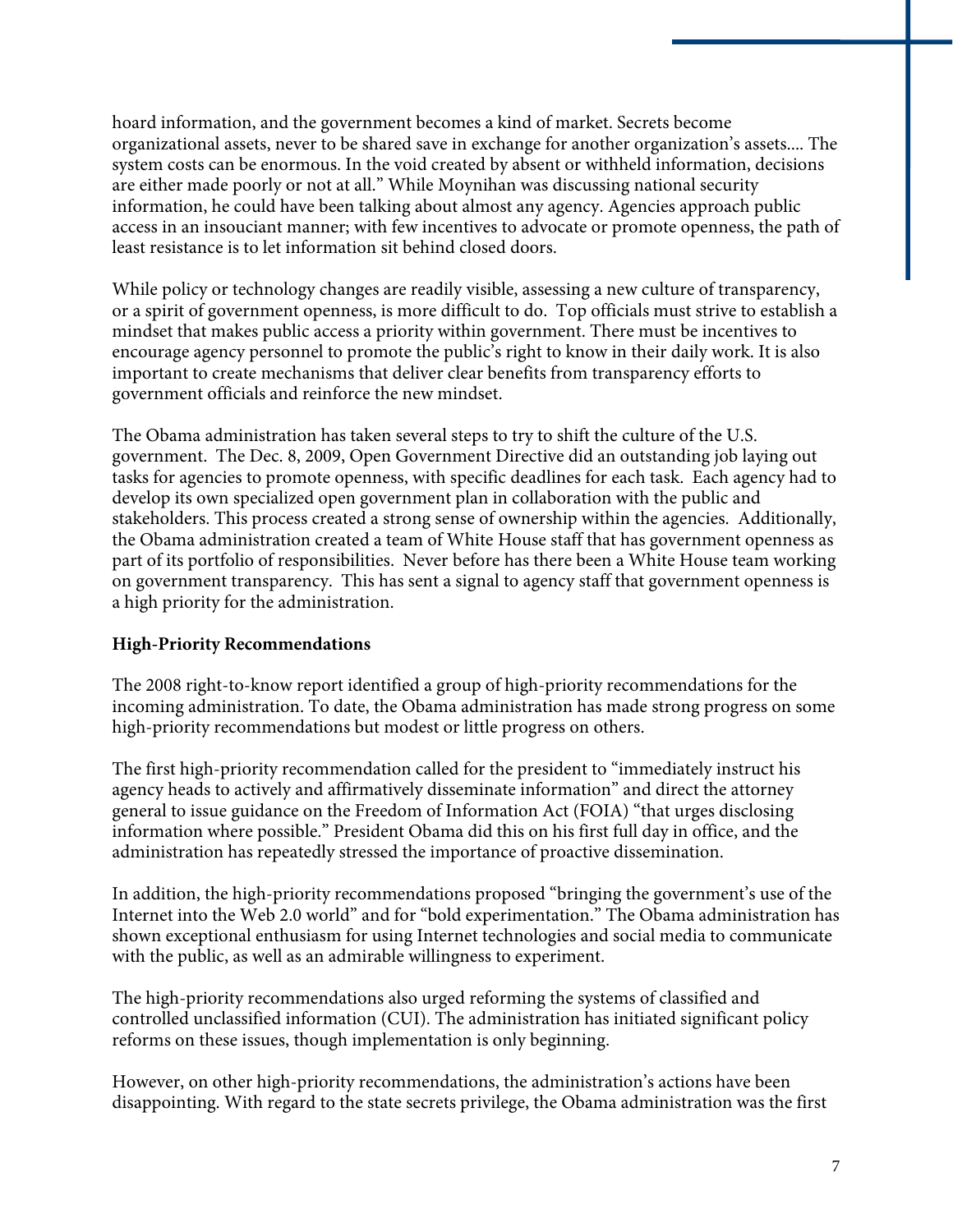to adopt a formal policy describing how it will make decisions on using the privilege. However, the reforms are considered minor by transparency and civil liberties advocates. Furthermore, the administration has continued to assert the privilege as a reason to dismiss entire cases, as opposed to the narrow use described by the administration's policy.

In addition, despite the administration's embrace of technology, the administration has all but abdicated its leadership on the critical issues of electronic records management and preservation. Records management is the *sine qua non* of open and accountable government: If records are not adequately retained, managed, and preserved, they will be inaccessible to the public, whether through FOIA, discovery in legal claims, declassification, internal audits, or any other transparency or accountability mechanism. In several high-profile cases during recent administrations, important government information in electronic formats has been lost, due both to intentional evasion and deletion as well as simple neglect. Despite this, the Obama administration has taken only minor steps to address the challenges of electronic records.

On other high-priority recommendations, the administration has made little to moderate progress, as with the recommendations on disclosing more information on ethics and influence in government, ensuring adequate resources for transparency activities, improving the usability of information, and reducing restrictions on government experts communicating with the media and the public.

#### **Other Important Considerations**

While the remainder of this report largely addresses the original recommendations, a few issues not addressed in the 2008 report do warrant mention. The most significant is the question of implementation. While a slew of policy reforms have been introduced, some advocates question whether they are being fully implemented, such as the attorney general's FOIA memo and the administration's state secrets policy. Other policies were so recently minted that implementation has only begun. It's difficult to rapidly reorient the ship of state, and even with promising policies, in some cases, change has not come as quickly or as boldly as advocates hoped.

There have also been external events that have tested the administration's openness principles. For example, in the aftermath of the BP Deepwater Horizon disaster, the administration's openness did not pass the test. Inaccurate and misleading information was being released; agency data was not transparent, with accusations of White House interference. Similarly, in the wake of recent releases of information by WikiLeaks, the administration's actions have not been consistent with the spirit or intent of its openness policies. Restrictions on federal workers looking at information on public websites, political pressure against financial and technology services used by WikiLeaks, and aggressive prosecution of leakers are all antithetical to the openness policies embodied in our recommendations.

In a more positive light, the administration has launched major transparency initiatives on other issues not specifically contained in the original recommendations, but consistent with the spirit of the report. Possibly the largest transparency initiative undertaken by the administration was related to the American Recovery and Reinvestment Act, which provided stimulus during the economic downturn. Even before signing the Recovery Act into law, the president said, "…every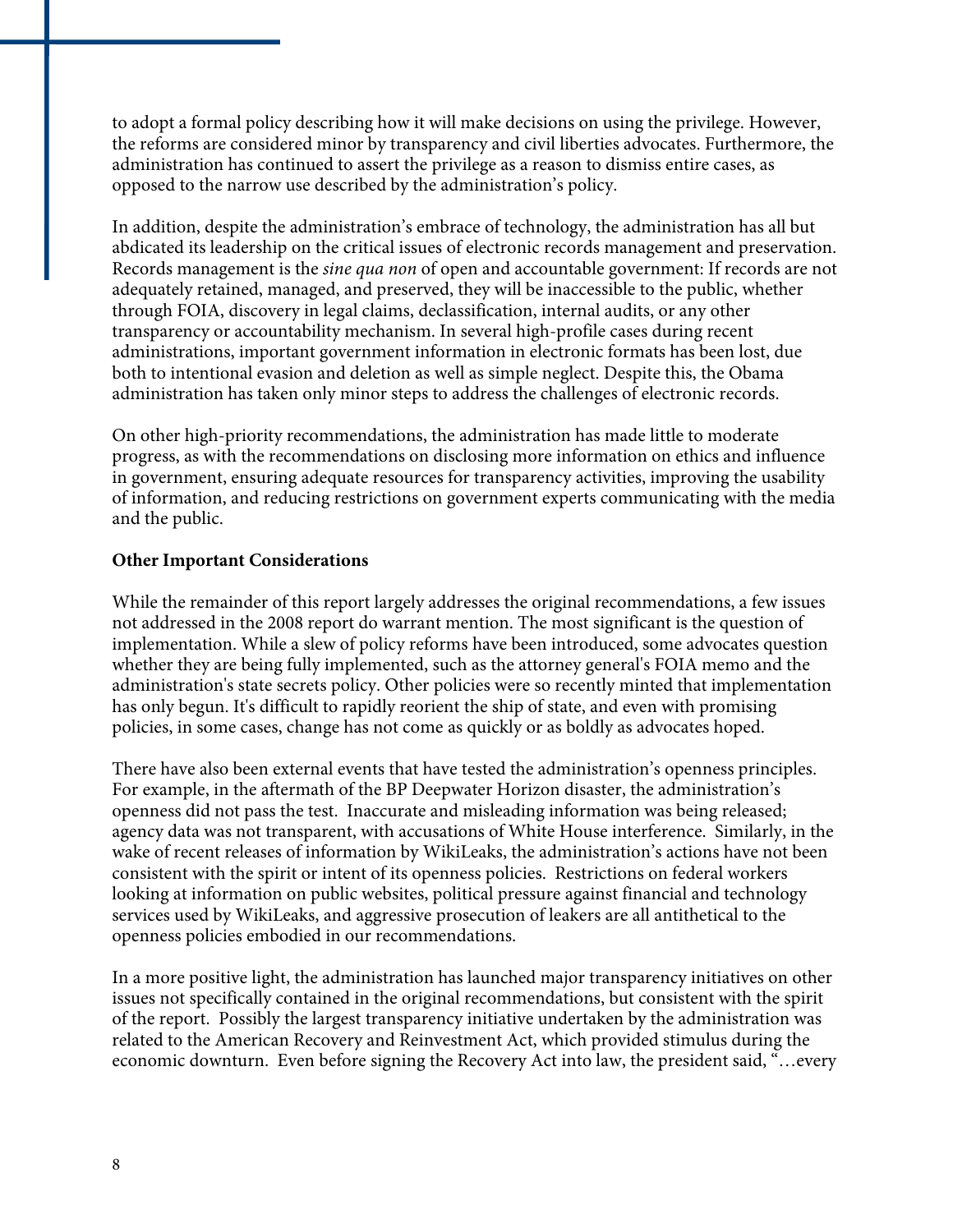American will be able to go online and see where and how we're spending every dime."<sup>[2](#page-10-0)</sup> The Recovery and Accountability Board built the Recovery.gov site in a matter of months. More importantly, working with the Office of Management and Budget, the Board's actions have been a major advancement for federal spending disclosure. It required recipients of the Recovery Act funds, as well as their sub-recipients, to report quarterly online on how they were using the funds. Within 30 days of the reporting, the information was made available in a searchable format on Recovery.gov. That approach is now migrating to USAspending.gov, which covers nearly all federal spending.

The administration also has gone far beyond the recommendations in improving public access to government data, including but not limited to the creation of Data.gov.

As you read this report, you will be amazed at how many of the 70 recommendations the administration has undertaken. It demonstrates a strong commitment to openness and a dedication of government resources to address the many items. Even so, the whole does not yet seem to be greater than the sum of its parts. Overall, government transparency still can be vastly improved. Too often, implementation lags behind the vision created by the policy. It is not easy to transform government from a culture of secrecy to one of openness, yet we are comforted by having an administration that is committed to strengthening government openness and will work collaboratively to try to deliver it.

While we're disappointed that the administration has underperformed on a few critical issues, its energy and hard work to improve transparency has been undeniable and has yielded real results on many important issues. While we cannot yet say that this administration is "the most open and transparent in history," it may well be on the right path to ultimately making such a statement. But more progress will need to be made in the second half of the term, which includes reinvigorating its openness agenda, establishing common standards across the government, and emphasizing vigorous implementation of worthwhile policies already in place.

1

<span id="page-10-0"></span><sup>2</sup> Barack Obama, "The first press conference," White House, Feb. 9, 2009, http://www.whitehouse.gov/blog\_post/the\_first\_press\_conference/.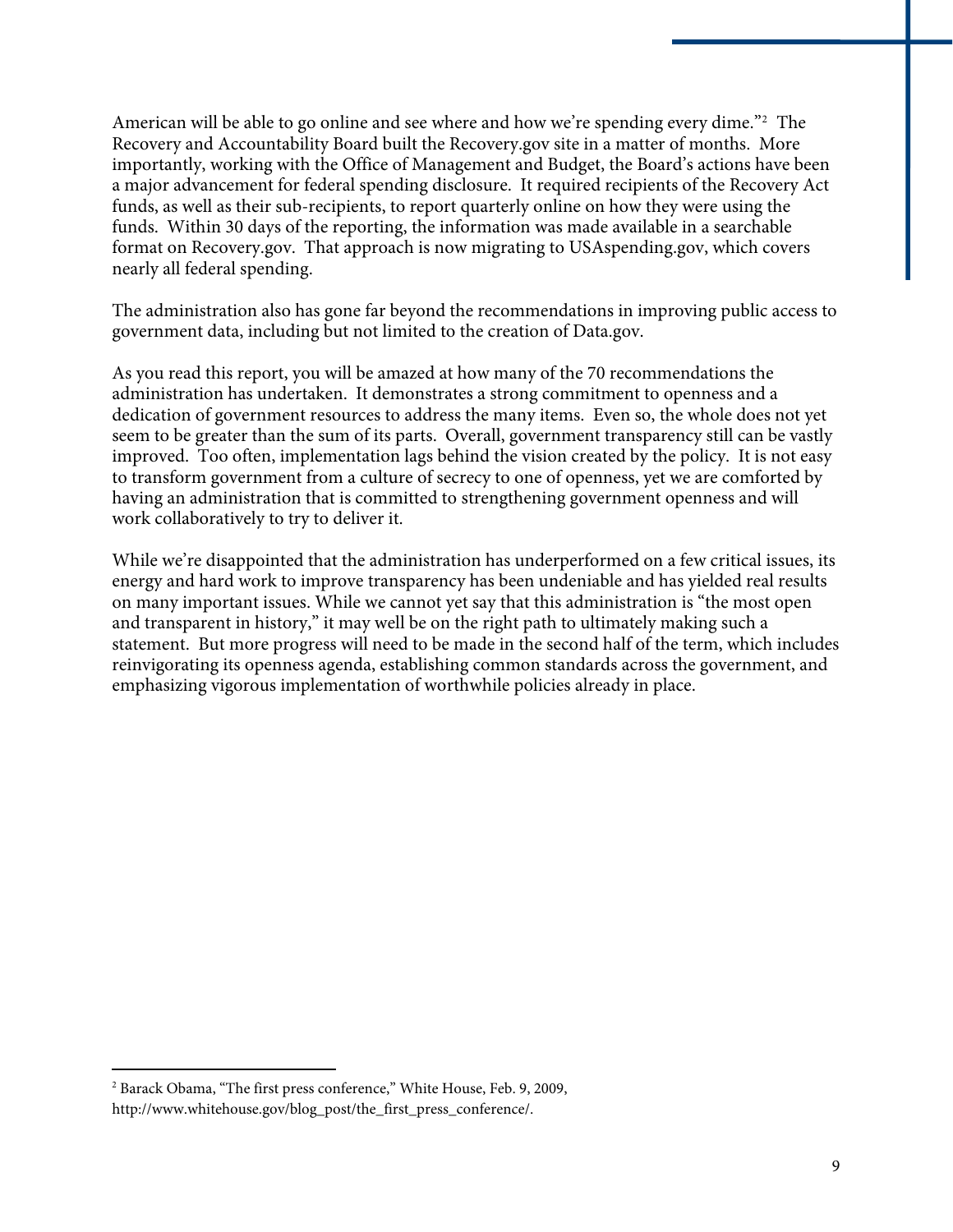## **Key Findings**

#### **National Security and Secrecy**

#### **Strengths:**

- New executive order on classified information reduces over-classification and speeds declassification, but some aspects have not yet been fully implemented
- New executive order on controlled unclassified information improves transparency, predictability, and oversight, but implementation has not yet begun

#### **Weaknesses:**

- New state secrets policy represents minor reform, and administration is continuing to use the privilege broadly to dismiss entire cases
- Only minor steps taken to restore congressional oversight or to limit impact of federal secrecy policies on state and local entities

#### **Usability of Government Information**

#### **Strengths:**

- Strong utilization of e-government and Web 2.0 technologies, with concerted effort to engage the public
- New scientific integrity policies helpful, though not all agencies have begun implementation

#### **Weaknesses:**

- No high-level effort to improve electronic records management and preservation government-wide
- Despite the establishment of Data.gov, no steps have been taken to improve the use and consistency of metadata

#### **Creating a Government Environment for Transparency**

#### **Strengths:**

- Strong and consistent leadership on government openness from White House and other high offices that conveys the importance of the issue
- Open Government Directive launched a process that required each agency to work with public to develop openness plans specific to their mission and culture

#### **Weaknesses:**

- Implementation of improved FOIA policies has significantly lagged, and only minor investment in new technologies to improve FOIA processing
- Whistleblower protections have only seen minor improvements, while Congress narrowly failed to pass a major whistleblower protection bill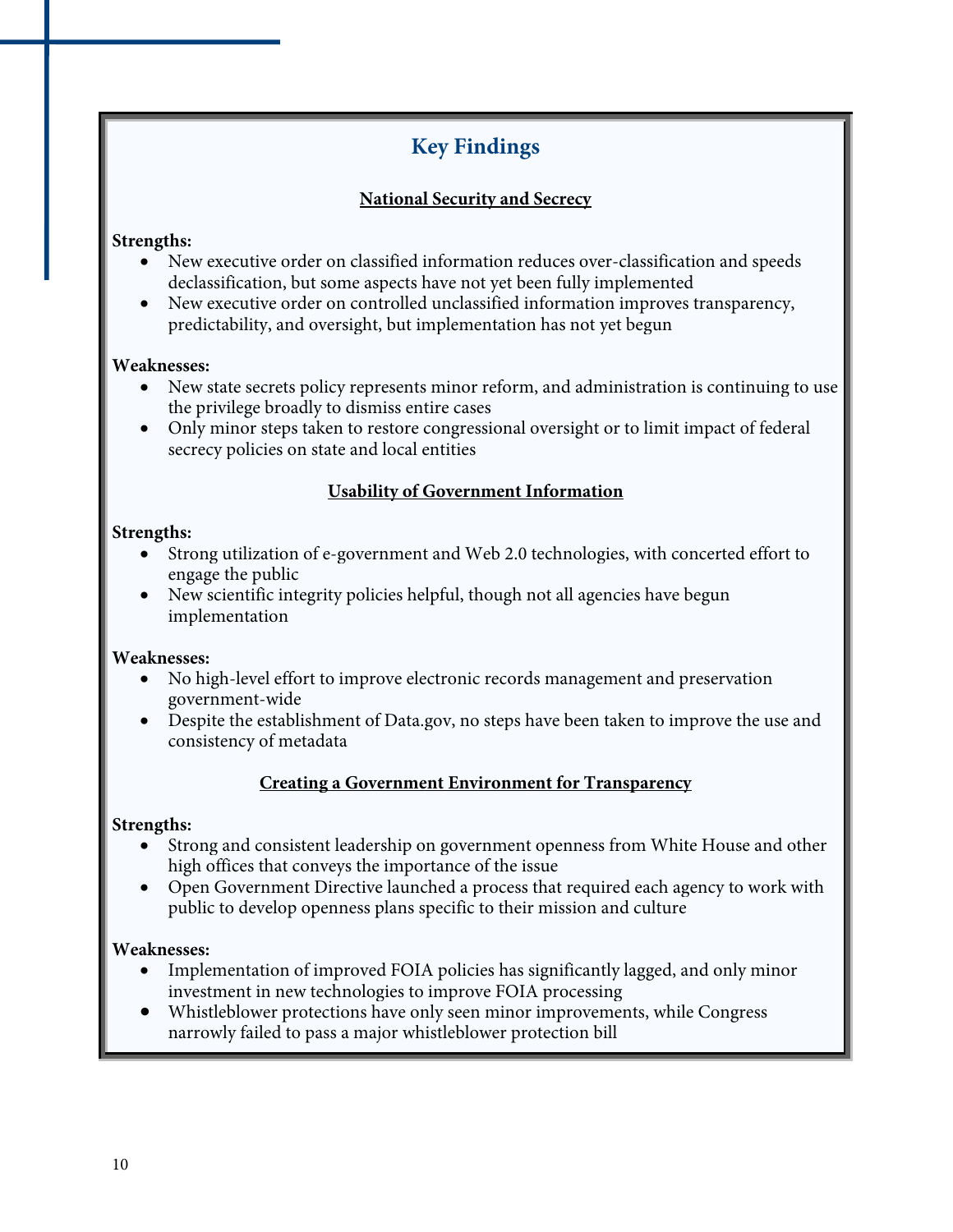## **National Security and Secrecy Recommendations**

The recommendations in Chapter C of the 2008 report sought to ensure that claims of national security did not inhibit oversight or enable an atmosphere of impunity for executive actions.

The Obama administration has initiated significant policy reforms on several issues of security secrecy, offered only minor or no reforms on other issues, and on a few issues has pursued even stricter secrecy than the Bush administration.

The administration deserves credit for taking quick and significant action to reduce overclassification and speed declassification. However, some concerns remain with implementation. The administration also began a process of significant reform for controlled unclassified information (CUI), improving the system's transparency, predictability, and oversight. However, agencies are only at the beginning stages of the implementation process, and whether the reforms will ultimately result in a reduction in the number of CUI categories or the amount of information subject to controls remains to be seen.

Transparency advocates' most significant disappointment on the recommendations in this chapter concerns the administration's actions on the state secrets privilege. The Obama administration was the first to publicly adopt a policy on how it will decide on use of the privilege. However, the new policies do not go as far in establishing checks and balances to the privilege as advocates had expected. Also, the administration has continued to assert the privilege broadly to secure case dismissals, as opposed to the narrow use that the administration's own policy stated would be the norm.

The administration has approved some steps to restore congressional oversight of federal security activities, albeit with some hesitation. Similarly, there have been minor steps to ensure that federal policies do not impose secrecy on state and local entities in contravention of their own laws. However, the administration has largely resisted calls to investigate the questionable practices of previous administrations, a necessary step to re-establishing accountability. In addition, the administration has fervently sought to prevent leaks, especially on national security issues, and has investigated unprecedented numbers of leaks.

In February 2010, for the first time ever, the administration released the intelligence budget request on the same day as the non-classified budget. Though the disclosure was required under a new law, but the administration could have avoided it with a simple waiver from the president. Though not specifically requested in the security recommendations, this type of disclosure is consistent with the changes sought by the original report.

#### **Overclassification**

#### **C.1. Revision of Executive Order on Classification**

**Recommendation text: The president should immediately issue a presidential directive to the executive branch that tasks the Information Security Oversight Office with chairing an interagency taskforce to revise within six months the framework for designating information that requires classification in the interest of national security (Executive Order 12958, as amended), with the**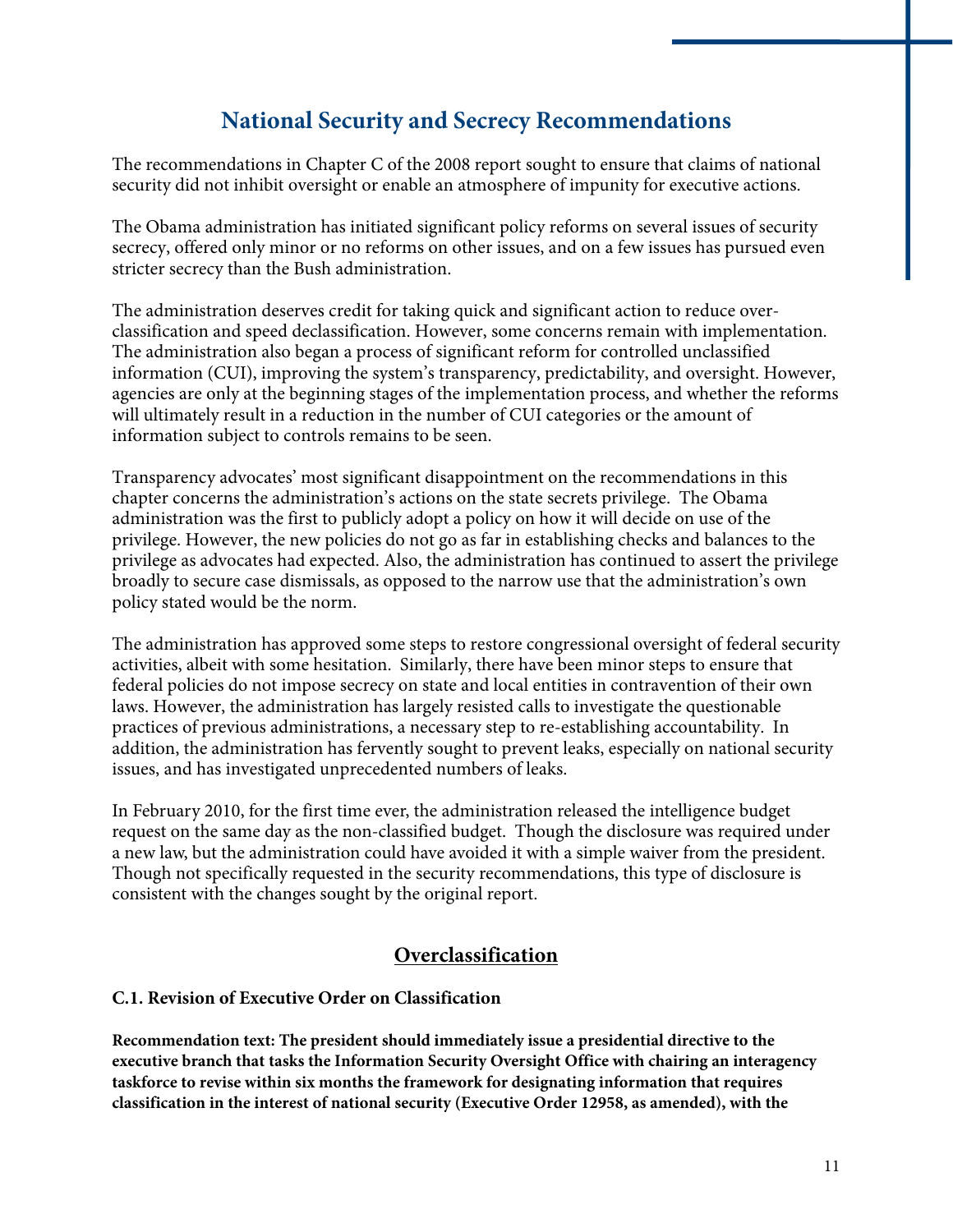**objective of reducing national security secrecy to the essential minimum**, **declassifying all information that has been classified without a valid national security justification, and considering the public interest in disclosure.** 

On May 27, 2009, President Obama issued a memorandum that directed heads of executive agencies and departments to review and recommend changes to Executive Order 12958 within 90 days. The areas to be reviewed mostly matched the focus areas presented in the Right-to-Know recommendations. In June 2009, the National Security Advisor also sought assistance from the Public Interest Declassification Board (PIDB) in reviewing current classification policies. This step was important because it increased the amount of public participation in the policymaking process on this issue. The PIDB hosted a policy discussion forum focused on gathering input in four areas: declassification policy, classification policy, the establishment of a national declassification center, and technology challenges/opportunities. The forum was held via a blog on the website of the Office of Science and Technology Policy. The resulting order reflects many of the recommendations the public submitted to the PIDB.

On Dec. 29, 2009, President Obama issued executive order (E.O.) 13526 to prescribe a uniform system of classifying and declassifying government information.<sup>[3](#page-13-0)</sup> This executive order replaces E.O. 12958, issued by President Bill Clinton in 1995 and amended by President George W. Bush in 2003. Among the changes the Obama executive order brings about are new declassification goals for historical records, the use of new technologies to expedite declassification, and a reduction in the number of original classification authorities. The order was followed by a memorandum to agency heads on implementation<sup>[4](#page-13-1)</sup> and a presidential order clarifying authority to label records "top secret" or "secret" under E.O. 13[5](#page-13-2)26.<sup>5</sup>

Obama's new E.O. requires that new technologies be pursued to better deal with the volume and complexity of the review process and keep the public better informed of decisions. The order instructs agencies to reduce the number of people able to classify records in an effort to eliminate unnecessary classifications and reduce the total amount of information being classified. Eventually, such reductions should translate into smoother declassification reviews and fewer backlogs.

Additionally, the new order and the implementation memo establish:

 A policy that no document may remain classified indefinitely. The new order says records must be designated for declassification at 10 or 25 years unless they include certain types of confidential or intelligence information, which may be classified for up to 50 years. In extraordinary cases, the information may be classified for up to 75 years. The order adds higher standards for agencies to meet in order to exempt a record from declassification. It also creates enforceable deadlines for declassifying information exempted from automatic

<span id="page-13-0"></span><sup>&</sup>lt;sup>3</sup> "Executive Order – Classified National Security Information," White House, Dec. 29, 2009,

http://www.whitehouse.gov/the-press-office/executive-order-classified-national-security-information.

<span id="page-13-1"></span><sup>4</sup> "Implementation of the Executive Order, Classified National Security Information," White House, Dec. 29, 2009, http://edocket.access.gpo.gov/2010/pdf/E9-31424.pdf.

<span id="page-13-2"></span><sup>5</sup> "Original Classification Authority," White House, Dec. 29, 2009, http://edocket.access.gpo.gov/2010/pdf/E9- 31425.pdf.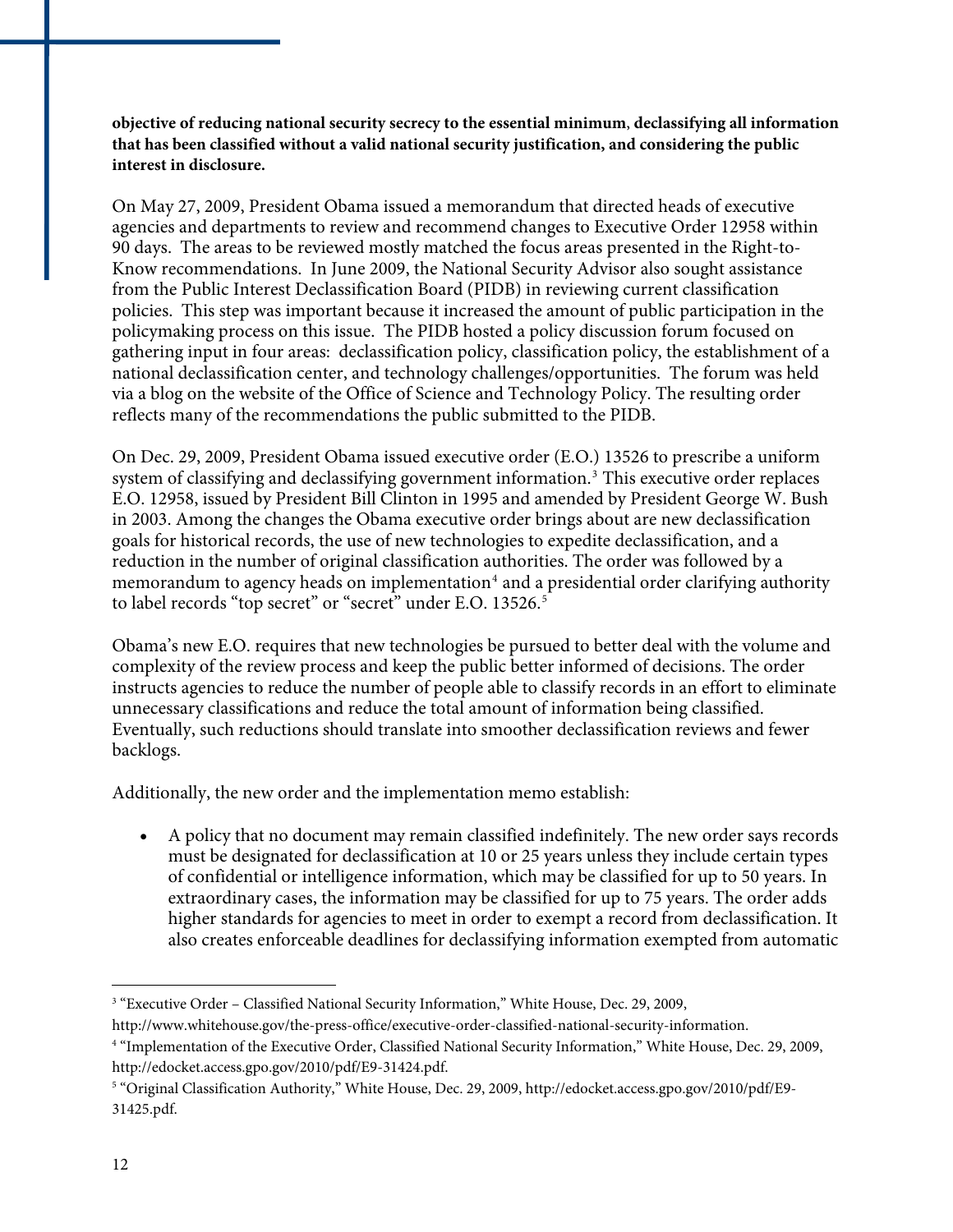declassification at 25 years. In no case can information be classified for more than 75 years.

- A new National Declassification Center, which has since been created within the National Archives and Records Administration. The new center will develop declassification priorities after seeking public input and taking into account researcher interest and impact of declassification.
- Elimination of a Central Intelligence Agency (CIA) veto of declassification decisions made by the Interagency Security Classification Appeals Panel that was established by the Bush administration.

#### **C.2. Review of Classification Practices**

**Recommendation text: The president should immediately task each federal agency or entity that classifies information to conduct a detailed public review of its classification practices, with the objective of reducing national security secrecy to the essential minimum and declassifying all information that has been classified without a valid national security justification or for which classification is no longer justified.**

Under section 1.9 of E.O. 13526, every agency with original classification authority must conduct a comprehensive review of their classification guides to ensure the guidance complies with current policies and to eliminate obsolete classification requirements. The agencies have until June 2012 to complete the review.

The Information Security Oversight Office (ISOO) issued a memo entitled Fundamental Classification Guidance Review<sup>[6](#page-14-0)</sup> on Jan. 27, 2011, which explained to senior agency officials the scope of the reviews needed to satisfy the requirements of the order and to offer suggestions of additional issues agencies might consider. Specifically, the memo noted that "a review conducted only by the pertinent original classification authority is not sufficient," and that agencies should conduct the review to "obtain the broadest possible range of perspectives."

The guidance from ISOO may be an important factor, as some agencies are already demonstrating a disconnect with the review process. Reportedly, as of February 2011, the CIA had not begun its review as indicated by its response to a FOIA request that it had no records related to the review. Additionally, components of the Department of Defense, specifically the U.S. Transportation Command, reported the same month that they were unaware of the requirement to conduct the classification guidance review.[7](#page-14-1) Therefore, some agencies will need to redouble their efforts to complete a meaningful and comprehensive review by the June 2012 deadline.

<span id="page-14-0"></span><sup>6</sup> William J. Bosanko, "Fundamental Classification Guidance Review," Information Security Oversight Office, Jan. 27, 2011, http://www.fas.org/sgp/isoo/fcgr.pdf.

<span id="page-14-1"></span><sup>7</sup> Steven Aftergood, "Secrecy Reform Stymied by the Pentagon," Feb, 24, 2011,

http://www.fas.org/blog/secrecy/2011/02/reform\_stymied.html.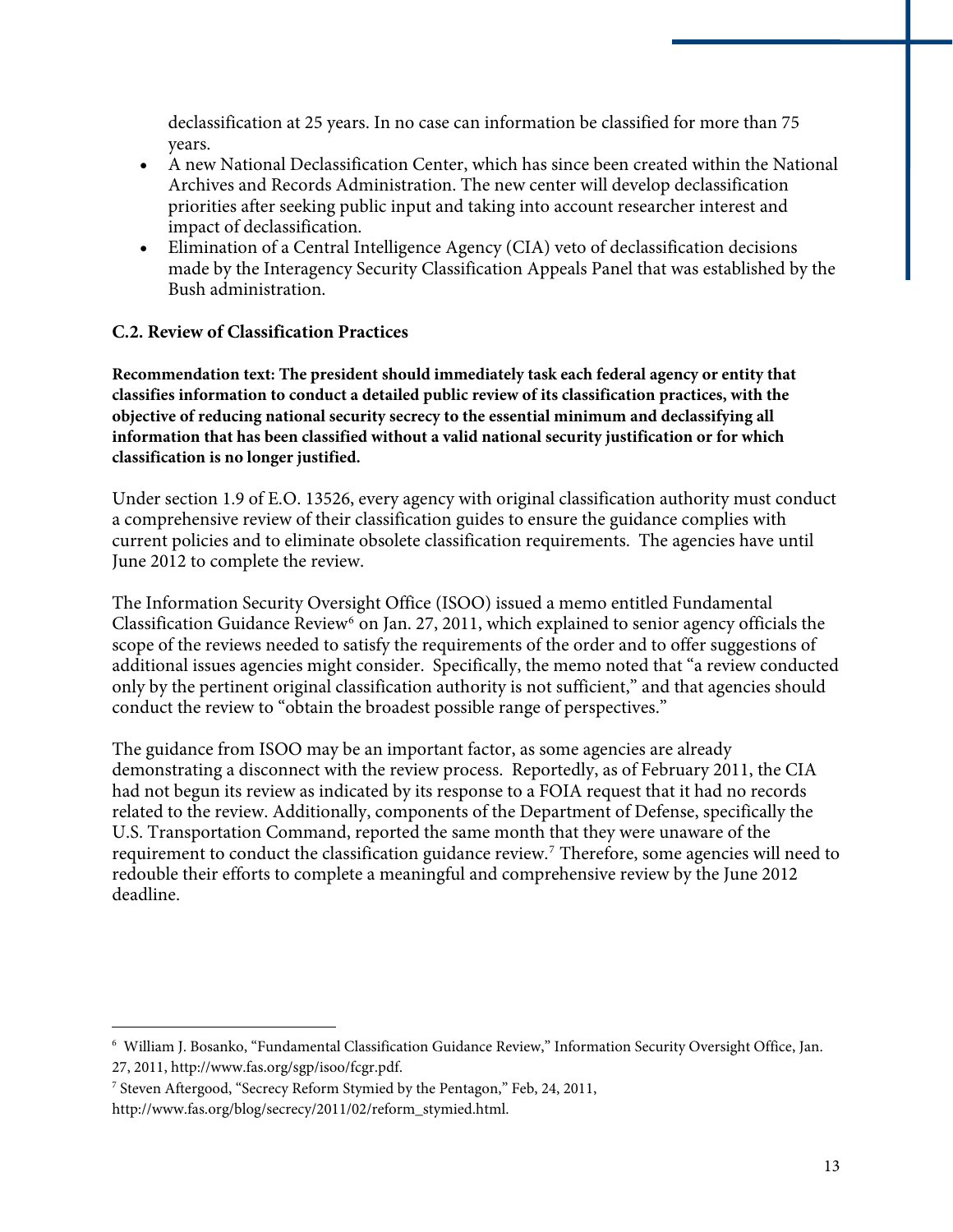#### **C.3. Congressional Access to Classified Materials**

#### **Recommendation text: The full Congress should exercise its authority to obtain classified materials concerning controversial and unauthorized intelligence programs in order to promote public oversight over the executive branch and restore accountability to intelligence programs.**

There has been some effort from Congress to improve oversight of intelligence and security activities, including those seen as controversial or especially secret, despite some objections from the president. The Intelligence Authorization Act for Fiscal Year 2010 included provisions that expand the administration's notification requirements for covert actions.<sup>[8](#page-15-0)</sup> Previously, the executive branch had limited notification of covert actions to the Gang of Four – the chairmen and ranking members of the House and Senate Intelligence Committees – or the Gang of Eight, which includes intelligence committee leadership and the majority and minority leaders of the House and Senate. However, the new provisions require the president to notify the full intelligence committees in writing and include the legal basis under which an intelligence or security activity is being conducted. The bill also requires the president to report in writing the reasons for limiting access. Finally, the president must maintain a record of all notifications, including names of members briefed and dates of the briefings.

action notification provisions intact on Oct. 7, 2010. The Obama administration initially opposed these provisions and threatened to veto the legislation should they be included.<sup>[9](#page-15-1)</sup> However, the president signed the bill with the covert

#### **C.4. Declassification of Historical Records**

#### **Recommendation text: The president should work with Congress to accelerate declassification of historical records through passage of an omnibus Historical Records Act.**

While the administration has not worked with Congress to accelerate declassification of historical records through the passage of legislation, the president did include the issue in E.O. 13526. The administration intends to reduce the backlog of records with historical value by devising a system to permit public access to backlogged records by no later than Dec. 31, 2013. The current backlog of federal records consists of more than 400 million pages. This process would be expedited by limiting the number of referral reviews these records would need before declassification unless they contain intelligence sources or design concepts concerning weapons of mass destruction. Currently, the declassification of records often requires referrals to several agencies with interests in the subject material. To ensure compliance, the Archivist of the United States is required to publicly report on the status of the backlog every six months. The latest report indicates that the National Declassification Center had reviewed 83 million backlogged

<u>.</u>

<span id="page-15-0"></span><sup>8</sup> P. L. 111-259, Sec. 331.

<span id="page-15-1"></span><sup>9</sup> Statement of Administration Policy, H.R. 2701 – Intelligence Authorization Act for Fiscal Year 2010, The White House, July 8, 2009.

http://www.whitehouse.gov/sites/default/files/omb/legislative/sap/111/saphr2701r\_20090708.pdf.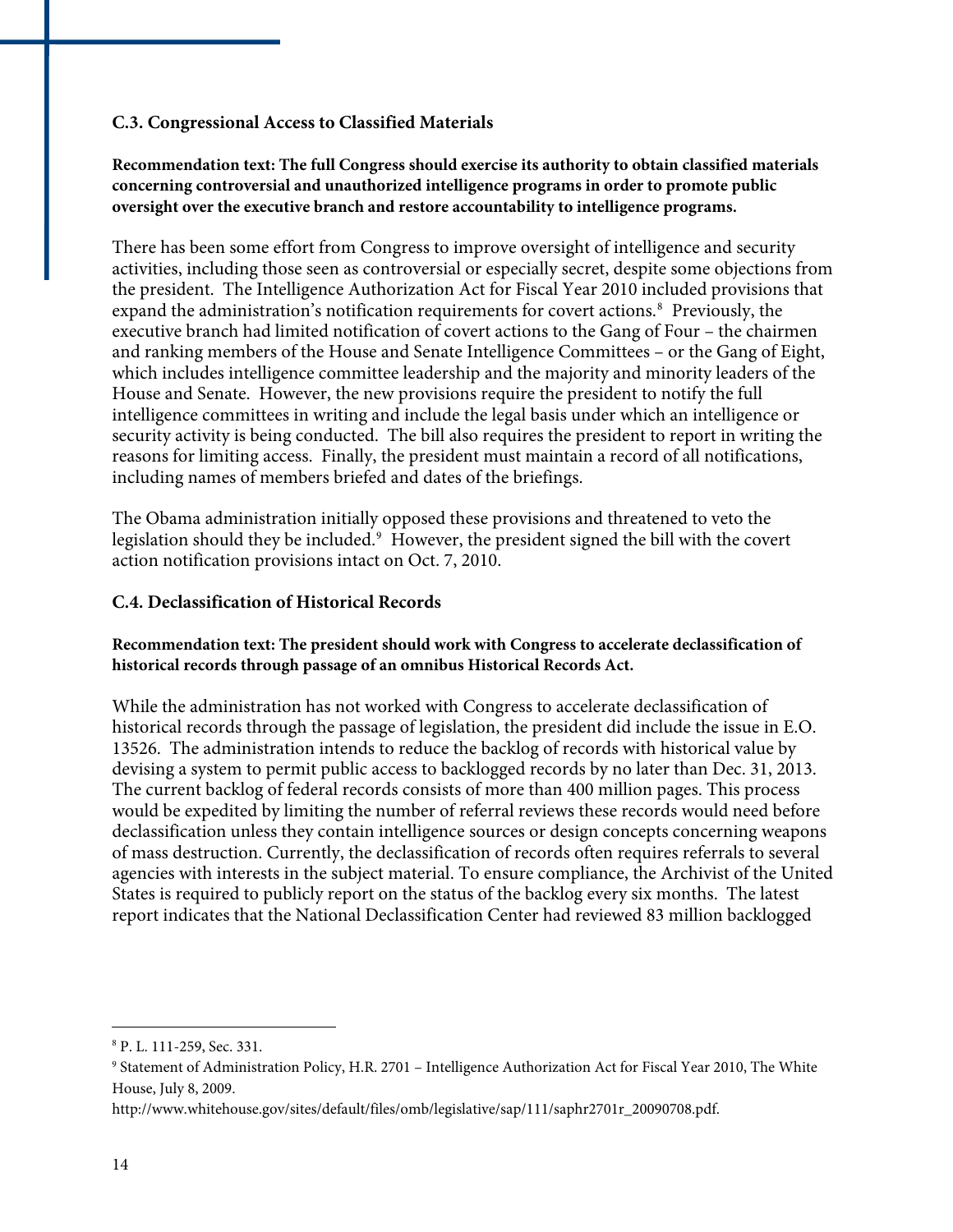pages through Dec. 31, 2010, of which 12 million were released to the public, leaving 334 million pages still to be reviewed in the next two years.[10](#page-16-0)

#### **Pseudo-Secrecy**

#### **C.5. Purpose and Scope of CUI**

**Recommendation text: The president should replace the CUI Memorandum with a memorandum that directs agencies to reduce use of information control markings unless there is a statute, regulation or policy directive that justifies the need for special handling safeguards or dissemination controls and that introduces a presumption that information not be labeled. It should specify that success under the CUI Framework should be measured by how much new information is made available to the public and clarify that the purposes of control markings are: (1) to facilitate information sharing so information can pass from an agency to another agency, state, local, or tribal authorities, or the public; and (2) in limited circumstances, to protect extremely sensitive information that agencies have been directed to safeguard by a statute or a presidential policy.** 

In addition to classification, President Obama's May 27, 2009, memo addresses the problem of "pseudo-secrecy," the use of control labels categorized as controlled unclassified information (CUI). The memo called for an interagency taskforce to compile a set of recommendations for the administration to use in creating a new CUI policy. The taskforce report was completed on Aug. 25, 2009, and offered a large number of recommendations for reforming CUI labeling.<sup>[11](#page-16-1)</sup>

On Nov. 4, 2010, President Obama issued executive order (E.O.) 13556, Controlled Unclassified Information,<sup>[12](#page-16-2)</sup> directing a whole new system for CUI. The order assigned responsibility for administration and oversight of the new CUI system to the National Archives and Records Administration (NARA), providing a needed check on agencies and creating a pathway to standardize confusing and contradictory policies. NARA is tasked with developing governmentwide procedures for implementing the order within six months. At the same time, agencies must review the categories they currently use and submit them to NARA, including definitions citing a basis in law, regulation, or government-wide policy. Once approved by NARA after a six-month review, the categories along with definition and justification will be published in a public registry, which should help the public to understand the system and to hold agencies accountable for overstepping a category's scope. Agencies no longer have the authority to create new information categories on their own; only those categories approved by NARA may be used.

#### **C.6. CUI's Impact on FOIA**

 $\overline{a}$ 

#### **Recommendation text: The new memorandum should prohibit reliance on control labels in making FOIA determinations.**

<span id="page-16-0"></span><sup>&</sup>lt;sup>10</sup> "Bi-annual Report on Operations of the National Declassification Center," National Archives and Records Administration, Dec. 31, 2010, http://www.archives.gov/declassification/reports/2010-biannual-january1 december31.pdf.

<span id="page-16-1"></span><sup>&</sup>lt;sup>11</sup> "Report and Recommendations of the Presidential Task Force on Controlled Unclassified Information," CUI Task Force, Aug. 25, 2009, http://www.dhs.gov/xlibrary/assets/cui\_task\_force\_rpt.pdf.

<span id="page-16-2"></span><sup>&</sup>lt;sup>12</sup> "Executive Order – Controlled Unclassified Information," White House, Nov. 4, 2010,

http://www.whitehouse.gov/the-press-office/2010/11/04/executive-order-controlled-unclassified-information.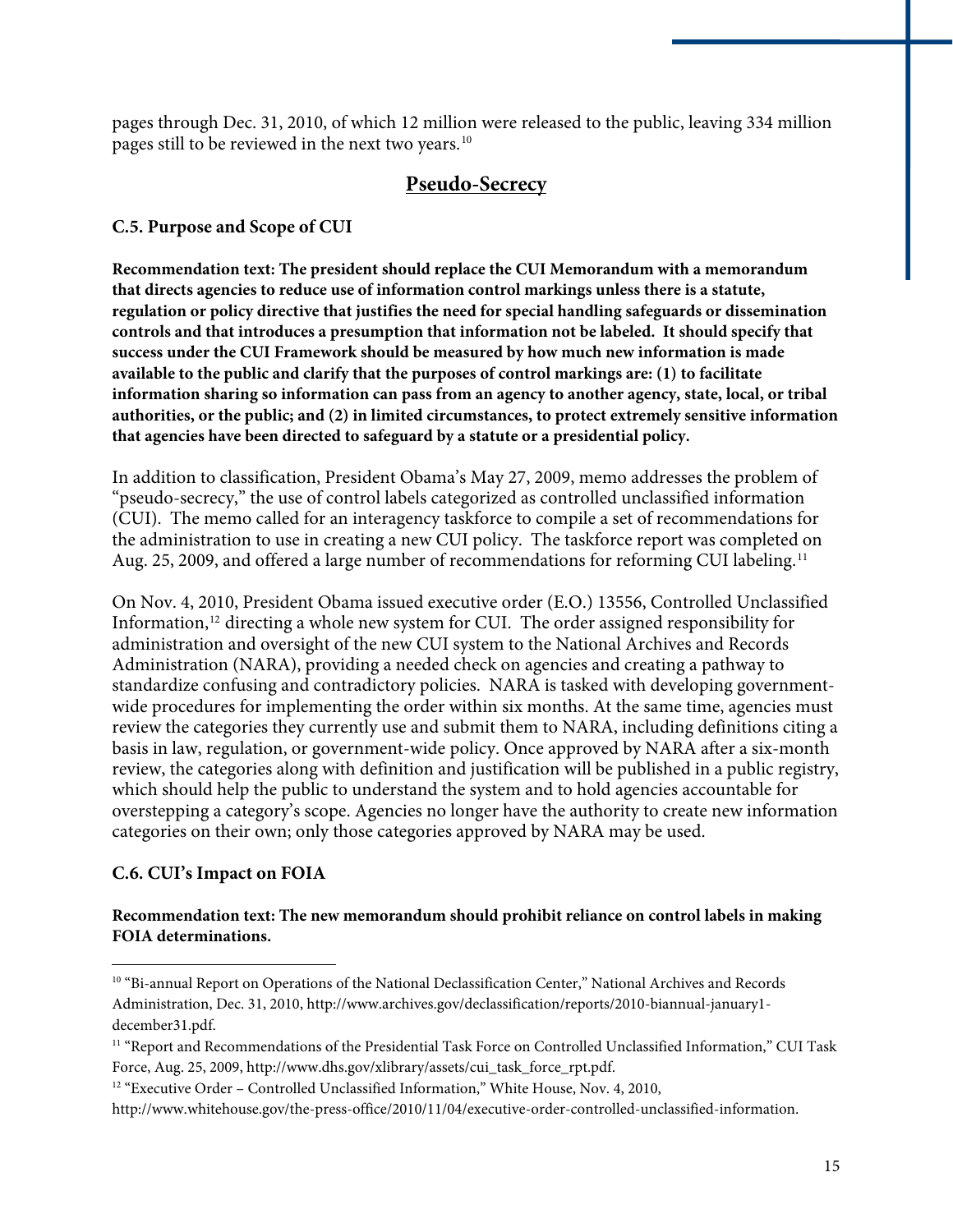The interagency taskforce report on CUI recommended that as part of CUI reform, a statement should be issued that clarifies that CUI has no bearing on the application of FOIA. The new executive order on CUI makes clear that a CUI designation is not an exemption from FOIA review or any other disclosure decision, including discretionary disclosures, and requires an assumption of openness in designating information as CUI. Specifically, the order stated, "The mere fact that information is designated as CUI shall not have a bearing on determinations pursuant to any law requiring the disclosure of information or permitting disclosure as a matter of discretion, including disclosures to the legislative or judicial branches."

#### **C.7. CUI Interference with Checks & Balances**

#### **Recommendation text: The president should ensure that control labels do not interfere with the checks and balances provided by the judicial and legislative branches.**

As noted above, E.O. 13556 specifically states that the use of any CUI label shall not influence disclosure decisions, including to the legislative and judicial branches. Under the E.O., NARA will be issuing program guidance to agencies, expected around May 2011, which may include language that reinforces this point.

#### **C.8. CUI Oversight**

#### **Recommendation text: The new memorandum should provide for adequate oversight of information control labeling practices.**

The CUI taskforce made recommendations for each agency to improve oversight accountability with regard to CUI safeguards and dissemination, including baseline training for those using CUI markings. It is expected that NARA's program guidelines will clarify the level and mechanisms for oversight that agencies will be expected to include in their efforts. Under the E.O., NARA must, within one year, publish a public registry of authorized categories, including their definitions and associated procedures. This public index of CUI categories will allow outside stakeholders to review categories, justification, and implementation.

The E.O. also requires that for the first five years, NARA must produce an annual report on implementation of the order. After five years, NARA will issue a report every other year. The order does not specify any particular metrics or framework for the reports. Disclosure to the public and information sharing with other agencies may be measures used to evaluate agency performance. The implementation guidance to the agencies will likely provide some indication by requiring the agencies to collect and report to NARA on certain aspects of implementation.

#### **State Secrets**

#### **C.9. Limit State Secrets Claims**

**Recommendation text: The president should declare that it is the policy of his administration never to invoke the state secrets privilege to cover up illegal or unconstitutional governmental conduct and that the state secrets privilege will be invoked only as a last resort and only by the head of an agency who has determined that the public interest in disclosure of the information is outweighed by the risk to national security.**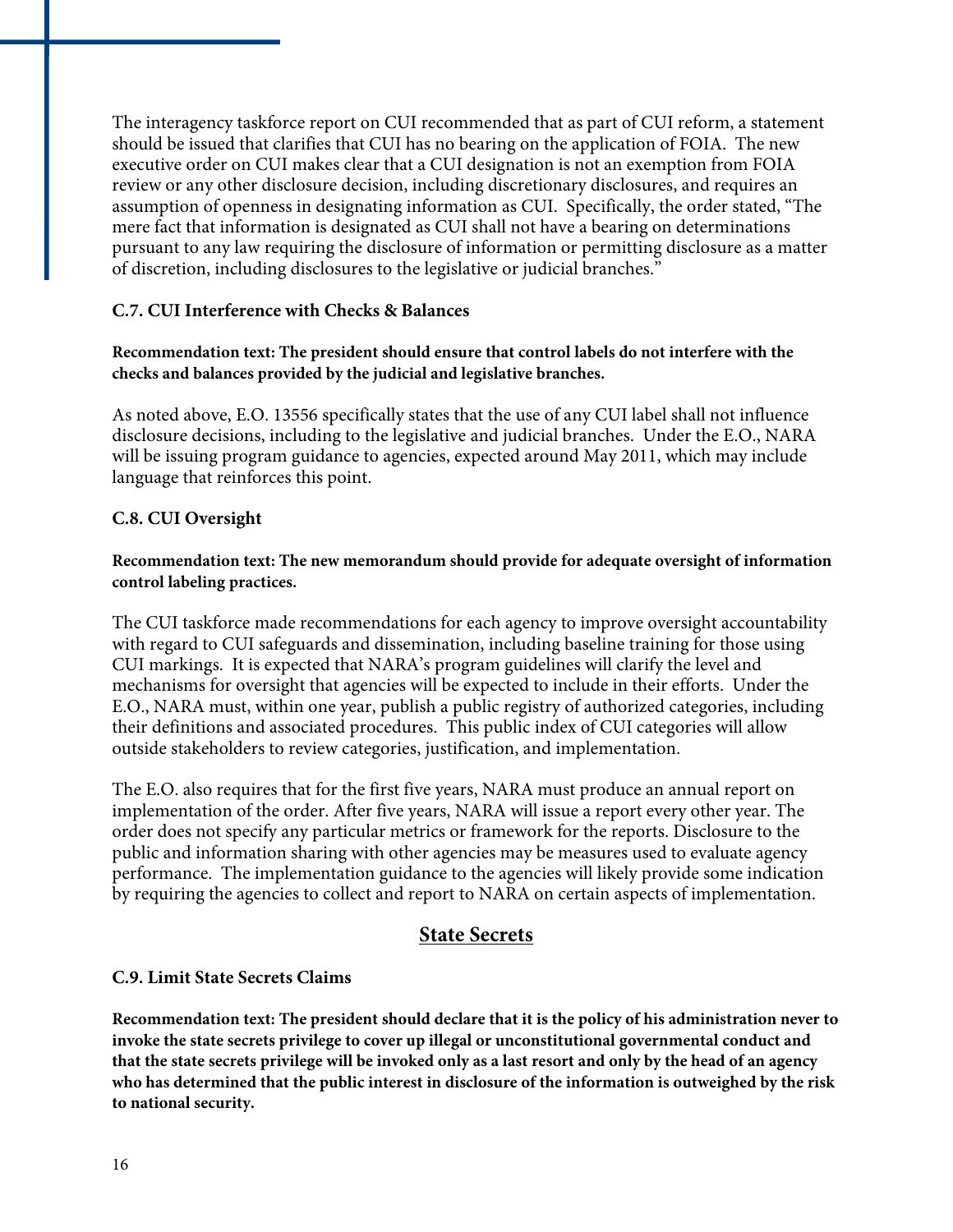The Obama administration issued new policies and procedures for invoking the privilege in September 2009.[13](#page-18-0) The new policy established a new review process within the Department of Justice (DOJ) that concludes with the attorney general (AG) making a personal recommendation on use of the privilege. The policy also requires agencies produce detailed evidentiary submissions to the DOJ when making a state secrets claim. Additionally, the policy creates limitations on the use of the privilege.

- First, there are some limits on the administration's ability to seek dismissal of an entire case based on the application of the privilege, narrowing nondisclosure to evidence of strict national security concern.
- Second, the policy includes a commitment to only use the privilege for legitimate national security reasons and not solely to conceal illegal activities, embarrassment, or to delay the release of information that would not reasonably be expected to cause significant harm to security.

Although Attorney General Eric Holder's press release on the policy discussed judicial review,[14](#page-18-1) the policy itself failed to address a court's ability to review evidence in a state secrets assertion, a key issue. While the administration's policy marked the first time a president has publicly clarified how it will exercise the authority established in the U.S. Supreme Court decision in *U.S. v. Reynolds* and set certain boundaries, several groups have indicated concern that the policy is incomplete and that it has resulted in little change in the use of the privilege. The lack of judicial reviewability or other forms of accountability are critical elements that fall short of our recommendation.

#### **C.10. Retroactive Review of State Secrets**

<u>.</u>

#### **Recommendation text: The president should direct the Attorney General to review within 100 days each case in which the previous administration asserted the state secrets privilege.**

In February 2009, Attorney General Eric Holder directed senior DOJ officials to review assertions of the state secrets privilege in existing cases to ensure that it was being properly invoked.[15](#page-18-2) The review did not change the application of the privilege in those cases but did contribute to the new policy released September 2009. The new policies only applied to future uses of the privilege.

However, the administration continued to assert the privilege in new cases. For instance, in September 2010, the administration invoked the privilege to dismiss *Al-Aulaqi v. Obama*, [16](#page-18-3) a case regarding an American citizen allegedly targeted for killing by the government. The government stated that it had complied with the new policies to limit the use of state secrets in seeking outright dismissal of cases; according to the policy, the government would do so only in

<span id="page-18-0"></span><sup>&</sup>lt;sup>13</sup> "Policies and Procedures Governing Invocation of the State Secrets Privilege," Department of Justice, Sept. 23, 2009, http://www.justice.gov/opa/documents/state-secret-privileges.pdf.

<span id="page-18-1"></span><sup>&</sup>lt;sup>14</sup> "Attorney General Establishes New State Secrets Policies and Procedures," Department of Justice, Sept. 23, 2009, http://www.justice.gov/opa/pr/2009/September/09-ag-1013.html.

<span id="page-18-2"></span><sup>&</sup>lt;sup>15</sup> James Vicini, "Justice Department to Review All State Secrets Claims," Feb. 9, 2009,

http://www.reuters.com/article/2009/02/09/us-usa-security-secrets-idUSTRE5187SK20090209.

<span id="page-18-3"></span><sup>&</sup>lt;sup>16</sup> "Al-Aulaqi v. Obama: Lawsuit Challenging Targeted Killings," American Civil Liberties Union, Dec. 7, 2010, http://www.aclu.org/national-security/al-aulaqi-v-obama.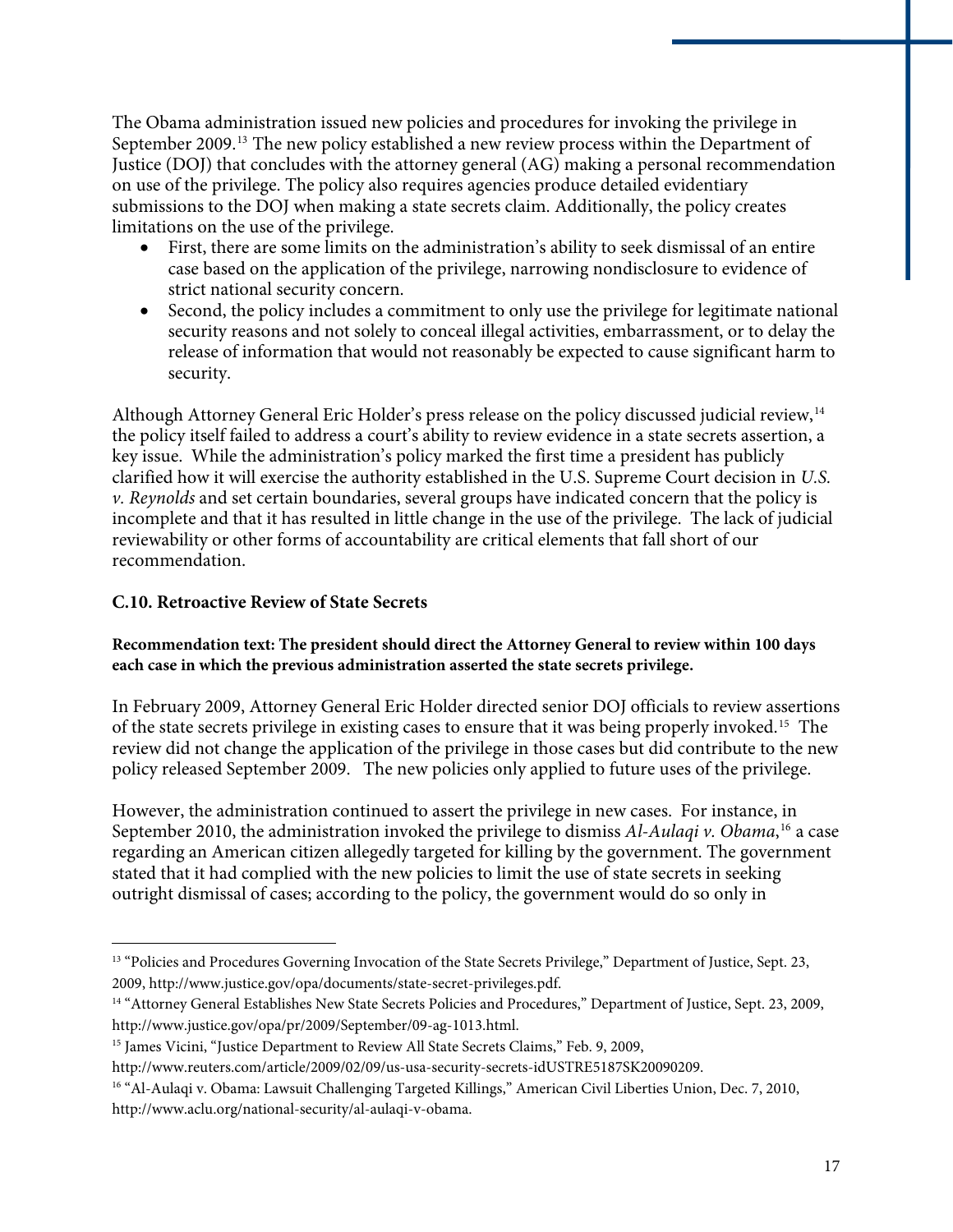extraordinary cases. The court did dismiss the case in December 2010 but did not rule on the government's state secrets claim.

#### **C.11. Statutory State Secrets Limits**

#### **Recommendation text: The president should work with the relevant committees of Congress to redress improper invocations of the privilege by the previous administration and to ensure that future invocations of the state secrets privilege are properly limited.**

During the 111<sup>th</sup> Congress, the State Secrets Protection Act was reintroduced in both the House (H.R. 984) and Senate (S. 417). The bills sought to establish procedures for reviewing state secrets claims, as well as oversight and reporting requirements. The Obama administration never announced a position on the legislation, either in support or opposition. The legislation did not receive a vote in either the House or Senate, though the House bill was reported out of the House Judiciary Committee.

#### **Federal Secrecy Imposed on State and Local Officials**

#### **C.12. Declassification of Joint Records**

**Recommendation text: Federal task forces incorporating state and local law enforcement officials should declassify information to the greatest extent possible.** 

The administration does not appear to have taken any steps on this specific recommendation. The president's executive order on classification does not specifically address state and local information.

#### **C.13. Fusion Center Accountability**

#### **Recommendation text: State, local, and tribal government operations, including intelligence fusion centers, should be fully accountable to their respective government officials.**

Minor steps have been taken to ensure that federal secrecy does not interfere with accountability to state, local, and tribal governments. For instance, grant application guidelines released in December 2009 by the Department of Homeland Security make clear that fusion centers must have in place a privacy policy at least as comprehensive as the Information Sharing Environment's (ISE) privacy guidelines.[17](#page-19-0) The guidelines require that agencies comply with "all applicable laws … relating to protected information" and establish "procedures to address

<u>.</u>

<span id="page-19-0"></span><sup>&</sup>lt;sup>17</sup> "Fiscal Year 2010 Homeland Security Grant Program Guidance And Application Kit," Department of Homeland Security, Dec. 2009, http://www.fema.gov/pdf/government/grant/2010/fy10\_hsgp\_kit.pdf.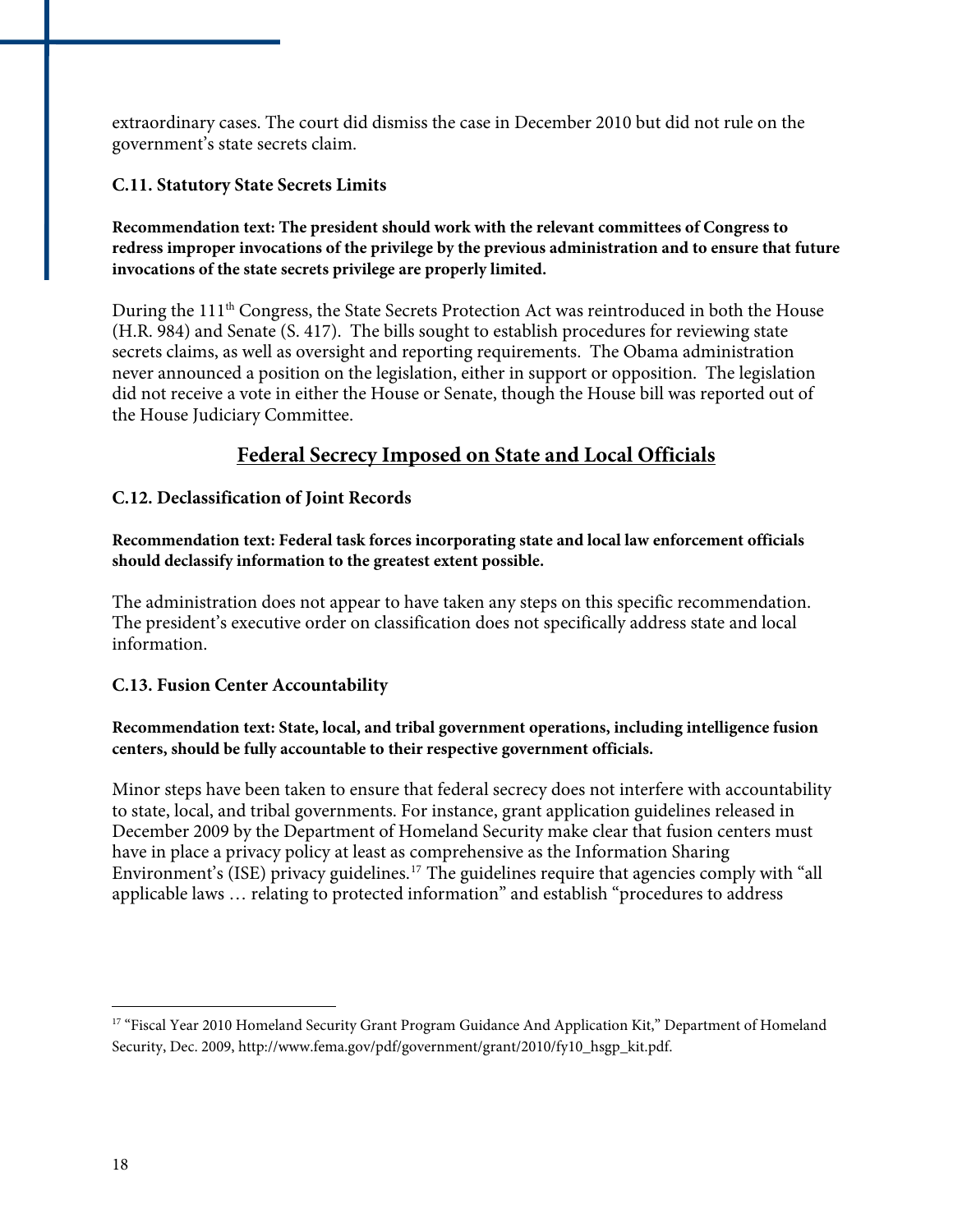complaints from persons regarding protected information about them."[18](#page-20-0) However, the sufficiency of these guidelines has been criticized.<sup>[19](#page-20-1)</sup>

A fact sheet released in March [20](#page-20-2)10<sup>20</sup> makes clear that, as part of a "comprehensive framework for protecting privacy, civil rights, and civil liberties," fusion centers' policies must also meet the "requirements of state and local privacy and civil liberties laws, ordinances, and regulations."

A template for developing these policies was released in April 2010.<sup>[21](#page-20-3)</sup> The template includes a series of questions for agencies to answer in the policy, such as:

- Under what circumstances will access to and disclosure of a record be provided to a member of the public in response to an information request?
- Under what circumstances and to whom will the center not disclose records and information?
- What are the categories of records that will ordinarily not be provided to the public pursuant to applicable legal authority?
- State the center's policy on confirming the existence or nonexistence of information to persons or agencies that are not eligible to receive the information.
- If required by state statute, what are the conditions under which the center will disclose information to an individual about whom information has been gathered?
- What are the conditions under which the center will not disclose information to an individual about whom information has been gathered?
- Is your center's privacy policy available to the public?

 $\overline{a}$ 

Does your center have a point of contact for handling inquiries or complaints?

The template also includes sample policy language to address each question. However, this sample language may provide sufficient transparency. For instance, the sample language states, "Information gathered or collected and records retained by the [name of center] may be accessed or disclosed to a member of the public only if the information … is not exempt from disclosure by law." However, this would seem to contravene the attorney general's 2009 FOIA memorandum, which stated that "an agency should not withhold information simply because it may do so legally."

<span id="page-20-0"></span><sup>&</sup>lt;sup>18</sup> "Guidelines to Ensure that the Information Privacy and Other Legal Rights of Americans are Protected in the Development and Use of the Information Sharing Environment," Information Sharing Environment, http://www.ise.gov/sites/default/files/PrivacyGuidelines20061204\_1.pdf.

<span id="page-20-1"></span><sup>&</sup>lt;sup>19</sup> Harley Geiger, "Fusion Centers Get New Privacy Orders Via DHS Grants," Center for Democracy and Technology, Dec. 15, 2009, http://www.cdt.org/blogs/harley-geiger/fusion-centers-get-new-privacy-orders-dhsgrants.

<span id="page-20-2"></span><sup>&</sup>lt;sup>20</sup> "Fact Sheet: Enhancing the Privacy, Civil Rights, and Civil Liberties Framework for State and Major Urban Area Fusion Centers," DHS/DOJ Fusion Process Technical Assistance Program and Services, March 2010,

http://www.ise.gov/sites/default/files/Fact\_Sheet\_Enhancing\_the\_Privacy\_for\_State\_and\_Major\_Urban\_Area\_FCs. pdf.

<span id="page-20-3"></span><sup>&</sup>lt;sup>21</sup> "Fusion Center Privacy Policy Development: Privacy, Civil Rights, and Civil Liberties Policy Template," DHS/DOJ Fusion Process Technical Assistance Program and Services, April 2010,

http://www.ise.gov/sites/default/files/Fusion%20Center%20Privacy%20Policy%20Development\_508compliant.pdf.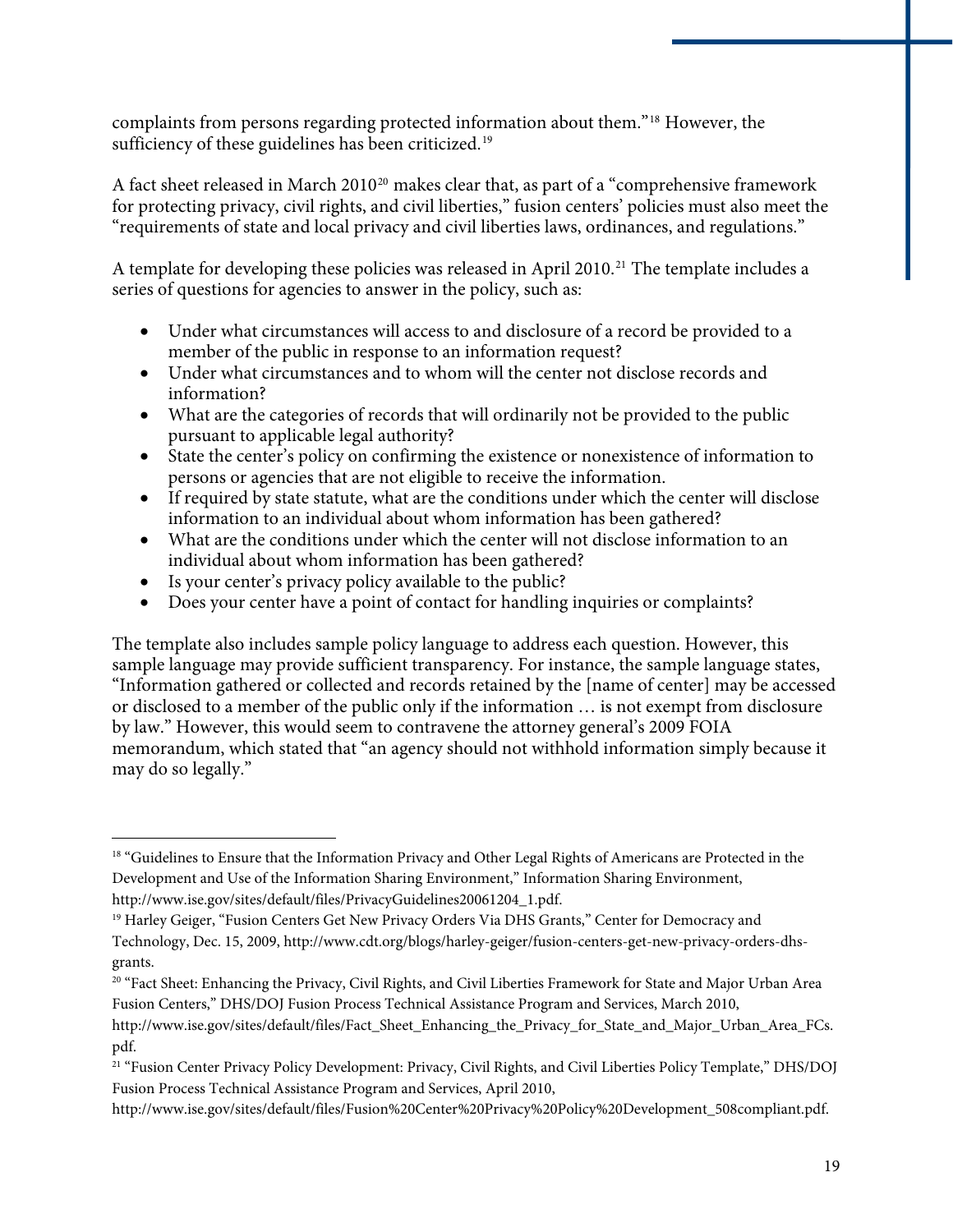#### **C.14. Weakening of State and Local Openness Laws**

#### **Recommendation text: State, local, and tribal government officials' access to federal counterterrorism intelligence should never depend on weakening state or local sunshine laws.**

The administration does not appear to have done much to clarify that state, local, and tribal disclosure policies do not have to be weakened or bypassed in order for agencies and officials to gain access to federal information. As mentioned in the previous recommendation, the Departments of Homeland Security and Justice issued a fact sheet in March 2010 that clearly states that fusion centers' policies must meet the "requirements of state and local privacy and civil liberties laws, ordinances, and regulations." While the fact sheet is a positive step, it seems unlikely to be sufficient to address the concerns raised by the original recommendation.

#### **C.15. Restrictions on State, Local, & Tribal Information**

#### **Recommendation text: The president should refrain from imposing undue restrictions on public access to information produced by or regarding the activities of state, local, or tribal government officials.**

Initial steps have been taken that could address the application of federal controlled unclassified information (CUI) policies. President Obama's November 2010 executive order on CUI sets in motion a process to codify, limit, and disclose federal CUI categories and to standardize and provide oversight of their implementation. The order explicitly indicates that CUI designations do not have bearing on disclosure decisions. The order requires the National Archives and Records Administration (NARA) to consult with state, local, and tribal partners in implementing the order. The executive order calls for implementation to begin by November 2011.

There do not appear to have been any actions to prevent non-disclosure agreements or memoranda of understanding from being used to unduly impose secrecy on state, local, or tribal partners.

#### **Failed Checks & Balances**

#### **C.16. Inspector General Audits of Classification**

**Recommendation text: The president should require agency heads to task agency inspectors general to perform regular audits of agency compliance with executive order requirements on classification and declassification.** 

The administration does not appear to have made any effort to involve agency inspector general offices in audits of classification and declassification activities. It should be noted that due to the independence of the inspector general offices, it is difficult for any administration to require their involvement in any processes. Congress has the prerogative to do so, but it apparently has not. E.O. 13526 did task the Information Security Oversight Office in consultation with the National Security Advisor to issue directives for implementation and review of the classification order, including agency self-inspection programs.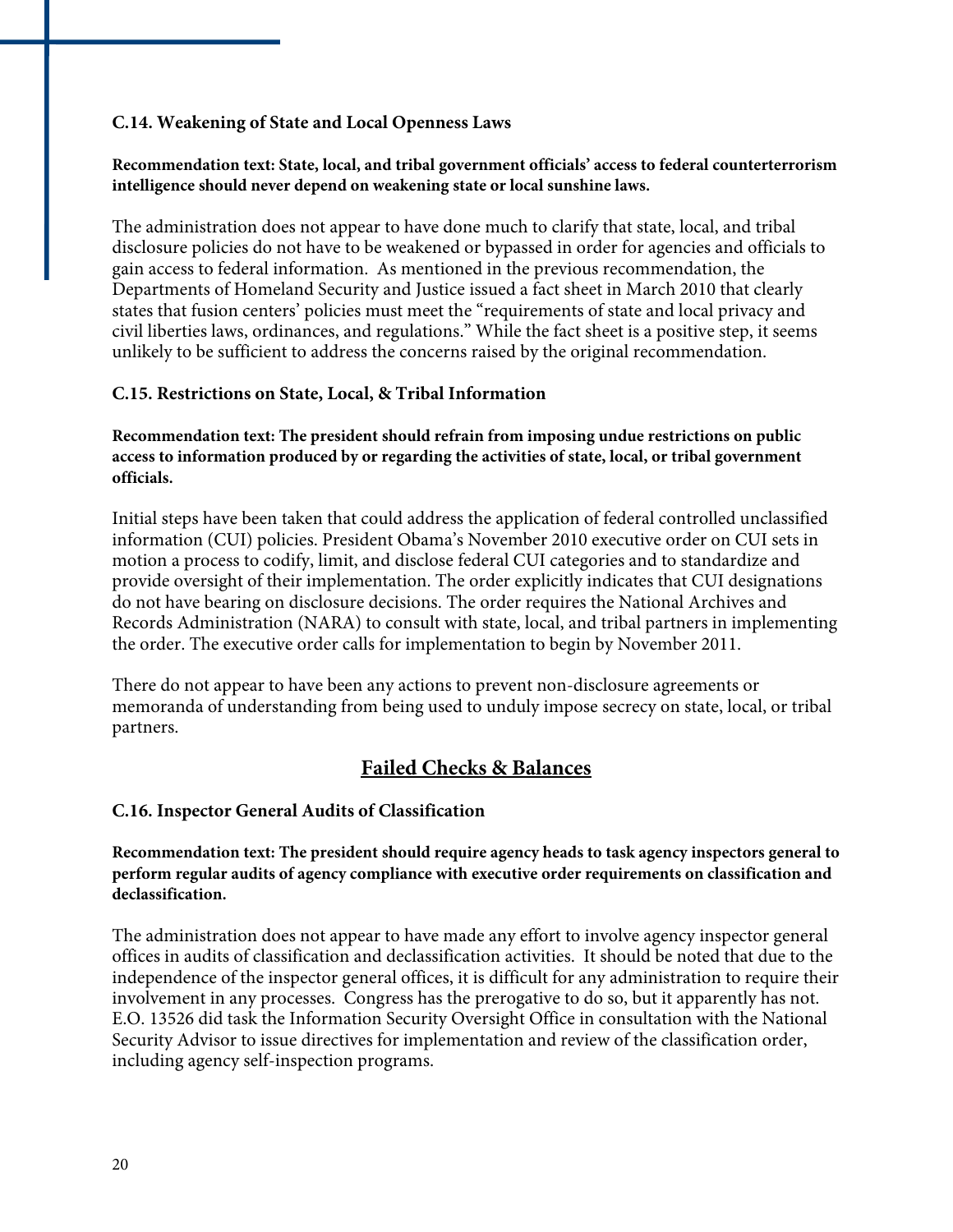#### **C.17. Government Accountability Office Oversight**

#### **Recommendation text: The Government Accountability Office (GAO) should be enlisted to conduct regular intelligence oversight.**

The administration has generally opposed congressional efforts to expand the Government Accountability Office's (GAO) authority to oversee intelligence agencies.

The Intelligence Authorization Act for Fiscal Year 2010 requires the Director of National Intelligence to prepare a directive on GAO access to intelligence community information.<sup>[22](#page-22-0)</sup> The administration opposed both provisions and threatened vetoes of the bill. However, the opposition was withdrawn once the Office of the Director of National Intelligence issued a letter noting that the new directive would not change any existing law or GAO authority.

The National Defense Authorization Act for Fiscal Year 2011 would have required that the Office of the Director of National Intelligence (DNI) cooperate with audits and investigations conducted by GAO.[23](#page-22-1) The provision was part of the final authorization bill initially passed by the House, but the Senate was unable to pass it. After the elections, Congress continued to debate the authorization bill until a skeleton version, stripped of all controversial provisions, including the GAO audit provision, was passed in the final hours of the lame-duck session.<sup>[24](#page-22-2)</sup>

#### **C.18. Congressional Investigations**

**Recommendation text: Congress should investigate national security policies and tactics that may violate individual rights under the law, including human rights, and take steps to remedy wrongdoing and prevent future administrations from overreaching.** 

Congress has exercised limited oversight capabilities in the area of security tactics that might violate individual rights. In 2009, the Senate Judiciary Committee held a hearing<sup>[25](#page-22-3)</sup> on the development and implementation of policies to allow use of torture, and in 2010, the committee held another hearing<sup>[26](#page-22-4)</sup> on the investigation into the policies. However, these hearings never led to a commission, such the 9/11 commission, tasked with finding the full truth about the activities. While the Obama administration disclosed important documents detailing the questionable policies and actions that invited investigation, $27$  it also seemed to support a limited investigation by Congress when it declared that the officials who carried out the interrogations and oversaw the torture would not face prosecution.

 $\overline{a}$ 

http://judiciary.senate.gov/hearings/hearing.cfm?id=3842.

http://judiciary.senate.gov/hearings/hearing.cfm?id=4431.

<span id="page-22-5"></span>27 "Bush Torture Memos Released By Obama: See The Complete Documents," Huffington Post, April 16, 2009, http://www.huffingtonpost.com/2009/04/16/bush-torture-memos-releas\_n\_187867.html.

<span id="page-22-0"></span><sup>22</sup> P. L. 111-259, Sec. 348.

<span id="page-22-1"></span><sup>23</sup> H.R. 5136, Sec. 923.

<span id="page-22-2"></span> $^{24}$  P. L. 111-383.

<span id="page-22-3"></span><sup>&</sup>lt;sup>25</sup> "What Went Wrong: Torture and the Office of Legal Counsel in the Bush Administration," Senate Committee on the Judiciary, May 13, 2009, Senate Committee on the Judiciary,

<span id="page-22-4"></span><sup>&</sup>lt;sup>26</sup> "The Office of Professional Responsibility: Investigation into the Office of Legal Counsel Memoranda," Senate Committee on the Judiciary, Feb. 26, 2010, Senate Committee on the Judiciary,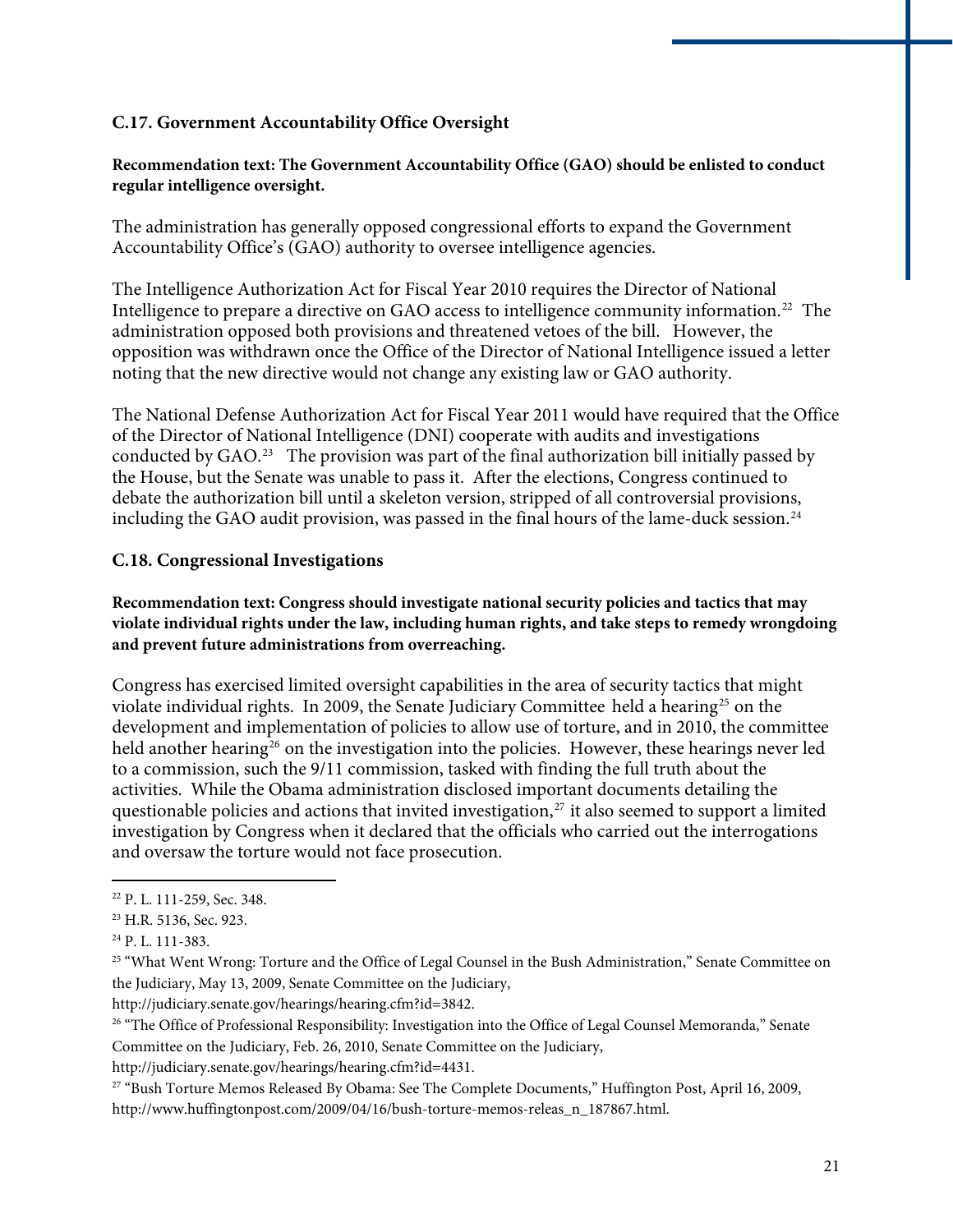#### **C.19. Presidential Cooperation with Congressional Investigations**

#### **Recommendation text: The president should actively cooperate with congressional oversight and recognize that oversight is a healthy component of American government.**

Generally, the Obama administration has been cooperative with congressional inquiries and oversight. As noted above, there have been limited inquires into the more controversial security policies and activities under the Bush administration, and the Obama administration has cooperated with information disclosure and witnesses.

In areas beyond security and intelligence oversight, the administration has also demonstrated an acceptance of congressional oversight. For example, agencies have been very responsive in disclosing to Congress details on financial spending under the Recovery Act. More recently, the House Oversight Committee Chair, Rep. Darrell Issa, requested extensive FOIA documentation from across the executive branch. Initial reports indicated that all agencies are moving to provide the requested information as quickly as possible.

There have been no reported instances of administration officials refusing to appear before congressional committees when requested, a problem that did occur during the Bush administration.

#### **C.20. President's Intelligence Advisory Board**

#### **Recommendation text: Restore and strengthen the President's Foreign Intelligence Advisory Board.**

Shortly after President Obama took office, the members of the President's Intelligence Advisory Board resigned as part of the transition to the new administration. In October 2009, the president issued Executive Order 13516,<sup>[28](#page-23-0)</sup> which revised President Bush's previous E.O on the advisory board and oversight board. Obama's order strengthened the board's role in intelligence oversight by re-establishing a requirement that the board notify the attorney general of any intelligence activities that violate any laws. The order also directed the Director of National Intelligence and others to provide information that the board determines is needed to perform its functions. This is an improvement over the Bush policy of allowing the DNI to determine what information the board needed.

Also in October 2009, President Obama announced the appointment of Chuck Hagel and David Boren as co-chairmen of the intelligence advisory board.<sup>[29](#page-23-1)</sup> Both Hagel and Boren are past U.S. senators. Boren was the longest-serving chairman of the Senate Select Committee on Intelligence, holding the position from 1987 to 1993. Hagel served on both the Senate Foreign

<span id="page-23-0"></span><sup>28 &</sup>quot;Executive Order 13516," White House, Nov. 2, 2009, http://edocket.access.gpo.gov/2009/pdf/E9-26408.pdf.

<span id="page-23-1"></span><sup>29</sup> Barack Obama, "Remarks by the President Before Meeting with the President's Intelligence Advisory Board Co-Chairmen and Senior Leadership of the Intelligence Community," White House, Oct. 28, 2009, http://www.whitehouse.gov/the-press-office/remarks-president-meeting-with-presidents-intelligence-advisory-

board-co-chairmen-a.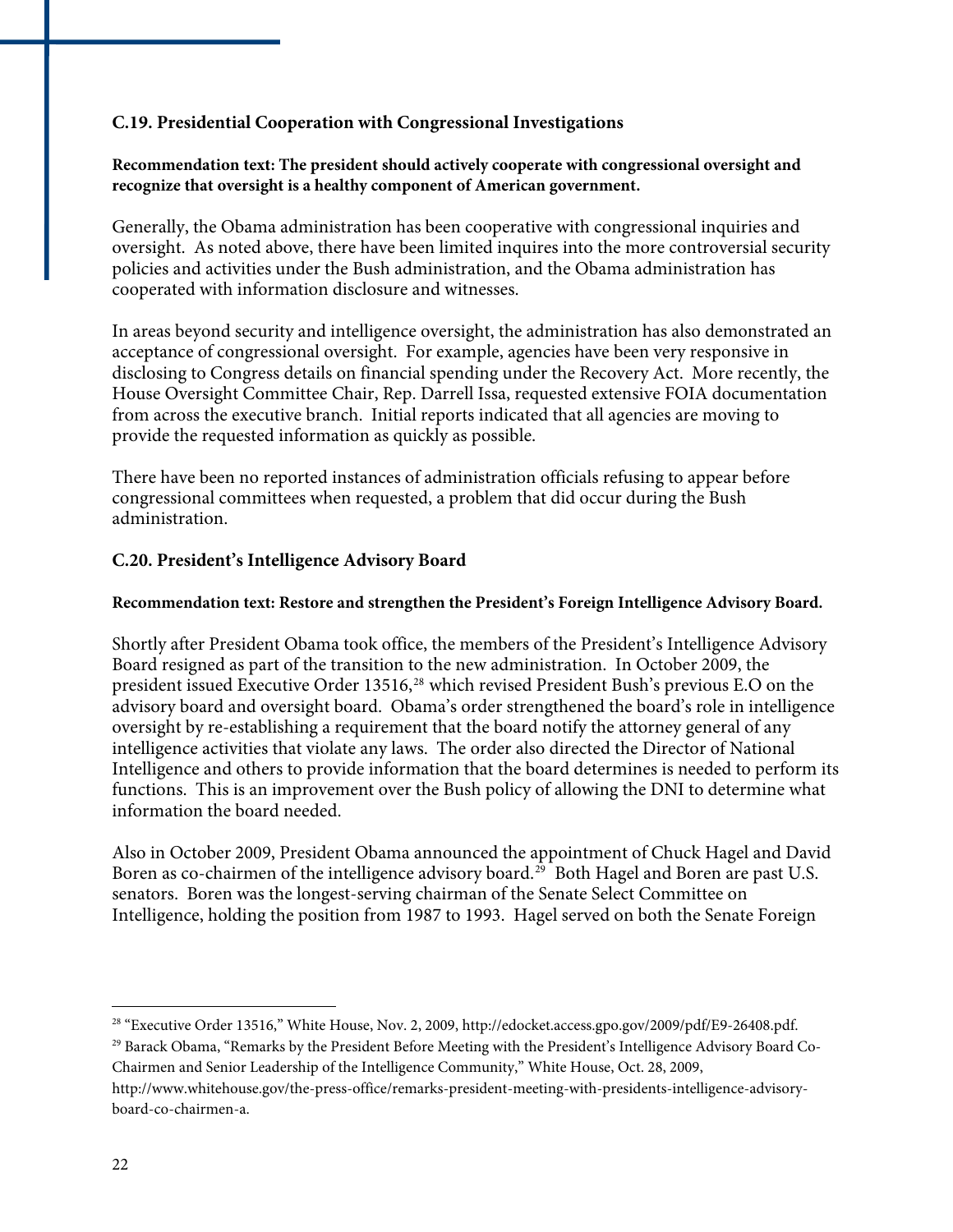Relations Committee and the Senate Select Committee on Intelligence. In December 2009, the president announced the appointment of seven people to the advisory board.<sup>[30](#page-24-0)</sup>

#### **C.21. Secret Laws**

#### **Recommendation text: The president should issue a policy directive prohibiting agencies from creating secret "laws" or regulations or from using secret processes to prevent public input in the development of government rules.**

To date, the Obama administration has not issued any directive or memo prohibiting the creation of secret "laws" or regulations. However, the administration has disclosed information on some of the secret "laws" established under the Bush administration. In March 2009, the U.S. Department of Justice released a set of previously classified memoranda from the Office of Legal Counsel (OLC).[31](#page-24-1) The OLC issues legal opinions have the weight of law, as OLC's decisions are binding on executive branch agencies. Some of the issues covered by the released memos included the president's authority over detainees, the use of military force against terrorism, military detention of U.S. citizens, and the power to transfer captured suspects to foreign custody. Additionally, in April 2009, the administration released four key Bush administration memoranda that established broader interrogation policies.[32](#page-24-2) However, in some instances, Obama-era agencies have continued to block the disclosure of policies.<sup>[33](#page-24-3)</sup>

## **The Imperative of Real Accountability**

#### **C.22. Review of Security Policies**

 $\overline{a}$ 

#### **Recommendation text: The president should direct each agency to compile its relevant records on the topics of domestic surveillance, rendition, detention, and interrogation and to provide unclassified reports to the president and to Congress concerning U.S. government actions in these areas.**

President Obama's focus on classification issues has largely been forward-looking toward improving future classification decisions and not retroactively addressing previous decisions. Although the Bush administration was widely suspected to have used overclassification to conceal misconduct, the Obama administration has been reluctant to use its authority to disclose that behavior, reflecting a general disinclination to relitigate the Bush years.<sup>[34](#page-24-4)</sup> Some advocates have been concerned that not enough has been done to reverse an atmosphere of impunity.

<span id="page-24-0"></span><sup>30 &</sup>quot;President Obama Announces Members of the President's Intelligence Advisory Board," White House, Dec. 23, 2009, http://www.whitehouse.gov/the-press-office/president-obama-announces-members-presidents-intelligenceadvisory-board.

<span id="page-24-1"></span><sup>31</sup> Kurt Opsahl, "DOJ Releases Secret Bush Era OLC Memos," Electronic Frontier Foundation, March 2, 2009, http://www.eff.org/deeplinks/2009/03/doj-releases-bush-era-olc-memos.

<span id="page-24-2"></span><sup>32</sup> Steven Aftergood, "OLC Torture Memos Declassified," Secrecy News, April 17, 2009,

http://www.fas.org/blog/secrecy/2009/04/olc\_torture\_memos.html.

<span id="page-24-3"></span><sup>&</sup>lt;sup>33</sup> "TSA releases list of SOPs – but says they're all secret," Identity Project, Dec. 7, 2010,

http://www.papersplease.org/wp/2010/12/07/tsa-releases-list-of-sops-but-says-theyre-all-secret/.

<span id="page-24-4"></span><sup>&</sup>lt;sup>34</sup> David Johnston, "Obama signals his reluctance to investigate Bush programs," New York Times, Jan. 2, 2009. http://www.nytimes.com/2009/01/12/world/americas/12iht-12inquire.19265701.html.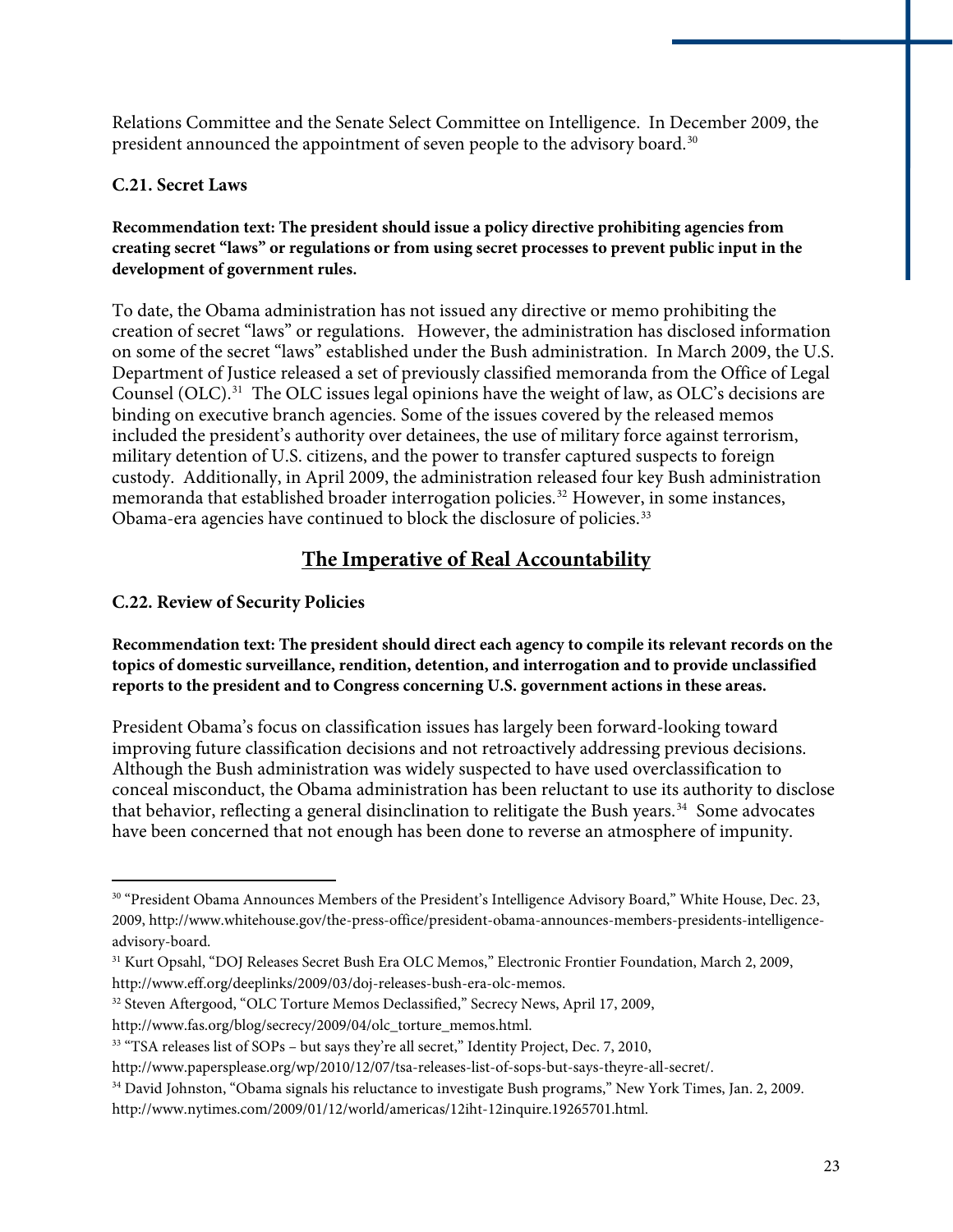The Obama administration did release a set of Bush-era DOJ memoranda providing legal justification for torture but only after intense public pressure. At the same time, it worked with Congress to continue exempting torture photographs from FOIA despite originally supporting their disclosure.<sup>[35](#page-25-0)</sup>

<span id="page-25-0"></span><sup>&</sup>lt;sup>35</sup> "In reversal, Obama seeks to block abuse photos," May 13, 2009, MSNBC, http://www.msnbc.msn.com/id/30725189/ns/politics-white\_house/.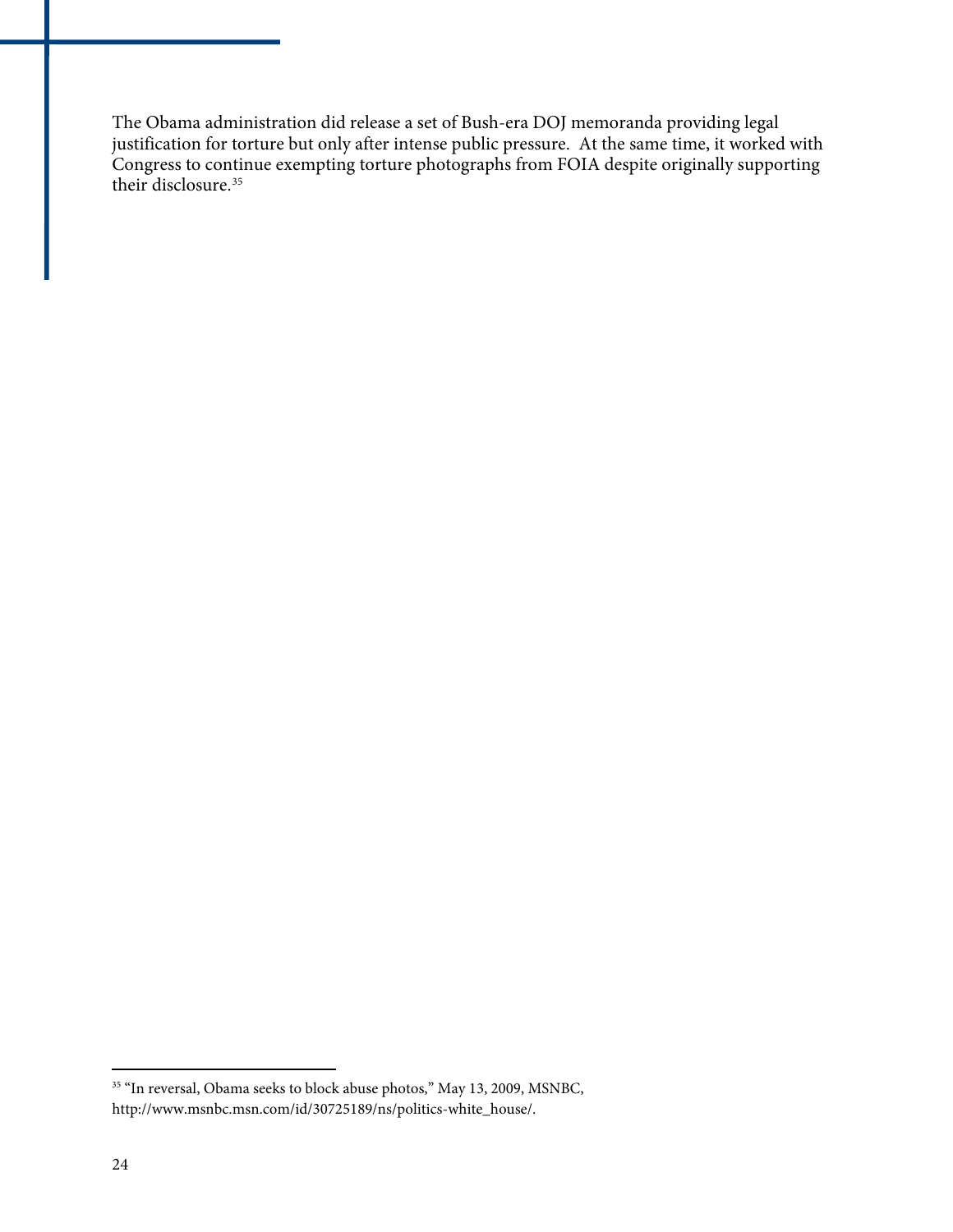## **Usability of Information Recommendations**

The recommendations in Chapter D of the 2008 report focused on ensuring that Americans can access, understand, and reuse government information that is accurate, complete, and timely; that government information is adequately preserved; and that government employees and experts can speak freely with the public.

The Obama administration has shown exceptional enthusiasm in using Internet technologies to communicate with the public. The administration and agencies have unveiled myriad new or improved websites to expand access to government information, with more currently under development. These sites have emphasized engaging interfaces underpinned by open technologies. Agencies have expanded online opportunities for public participation and have grown significantly bolder in their use of social media such as Twitter and Facebook, buttressed by new policy guidance to clarify their responsibilities in online environments.

The administration has also taken steps to improve the longer-term outlook for open government online. It created a Chief Information Officer (CIO) to oversee the government's information systems and a Chief Technology Officer (CTO) to coordinate federal technology policy. The new CIO has acted aggressively to reform federal IT management practices so they deliver results sooner and at lower cost. Overall, the administration has embraced technology and considerably raised expectations. The once-common belief that government IT is forever outdated is on the retreat.

This is not to say that the Obama administration has fulfilled all of the open government community's hopes or expectations for online access to information. To the contrary, a number of recommendations have seen no significant movement. For instance, metadata is a key to getting information out of database spreadsheets and utilized by more cutting edge technologies, but the administration has made little progress improving the use and consistency of metadata. Similarly the administration has also shown little interest in tackling the challenges of electronic records management and preservation. The National Archives and Records Administration (NARA) has begun some reforms to address the issue, but there does not appear to have been much involvement at a high level inside the administration.

The administration has also struggled with data quality issues. For instance, while the administration was able to launch Recovery.gov and collect spending recipient reports in record time, the information has been riddled with data quality issues. Analysis has noted numerous instances of incorrect award identification and job data, as well as thousands of missing recipient reports.[36](#page-26-0) A similar problem has dogged agency spending reports on USAspending.gov.

Over its first two years, the administration saw a rollercoaster response to its work on scientific integrity, which was seen by many as an area in need of great repair after the actions of the Bush administration. President Obama's early memorandum on scientific integrity was hailed by many as a positive step. It was unfortunately followed by a year and a half of silence as the administration struggled to prepare implementing guidance. As time passed, many feared the

<span id="page-26-0"></span><sup>&</sup>lt;sup>36</sup> "Recovery Act Data Quality: Errors In Recipients' Reports Obscure Transparency," Department of Transportation Office of Inspector General, Feb. 23, 2010, http://www.recovery.gov/About/board/Documents/Data Quality Phase II Final Report 02-23-2010 508.pdf.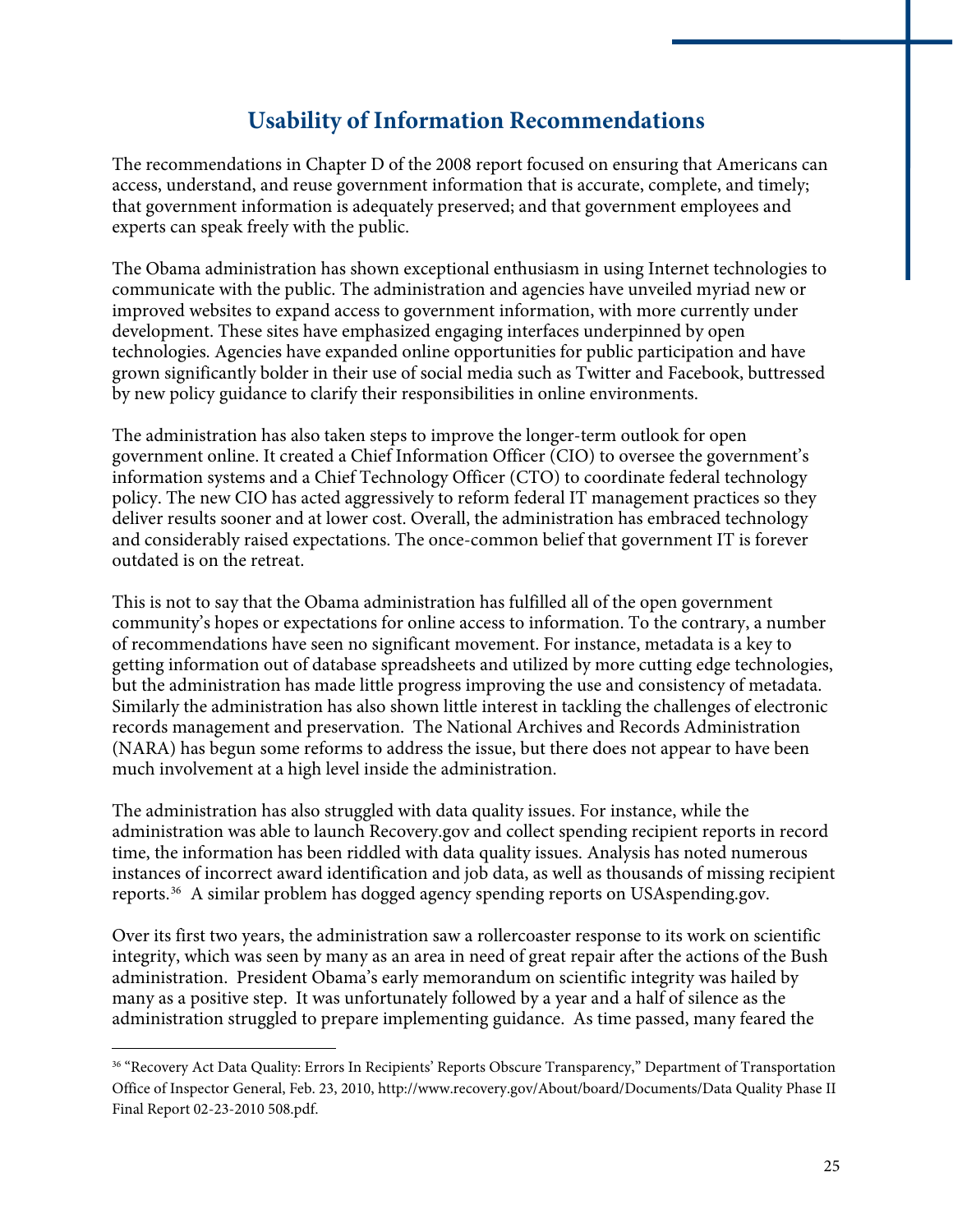new policies would be too little, too late. The guidelines were finally released in December 2010, and advocates were pleased to find the guidelines substantive; experts await an upcoming reporting deadline to assess progress on implementation.

#### **Using the Internet to Promote Interactivity**

#### **D.1. CTO**

**Recommendation text: The president should appoint a Chief Technology Officer (CTO) and encourage Congress to put this position into law and make the appointment contingent upon Senate confirmation.** 

After pledging during the campaign to appoint a federal CTO if elected, President Obama appointed Aneesh Chopra to the position on April 18, 2009.<sup>[37](#page-27-0)</sup> Chopra was formally located within the Office of Science and Technology Policy, and the Senate confirmed his nomination as Associate Director on May 21.[38](#page-27-1)

However, the CTO position has not been created by statute, and the administration apparently has not advocated that this be done. In addition, the particular duties suggested in the recommendation were divided between the CTO and the Chief Information Officer (CIO), Vivek Kundra; both offices have actively engaged with openness issues. The recommendation also suggested changes in the CIO Council, which have not been implemented.

#### **D.2. E-Government**

**Recommendation text: The E-Government Administrator should work more directly on developing and promoting cross-agency interactive and public-facing applications and services for citizens and businesses as originally conceived in the E-Government Act.** 

Several cross-agency public-facing applications have been developed during the Obama administration, and Kundra (also serving as the E-Gov Administrator) has promoted and facilitated this. Such applications include:

- Recovery.gov<sup>[39](#page-27-2)</sup> (launched Feb. 17, 2009), including data from several agencies, hosted by the Recovery Accountability and Transparency Board
- Data.gov<sup>[40](#page-27-3)</sup> (launched May 21, 2009), including data from several agencies, developed as an interagency initiative by the CIO Council and hosted by the General Services Administration (GSA)
- IT Dashboard<sup>[41](#page-27-4)</sup> (launched June 30, 2009), including data from several agencies, developed by the Office of Management and Budget (OMB)

<span id="page-27-4"></span><span id="page-27-0"></span><sup>37 &</sup>quot;Weekly Address: President Obama Discusses Efforts to Reform Spending, Government Waste; Names Chief Performance Officer and Chief Technology Officer," White House, April 18, 2009, http://www.whitehouse.gov/thepress-office/weekly-address-president-obama-discusses-efforts-reform-spending-government-waste-n.

<span id="page-27-1"></span><sup>38 &</sup>quot;Confirmations," Congressional Record Volume 155, Number 79, May 21, 2009,

http://www.gpo.gov/fdsys/pkg/CREC-2009-05-21/html/CREC-2009-05-21-pt1-PgS5888-6.htm.

<span id="page-27-2"></span><sup>39</sup> See http://www.recovery.gov/.

<span id="page-27-3"></span><sup>40</sup> See http://www.data.gov/.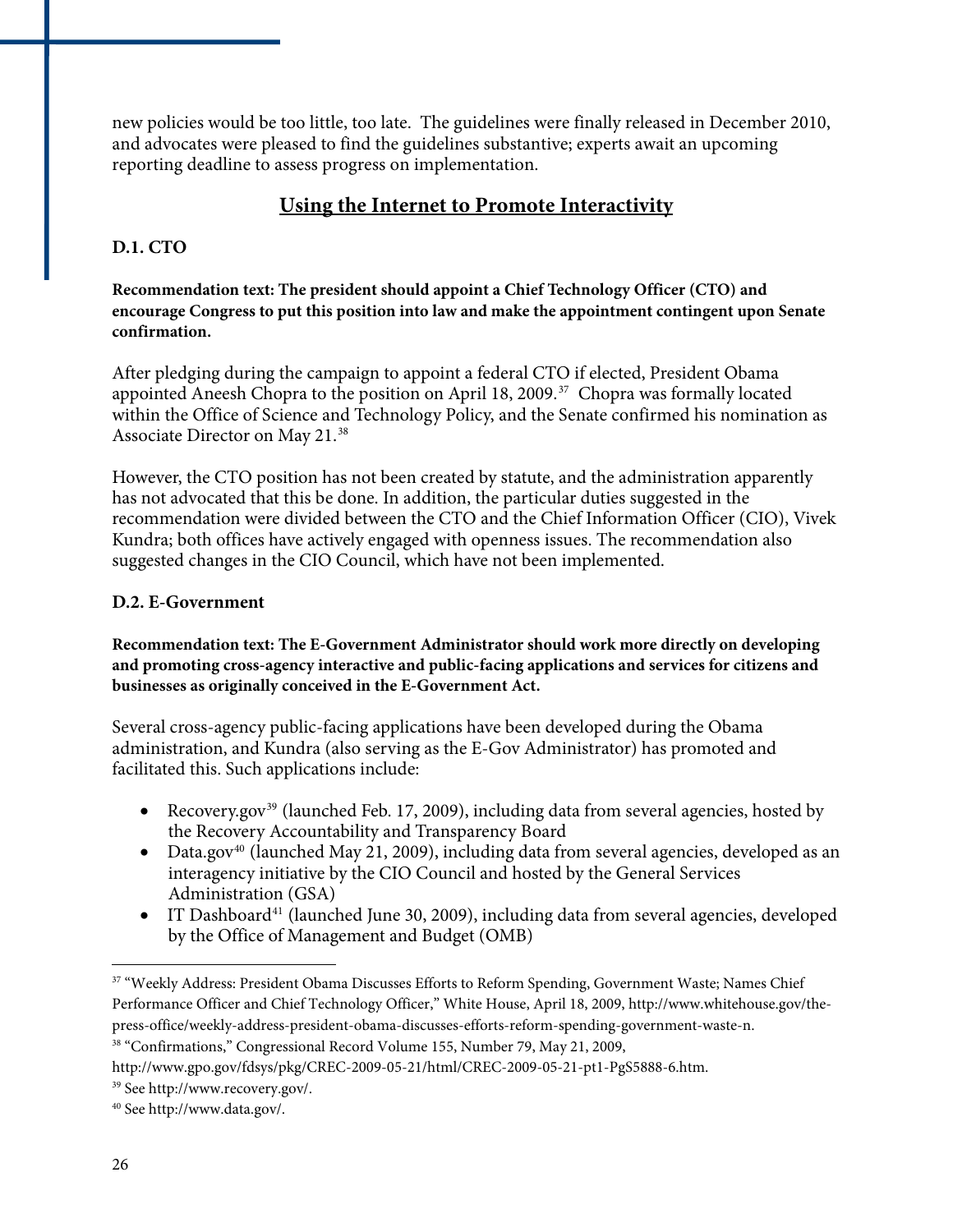- Open Government Dashboard<sup>[42](#page-28-0)</sup> (launched Feb. 9, 2010), including data from several agencies, developed by the CTO and CIO and hosted by the White House
- USA.gov<sup>[43](#page-28-1)</sup> (redesign launched July 1, 2010), including information from across government. Upgrades included an "app store" cataloging mobile applications offered by various agencies, developed by GSA
- Foreign Assistance Dashboard<sup>[44](#page-28-2)</sup> (launched December 2010), including data from several agencies, developed by the State Department and the U.S. Agency for International Development

#### **Government Use of Interactive Technology**

#### **D.3. Web 2.0**

#### **Recommendation text: The president, through his CTO and E-Government Administrator, should encourage agencies to implement interactive and transparent Web 2.0 technologies.**

The administration has encouraged agencies to implement new online technologies, most notably through the Open Government Directive process. Agencies have launched or announced a variety of such services as part of their Open Government Plans. For instance, the Department of Labor launched an Online Enforcement Database<sup>[45](#page-28-3)</sup> that contains information on inspections the department conducts to ensure businesses are complying with the nation's worker rights and safety laws and regulations. Also, the Department of Energy's Open Energy Information<sup>[46](#page-28-4)</sup> website uses an open source platform similar to that of Wikipedia to allow users to search, edit, add, and access energy-related data. The Department of Transportation's Regulation Room,<sup>[47](#page-28-5)</sup> a flagship initiative of the agency's Open Government Plan, is a partnership with Cornell University<sup>[48](#page-28-6)</sup> to explore new online methods to engage the public in the rulemaking process.

#### **D.4. E-Rulemaking**

#### **Recommendation text: The president should review and improve upon the existing e-rulemaking initiative, which needs dramatic change.**

Beginning in May 2009, the administration conducted the Regulations.gov Exchange<sup>[49](#page-28-7)</sup> to solicit public comments on proposed features and improvements to Regulations.gov and the erulemaking program.

<u>.</u>

<span id="page-28-5"></span>47 See http://regulationroom.org/.

<sup>41</sup> See http://it.usaspending.gov/.

<span id="page-28-0"></span><sup>42</sup> See http://www.whitehouse.gov/open/around.

<span id="page-28-1"></span><sup>43</sup> See http://www.usa.gov/.

<span id="page-28-2"></span><sup>44</sup> See http://www.foreignassistance.gov/.

<span id="page-28-3"></span><sup>45</sup> See http://ogesdw.dol.gov/.

<span id="page-28-4"></span><sup>46</sup> See http://www.openei.org/.

<span id="page-28-6"></span><sup>48</sup> See http://www.lawschool.cornell.edu/news-center/press-kits/regulation-room/index.cfm.

<span id="page-28-7"></span><sup>49</sup> Matt Madia, "Obama Administration Accepting Ideas for Regulations.gov," OMB Watch, May 26, 2009, http://www.ombwatch.org/node/10040.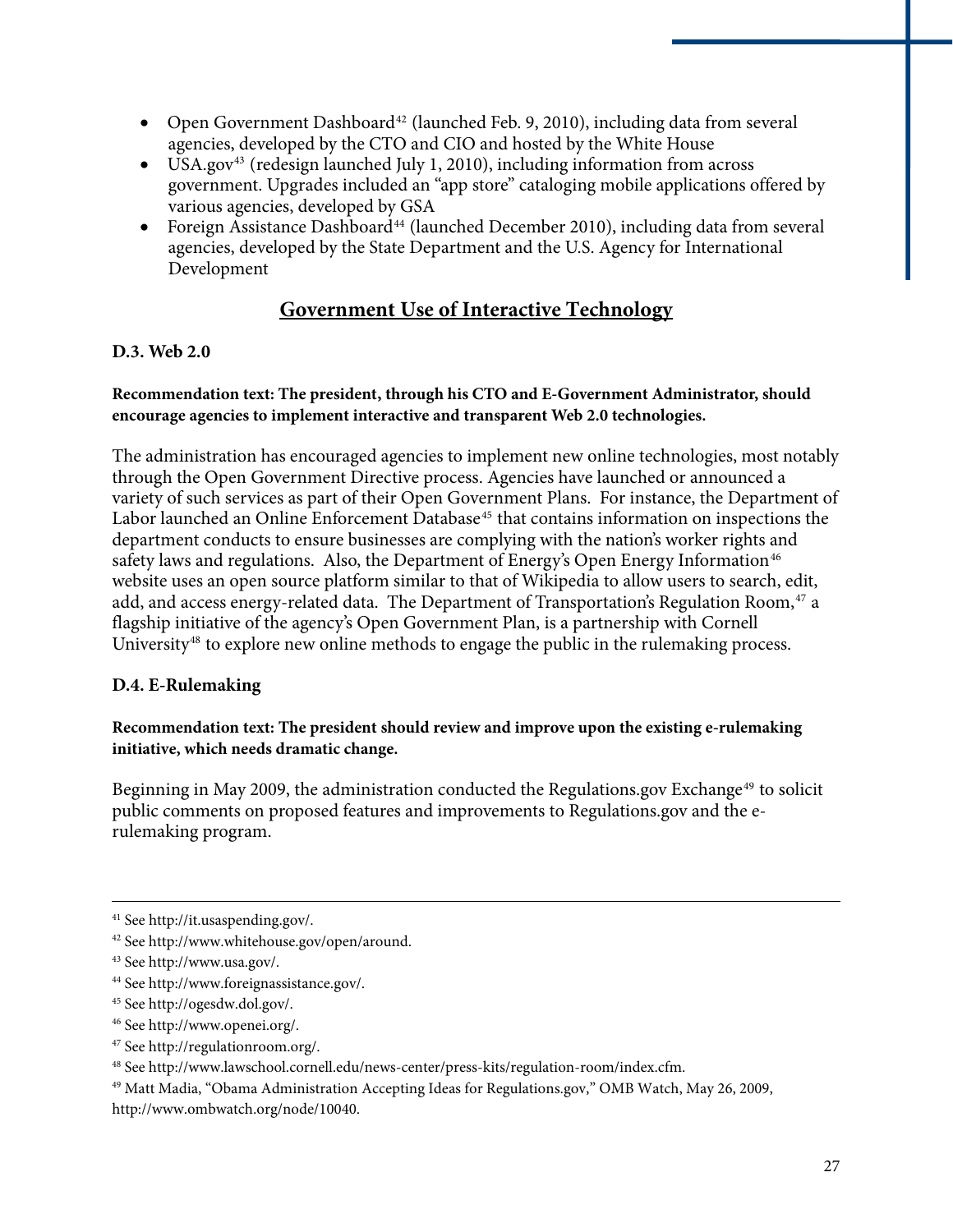The Obama administration has overseen improvements to Regulations.gov, the government-wide e-rulemaking portal, that have made the site more user-friendly. The site received an aesthetic redesign, as well as upgrades to its search capabilities. The most major revisions were implemented in July 2009.[50](#page-29-0)

Rulemaking agencies have also developed their own e-rulemaking initiatives tailored to their individual needs. The Department of Transportation, U.S. Environmental Protection Agency, and Department of Agriculture all highlighted new e-rulemaking websites in their Open Government Plans<sup>[51](#page-29-1)</sup>. In July 2010, the National Archives and Records Administration launched FederalRegister.gov to provide improved access to rulemaking notices.<sup>[52](#page-29-2)</sup>

However, impediments to e-rulemaking reform remain, including a lack of dedicated funding and an inflexible systems architecture that limits the public's access to data and hinders interoperability between agency sites. The president has not articulated a philosophy or detailed a framework for e-rulemaking advancements and has not publicly instructed his staff to review or consider the American Bar Association's recommendations on the subject.

#### **D.5. FOIA: Centralized Filing; Publish Requests and Released Documents**

#### **Recommendation text: The president should instruct the E-Government Administrator to implement a centralized digital system for Freedom of Information Act requests that interacts with each agency's FOIA office.**

No action has been taken toward implementing a centralized system for filing FOIA requests. However, the administration has made some effort to improve FOIA processing systems. The attorney general's March 2009 FOIA memo<sup>[53](#page-29-3)</sup> reminded agencies of their obligations under the OPEN Government Act of 2007 to assign tracking numbers to FOIA requests and to provide a service where a requester can inquire about the status of his or her request by referencing that number. In addition, some agencies' Open Government Plans included developing, improving, or maintaining the agency's FOIA tracking system. These changes, though positive, have not been seen by transparency advocates as improving the FOIA process much.

Additionally, a chart released in November 2010 by the Office of Government Information Services (OGIS) reiterates the requirement to assign tracking numbers and encourages agencies to adopt other processing best practices, including to "develop an online or e-mail system for filing FOIA requests" and to "establish [an] online procedure for tracking appeal status."[54](#page-29-4) Finally, in its guidelines for agencies' 2011 FOIA reports, the Department of Justice asked agencies to

<span id="page-29-0"></span><sup>50</sup> Matt Madia, "New Version of Regulations.gov Unveiled," OMB Watch, July 28, 2009, http://www.ombwatch.org/node/10253.

<span id="page-29-1"></span><sup>&</sup>lt;sup>51</sup> "At Agencies, Open Government and E-Rulemaking Go Hand in Hand," OMB Watch, April 20, 2010, http://ombwatch.org/node/10935.

<span id="page-29-2"></span><sup>52</sup> David Ferriero, "Federal Register 2.0," White House, July 26, 2010,

http://www.whitehouse.gov/blog/2010/07/26/federal-register-20.

<span id="page-29-3"></span><sup>53</sup> Eric Holder, "The Freedom of Information Act (FOIA)," Department of Justice, March 19, 2009, http://www.justice.gov/ag/foia-memo-march2009.pdf.

<span id="page-29-4"></span><sup>54 &</sup>quot;FOIA Requirements, Agency Best Practices, and OGIS Recommendations," Office of Government Information Services, http://www.archives.gov/ogis/resources/bestpractices.pdf.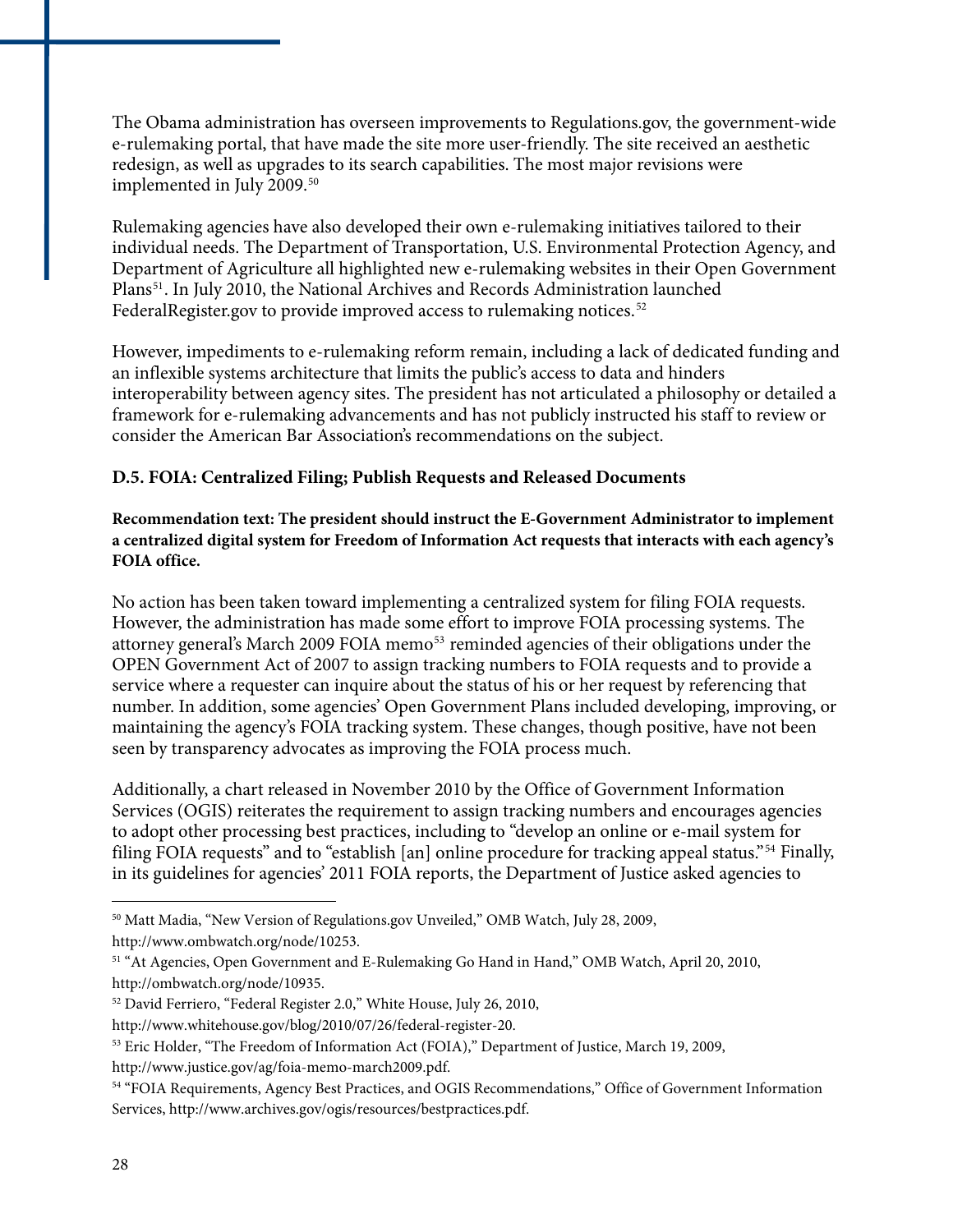specifically describe "steps taken to ensure that your agency has an effective system in place for responding to requests" and to describe how the agency is electronically receiving, tracking, and/or processing FOIA requests.<sup>[55](#page-30-0)</sup>

agencies to post weekly FOIA logs. This recommendation also called for publishing online "many [FOIA] requests, as well as any released documents." Some agencies do post logs of FOIA requests. For instance, predating the Obama administration, some parts of the Department of Defense (DOD) have posted their FOIA logs on an annual basis.<sup>[56](#page-30-1)</sup> DOD has subsequently added these FOIA logs as datasets on Data.gov.<sup>[57](#page-30-2)</sup> The Department of Homeland Security began posting its FOIA logs on a monthly basis during the Obama administration.<sup>[58](#page-30-3)</sup> The November 2010 OGIS document encourages

President Obama's January 2009 FOIA memo, the attorney general's March 2009 FOIA memo, and the Open Government Directive of December 2009 all instructed agencies to proactively disseminate information online to reduce the necessity of filing FOIA requests. DOJ's guidance on the 2011 FOIA reports asked agencies to describe specifically how they are doing so. In addition, OGIS's best practices document specifically encourages agencies to "post online significant documents that have been released under FOIA without waiting for a second FOIA request." Some agencies frequently post requested documents online. For instance, the Department of Energy posted all its responses to FOIA requests from January to May 2009.<sup>[59](#page-30-4)</sup> Other agencies reported using past FOIA requests as the means to identify their high-value datasets to be posted on Data.gov. In addition, the Federal Communications Commission's National Broadband Plan, released in March 2010, recommended that agencies post online all responses to FOIA requests.<sup>[60](#page-30-5)</sup>

#### **D.6. Budget Information**

**Recommendation text: The president should implement a process to better present information about the federal budget in an online format – tracking proposals and changes throughout the process – and should seek congressional cooperation to also present Congress's budget and spending information.**

The administration has not released additional information about proposals and changes, nor have there been efforts to connect the president's budget with the congressional appropriations process or with agency spending receipts.

However, a few minor changes have been made to make the presentation of the president's budget request more informative and comprehensive. The president's budget for FY 2010 and FY 2011 included a map describing the budget's impact on each state. In FY 2012, this was replaced by a

<span id="page-30-0"></span><sup>55 &</sup>quot;Guidelines for 2011 Chief FOIA Officer Reports to the Department of Justice Pursuant to Attorney General Holder's FOIA Guidelines," Department of Justice, Nov. 16, 2010,

http://www.justice.gov/oip/foiapost/2010foiapost29.htm.

<span id="page-30-1"></span><sup>56</sup> See http://www.dod.gov/pubs/foi/logs/.

<span id="page-30-2"></span><sup>57</sup> See http://open.dodlive.mil/data-gov/foia-data/.

<span id="page-30-3"></span><sup>58</sup> See http://www.dhs.gov/xfoia/editorial\_0424.shtm#6.

<span id="page-30-4"></span><sup>59 &</sup>quot;Frequently Requested Documents," Department of Energy,

http://management.energy.gov/FOIA/freq\_req\_docs.htm.

<span id="page-30-5"></span><sup>60 &</sup>quot;Connecting America: The National Broadband Plan," March 2010, http://www.broadband.gov/plan/.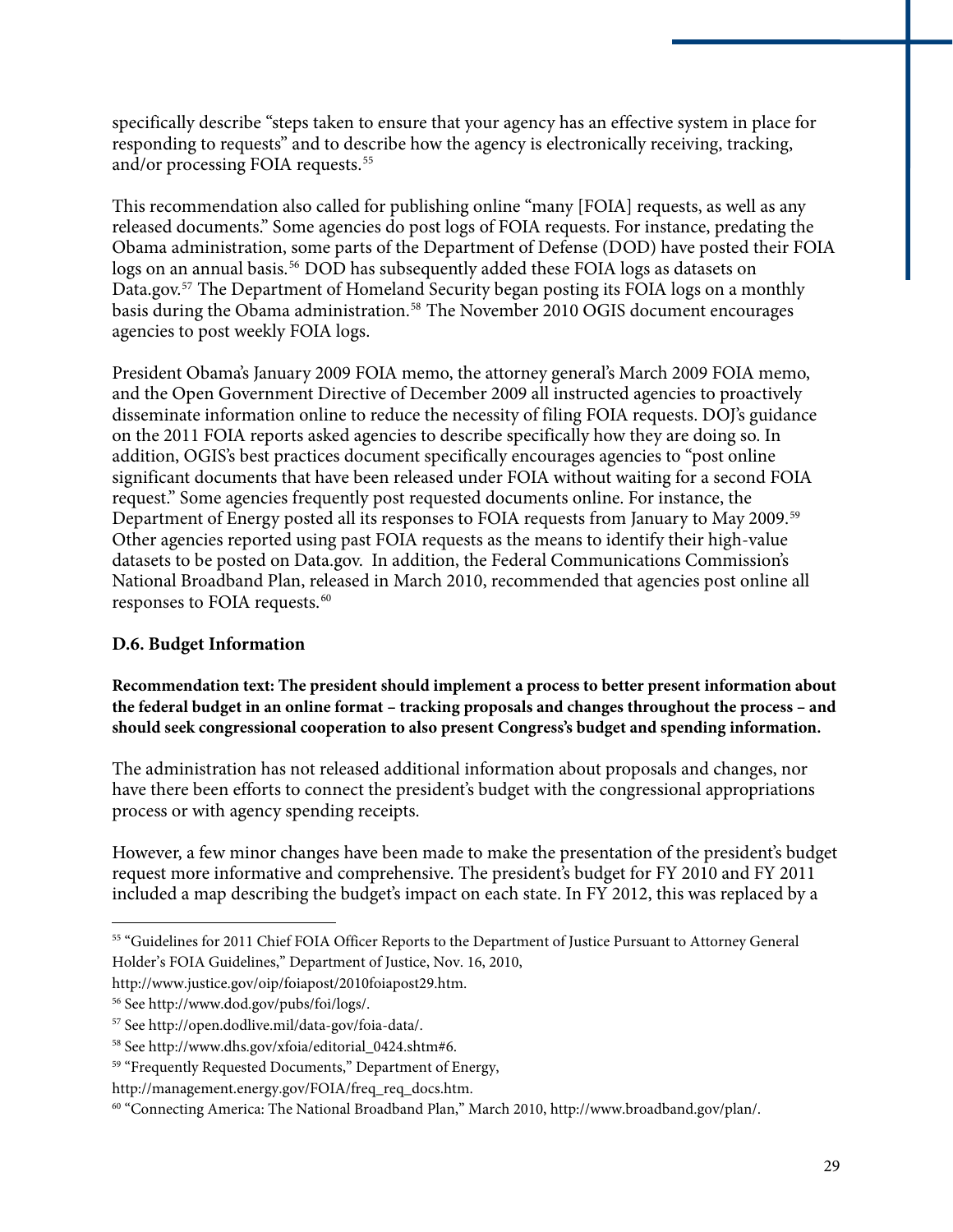graphic demonstrating the breakdown of major budget categories. In addition, starting in FY 11, the budget included a spreadsheet of tax expenditures, which had previously only been available in PDF format. Finally, in FY 12, the budget included detailed budgets by agency in HTML and XML format, rather than only in PDF format.

Additionally, the content of President Obama's budget requests has become more comprehensive. Rather than budgeting for recurring war funding through separate supplemental requests, those operations are now listed in the annual budget.<sup>[61](#page-31-0)</sup> And for the first time, in FY 12, the administration released its aggregate intelligence budget request on the same day as the non-classified budget,<sup>[62](#page-31-1)</sup> as required by Sec. 364 of the Intelligence Authorization Act for Fiscal Year 2010.[63](#page-31-2) The new requirement could be avoided if the president issued a waiver stating that the information could not be disclosed for national security reasons, but no waiver was used.

It should also be noted that the administration has not significantly expanded or improved online information about federal contracting, despite expressed interest. For instance, several agencies proposed the possibility of posting copies of federal contract documents online<sup>[64](#page-31-3)</sup> but withdrew the idea a few months later concluding that existing acquisition systems already provide the public with access to information.<sup>[65](#page-31-4)</sup>

#### **D.7. Use of Web Services**

**Recommendation text: Agencies and government employees should be able to take advantage of the same open, free, commercial services that citizens use, without the necessity of a special government contract.** 

Many agencies and the White House have begun to make wider use of common web services, and the administration has taken several steps to facilitate this.

Although the administration has not waived the requirement to secure contracts to use no-cost services, in March 2009, GSA announced that it had signed government-wide contracts with several popular Web 2.0 services, including YouTube and Flickr.<sup>[66](#page-31-5)</sup> GSA announced a contract

<span id="page-31-0"></span> $61$  Lukas Pleva, "Money in budgets, but supplementals aren't going away," PolitiFact, Sept. 16, 2010, http://politifact.com/truth-o-meter/promises/obameter/promise/161/end-the-abuse-of-supplemental-budgets-forwar/.

<span id="page-31-1"></span> $62$  Steven Aftergood, "A New Milestone in Intelligence Budget Disclosure," Secrecy News, Feb. 15, 2010, http://www.fas.org/blog/secrecy/2011/02/intelbud\_request.html.

<span id="page-31-3"></span><span id="page-31-2"></span><sup>63</sup> P.L. 111-259, Sec. 364, http://www.gpo.gov/fdsys/pkg/PLAW-111publ259/html/PLAW-111publ259.htm. 64 "Federal Acquisition Regulation: FAR Case 2009-004, Enhancing Contract Transparency – Advanced notice of proposed rulemaking," Department of Defense (DoD), General Services Administration (GSA), and National Aeronautics and Space Administration (NASA), May 13, 2010, http://edocket.access.gpo.gov/2010/pdf/2010- 11381.pdf.

<span id="page-31-4"></span><sup>65 &</sup>quot;Federal Acquisition Regulation; Enhancing Contract Transparency – Advance notice of proposed rulemaking; withdrawal," Department of Defense (DoD), General Services Administration (GSA), and National Aeronautics and Space Administration (NASA), Feb. 10, 2011, http://www.gpo.gov/fdsys/pkg/FR-2011-02- 10/pdf/2011-2900.pdf.

<span id="page-31-5"></span><sup>66</sup> Jill R. Aitoro, "GSA signs deals for agencies to use social networking sites," NextGov, March 25, 2009, http://www.nextgov.com/nextgov/ng\_20090325\_5490.php.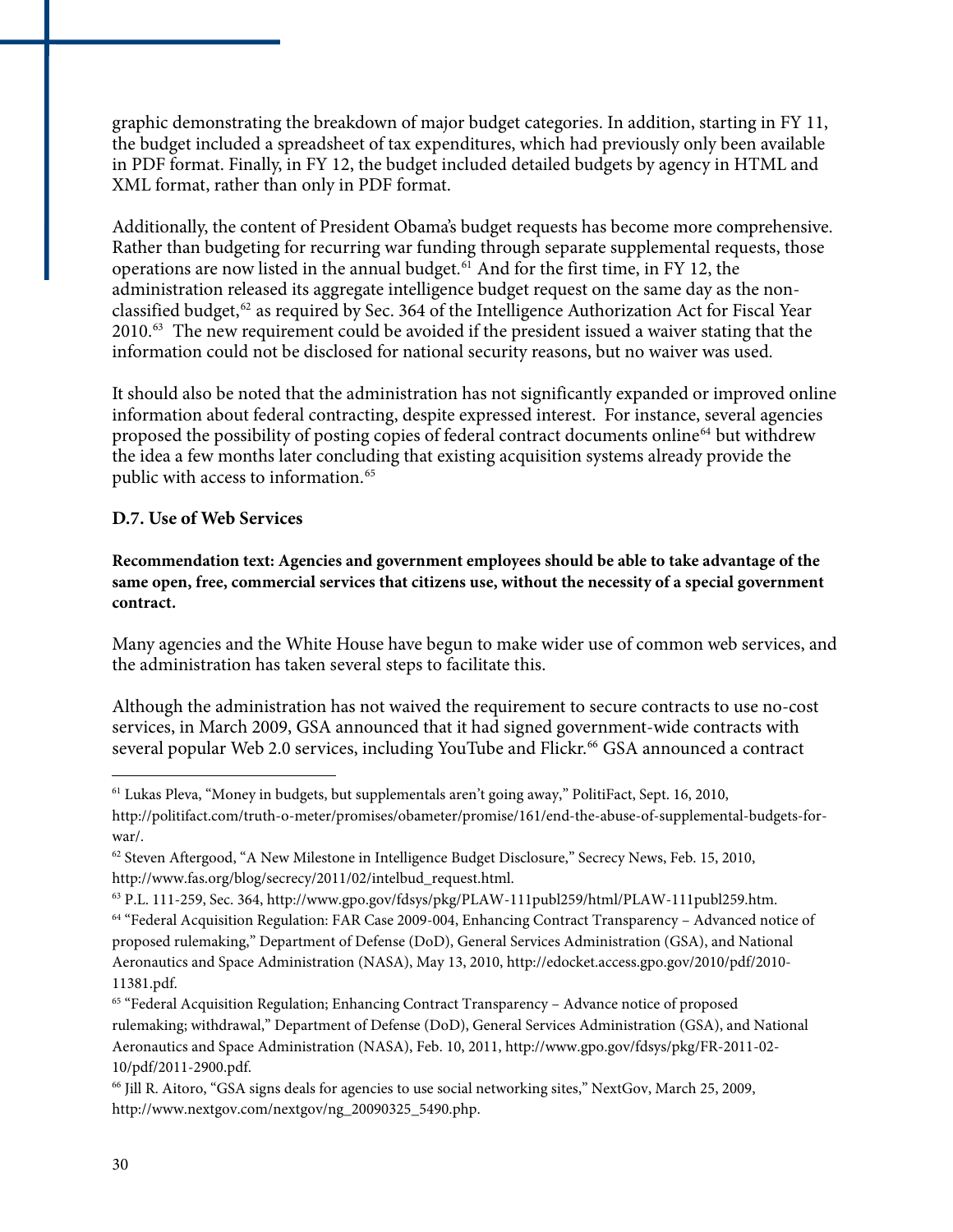with Facebook in April 2009.<sup>[67](#page-32-0)</sup> In May 2009, GSA announced it planned to sign contracts with additional services, including LinkedIn and Scribd.[68](#page-32-1) In September 2009, GSA launched Apps.gov to provide one-stop shopping for agencies to adopt cost-free web services. In August 2010, GSA launched Apps.gov Now, a storefront for GSA-hosted policy-compliant citizen engagement tools.<sup>[69](#page-32-2)</sup>

In addition to negotiating government-wide contracts, the administration has published guidance in several areas to facilitate agency use of web services:

- "Guidelines for Secure Use of Social Media by Federal Departments and Agencies," from the CIO Council (September 2009)<sup>70</sup>
- "Social Media, Web-Based Interactive Technologies, and the Paperwork Reduction Act," a memo from the Office of Information and Regulatory Affairs (OIRA) (April 7, 2010)<sup>[71](#page-32-4)</sup>
- "Guidance for Agency Use of Third-Party Websites and Applications," an OMB memo (June 25, 2010)<sup>[72](#page-32-5)</sup>
- "Guidance on Managing Records in Cloud Computing Environments," a NARA bulletin (Sept. 8, 2010)<sup>[73](#page-32-6)</sup>
- "Guidance on Managing Records in Web 2.0/Social Media Platforms," a NARA bulletin  $(Oct. 20, 2010)^{74}$  $(Oct. 20, 2010)^{74}$  $(Oct. 20, 2010)^{74}$

#### **D.8. Syndication**

 $\overline{a}$ 

#### **Recommendation text: The next administration should syndicate government information for the public.**

There does not appear to have been any public statement by the administration supporting increased syndication government-wide. However, some agencies described current or planned syndication efforts in their Open Government Plans. For instance, the Department of Education noted that its main blog offers RSS feeds and that shortly after the plan was published, the feature would be used for more of the website's content, which was done.<sup>[75](#page-32-8)</sup> In addition, some new websites make use of syndication, such as Data.gov and FederalRegister.gov. The White House website offers RSS feeds,<sup>[76](#page-32-9)</sup> continuing a practice started in the Bush administration.<sup>[77](#page-32-10)</sup>

<span id="page-32-0"></span><sup>67</sup> Doug Beizer, "GSA signs agreement with Facebook," Federal Computer Week, April 10, 2009, http://fcw.com/articles/2009/04/10/web-facebook-gsa.aspx.

<span id="page-32-1"></span><sup>68</sup> Gautham Nagesh, "As social media becomes a hit with agencies, GSA plans more offerings," NextGov, May 22, 2009, http://www.nextgov.com/nextgov/ng\_20090522\_7519.php.

<span id="page-32-2"></span><sup>69</sup> David McClure, "No-Cost, Policy Compliant Social Media Tools! Where?" Dr. Dave's Digital Doodle, Oct. 25, 2010, http://blog.citizen.apps.gov/davedigitaldoodle/2010/10/25/no-cost-policy-compliant-social-media-toolswhere/.

<span id="page-32-3"></span><sup>70</sup> See http://www.cio.gov/Documents/Guidelines\_for\_Secure\_Use\_Social\_Media\_v01-0.pdf.

<span id="page-32-4"></span><sup>71</sup> See http://www.whitehouse.gov/sites/default/files/omb/assets/inforeg/SocialMediaGuidance\_04072010.pdf.

<span id="page-32-5"></span><sup>72</sup> See http://www.whitehouse.gov/sites/default/files/omb/assets/memoranda\_2010/m10-23.pdf.

<span id="page-32-6"></span><sup>73</sup> See http://www.archives.gov/records-mgmt/bulletins/2010/2010-05.html.

<span id="page-32-7"></span><sup>74</sup> See http://www.archives.gov/records-mgmt/bulletins/2011/2011-02.html.

<span id="page-32-8"></span><sup>75 &</sup>quot;Open Government Plan," Department of Education, April 7, 2010, www2.ed.gov/about/plan.doc.

<span id="page-32-9"></span><sup>76</sup> See http://www.whitehouse.gov/rss/.

<span id="page-32-10"></span><sup>77</sup> See http://georgewbush-whitehouse.archives.gov/rss/.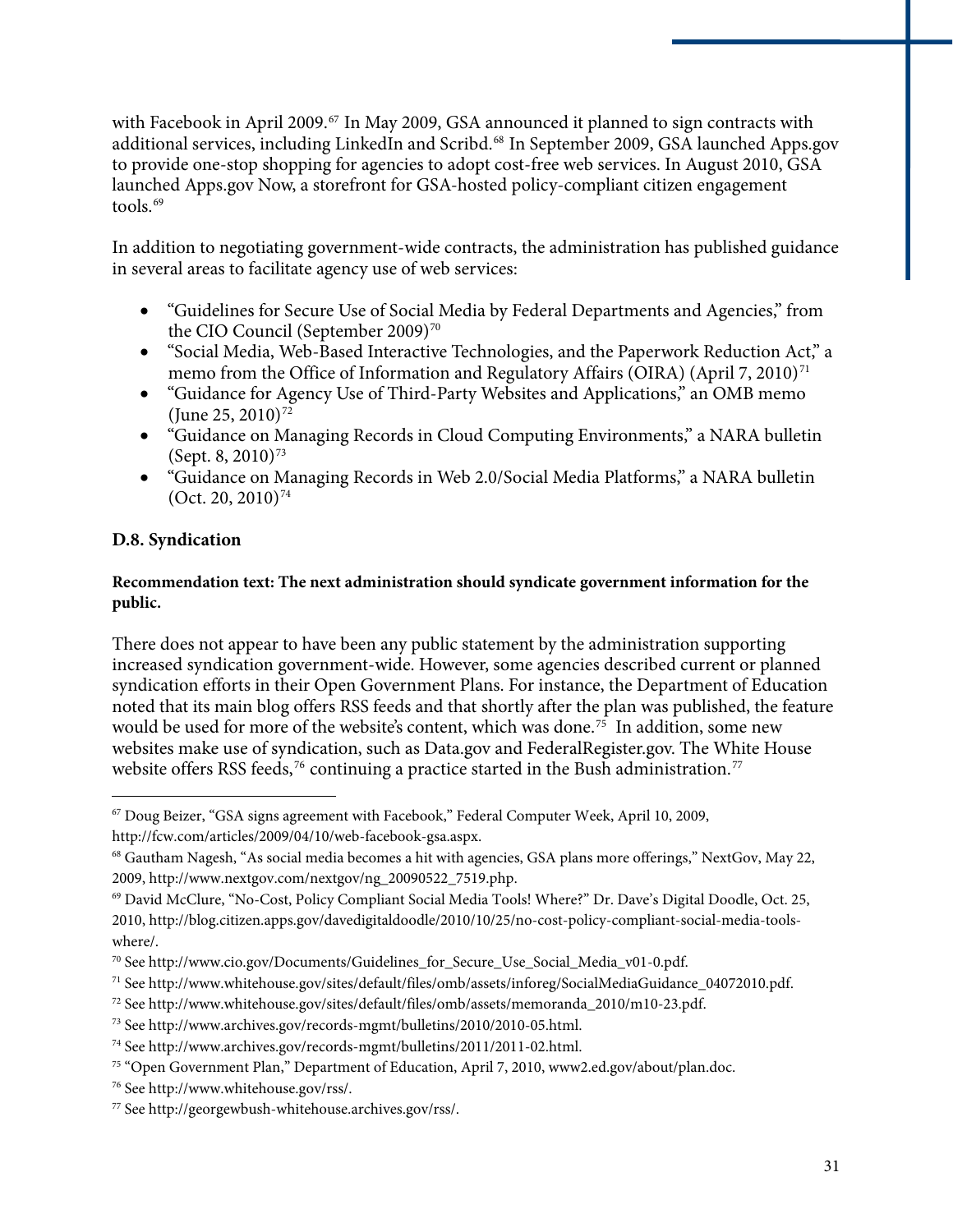Increased use of syndication may also be supported by the April 2010 OIRA memo, "Social Media, Web-Based Interactive Technologies, and the Paperwork Reduction Act," which states that electronic subscription to agency syndication is not subject to the requirements of the Paperwork Reduction Act, reducing compliance hurdles for agencies to offer such services.[78](#page-33-0)

#### **Make Online Government Information Searchable, Shareable, and Usable**

#### **D.9. Open Source, Open Formats**

#### **Recommendation text: The CTO should ensure that agencies create websites that use open source software and distribute data in open formats that are accessible to all search engines.**

The Obama administration has adopted the use of open source software to an extent and made it clear that use of such platforms is not only acceptable but that it has several advantages. Most notably, the White House announced in Oct. 2009 that it had shifted the platform for its own website to Drupal, an open source content management system.<sup>[79](#page-33-1)</sup> Other agencies have also migrated to Drupal, including the Federal Communications Commission<sup>[80](#page-33-2)</sup>, the Department of Energy<sup>[81](#page-33-3)</sup> and the Department of Education.<sup>[82](#page-33-4)</sup> In Oct. 2009, the DOD CIO released guidance on procuring open source software, noting that open source is eligible for procurement on the same terms as other commercially-available software and that "there are positive aspects of OSS that should be considered when conducting market research on software for DoD use.<sup>"[83](#page-33-5)</sup>

In addition to deployment, the Obama administration has actively supported development of open source software. In April 2010, the White House released as open source code which it had developed for custom use<sup>[84](#page-33-6)</sup>, with a second release in February 2011.<sup>[85](#page-33-7)</sup> The White House received the 2010 Open Source Deployment in Government Award for its demonstrated commitment to open source from Open Source for America.<sup>[86](#page-33-8)</sup> Also, the Department of Defense launched

<span id="page-33-0"></span><sup>78</sup> Cass R. Sunstein, "Social Media, Web-Based Interactive Technologies, and the Paperwork Reduction Act," Office of Management and Budget, April 7, 2010,

<span id="page-33-1"></span>http://www.whitehouse.gov/sites/default/files/omb/assets/inforeg/SocialMediaGuidance\_04072010.pdf.  $79$  Philip Elliott, "White House opens Web site programming to public," Huffington Post, Oct. 24, 2009,

http://www.huffingtonpost.com/huff-wires/20091024/us-obama-web-site/.

<span id="page-33-2"></span><sup>80</sup> Dave Cole, "FCC.gov Announces Open Source Redesign," White House, Sept. 22, 2010,

http://www.whitehouse.gov/blog/2010/09/22/fccgov-announces-open-source-redesign.

<sup>&</sup>lt;sup>81</sup> Alex Howard, "Energy.gov to move to Drupal, Open source continues to play an important role in open

<span id="page-33-4"></span><span id="page-33-3"></span>government," O'Reilly Radar, Dec. 17, 2010, http://radar.oreilly.com/2010/12/dept-energy-drupal.html.

<sup>&</sup>lt;sup>82</sup> "Open Government Plan," Department of Education, April 7, 2010, www2.ed.gov/about/plan.doc.

<span id="page-33-5"></span><sup>83 &</sup>quot;Clarifying Guidance Regarding Open Source Software (OSS)," Department of Defense, Oct. 16, 2009, http://cionii.defense.gov/sites/oss/2009OSS.pdf.

<span id="page-33-6"></span><sup>84</sup> Dave Cole, "WhiteHouse.gov Releases Open Source Code," White House, April 21, 2010,

http://www.whitehouse.gov/blog/2010/04/21/whitehousegov-releases-open-source-code.

<span id="page-33-7"></span><sup>85</sup> Rob Winikates, "WhiteHouse.gov Releases Second Set of Open Source Code," White House, Feb. 11, 2011,

http://www.whitehouse.gov/blog/2011/02/11/whitehousegov-releases-second-set-open-source-code.

<span id="page-33-8"></span><sup>86 &</sup>quot;2010 Open Source Award Recipients," Open Source for America, http://opensourceforamerica.org/awards/2010 recipients.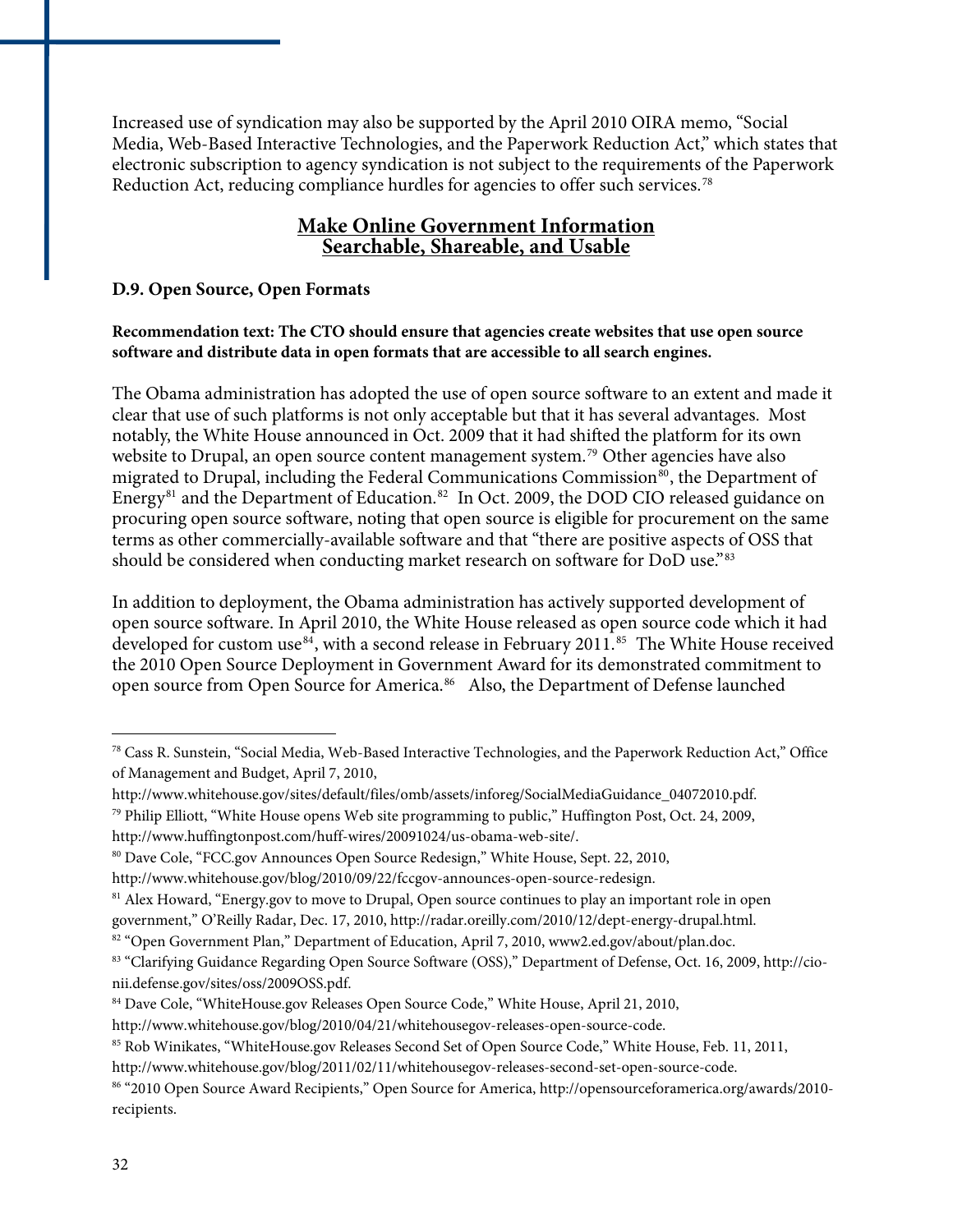forge.mil, a project hosting site for open source development, in Jan. 2009[87](#page-34-0). GSA has proposed to use DoD's site government-wide.<sup>[88](#page-34-1)</sup> Additionally, open source software development was a flagship initiative of NASA's Open Government Plan.<sup>[89](#page-34-2)</sup>

The administration has also made progress on improving the federal government's use of open formats. The Open Government Directive states, "To the extent practicable and subject to valid restrictions, agencies should publish information online in an open format that can be retrieved, downloaded, indexed, and searched by commonly used web search applications. An open format is one that is platform independent, machine readable, and made available to the public without restrictions that would impede the re-use of that information." Some agencies have expanded their use of open formats. For instance, in September 2009, the National Archives and Records Administration and the Government Printing Office began publishing the *Federal Register* in the open format XML.<sup>90[91](#page-34-3)</sup> The Code of Federal Regulations followed suit in December 2009.<sup>[92](#page-34-4)</sup>

#### **D.10. Metadata**

 $\overline{a}$ 

#### **Recommendation text: OMB, the GSA, or another similar body should undertake a review of metadata standards throughout government (and Congress) and issue recommendations for standards development and coordination.**

No government-wide review of metadata appears to be underway, nor do any recommendations appear to be pending. As federal agencies release more and more datasets, metadata is critical to allow users to find and use the right data. However, the White House is planning to increase the use of RDFa to tag metadata on WhiteHouse.gov.<sup>[93](#page-34-5)</sup> The administration's new central data site, Data.gov, encourages agencies to provide metadata. It should also be noted that in December 2010, the Library of Congress added enhanced metadata to THOMAS, the primary site for legislative information from the government.<sup>[94](#page-34-6)</sup>

<span id="page-34-0"></span><sup>87</sup> Doug Beizer, "DOD launches site to develop open-source software," Federal Computer Week, Jan. 30, 2009, http://fcw.com/Articles/2009/01/30/DOD-launches-site-to-develop-open-source-software.aspx.

<span id="page-34-1"></span><sup>88</sup> Amber Corrin, "Forge.mil could be replicated for civilian agencies," Federal Computer Week, June 24, 2010, http://fcw.com/articles/2010/06/24/gsa-forge-project-and-cloud-computing.aspx.

<span id="page-34-2"></span><sup>89 &</sup>quot;NASA Open Source Software Development," National Aeronautics and Space Administration,

http://www.nasa.gov/open/plan/open-source-development.html.

<span id="page-34-3"></span><sup>90 &</sup>quot;Federal Register XML Rendition," Government Printing Office, Sept. 21, 2009,

http://www.gpo.gov/fdsys/bulkdata/FR/resources/FDsys\_OFR-XML\_User-Guide-v1.pdf.

<span id="page-34-4"></span><sup>91</sup> Ray Mosley, "Federal Register 2.0: Opening a Window onto the Inner Workings of Government," White House,

Oct. 5, 2009, http://www.whitehouse.gov/blog/Federal-Register-20-Opening-a-Window-onto-the-Inner-Workingsof-Government.

<sup>92 &</sup>quot;Code of Federal Regulations XML Rendition," Government Printing Office, Dec. 17, 2009,

http://www.gpo.gov/fdsys/bulkdata/CFR/resources/CFR-XML\_User-Guide\_v1.pdf.

<span id="page-34-5"></span><sup>93</sup> J. Nicholas Hoover, "Obama Team Challenges Web Developers," InformationWeek, Nov. 19, 2009,

http://www.informationweek.com/news/government/info-management/showArticle.jhtml?articleID=221900361.

<span id="page-34-6"></span><sup>94</sup> Andrew Weber, "THOMAS: The Last Update of the Year," Library of Congress, Dec. 13, 2010,

http://blogs.loc.gov/law/2010/12/thomas-the-last-update-of-the-year/.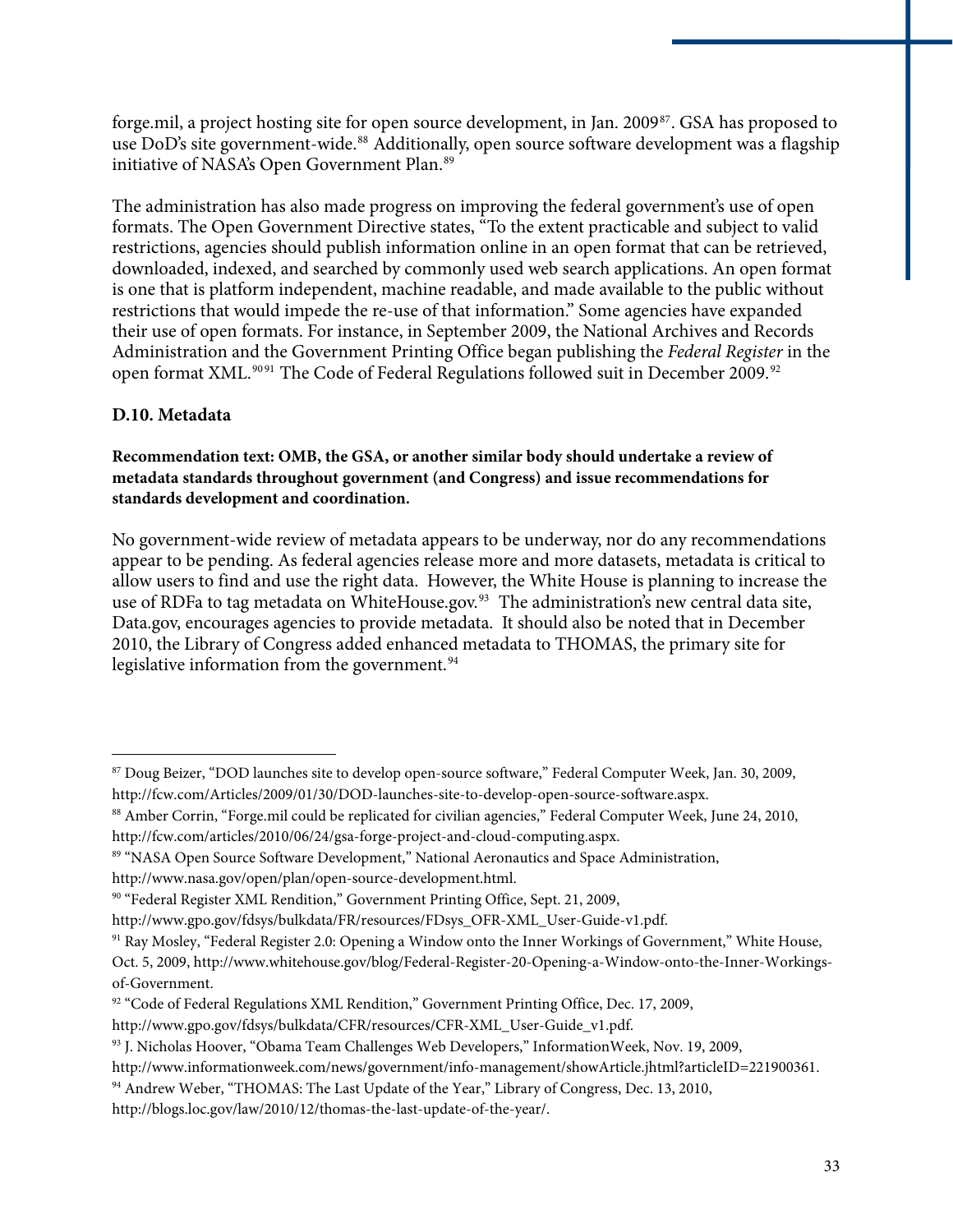#### **D.11. Copyright**

**Recommendation text: The president should direct agencies to minimize the use of copyright claims on government-sponsored materials and include a statement on websites establishing that in the absence of expressed copyright, agency-produced materials are copyright free.** 

The administration has not issued any government-wide directive or policy discouraging the use of copyright claims. However, the Open Government Directive did state that "information created or commissioned by the Government for educational use by teachers or students and made available online should clearly demarcate the public's right to use, modify, and distribute the information."

for reproduction, distribution, display, performance, or derivative works. A "Flickr Best Practices Also, in early 2009, the White House began posting photos on the image-sharing website Flickr under a Creative Commons license, implying the photos were subject to copyright that could be licensed. Shortly thereafter, Flickr added a "U.S. Government Work" option, and the White House switched to this instead.<sup>[95](#page-35-0)</sup> A U.S. Government Work is not subject to any copyright restrictions Guide for Government" produced by GSA now informs agencies of this option.<sup>[96](#page-35-1)</sup> However, the White House continues to claim restrictions on its images.<sup>[97](#page-35-2)</sup>

#### **Electronic Records Management**

#### **D.12. Electronic Records Management**

#### **Recommendation text: The next administration should establish a Presidential Task Force on Implementation of Electronic Records Management.**

The administration has not taken any steps to establish a Presidential Task Force or any other investigative body tasked with developing recommendations for electronic records management. However, NARA did begin to review agencies' electronic records practices. In April 2010, NARA released the results of a self assessment, which showed agencies struggling with electronic records issues and limited involvement of records officers with agency electronic systems.<sup>[98](#page-35-3)</sup>

#### **D.13. Access to Original and Digital Records**

#### **Recommendation text: Records retention rules, digitization guidelines, and model contracts should be revised to ensure consistent access to both original and digital records in non-proprietary formats.**

<span id="page-35-0"></span><sup>&</sup>lt;sup>95</sup> Ryan Singel, "Flickr Creates New License for White House Photos," Wired, May 11, 2009,

http://www.wired.com/epicenter/2009/05/flickr-creates-new-license-for-white-house-photos/.

<span id="page-35-1"></span><sup>96 &</sup>quot;Flickr Best Practices Guide for Government," General Services Administration, April 7, 2010,

http://www.usa.gov/webcontent/documents/flickr\_best\_practices\_guide\_000.pdf.

<span id="page-35-2"></span><sup>97</sup> Aaron Williamson, "White House still confused about Flickr photo licensing," Copiesofcopies, Oct. 2, 2009,

http://copiesofcopies.org/webl/2009/10/02/white-house-still-confused-about-photo-licensing/.

<span id="page-35-3"></span><sup>98 &</sup>quot;Records Management Self-Assessment, 2009: An Assessment of Records Management Programs in the Federal Government," National Archives and Records Administration, April 20, 2010, http://www.archives.gov/recordsmgmt/resources/self-assessment.pdf.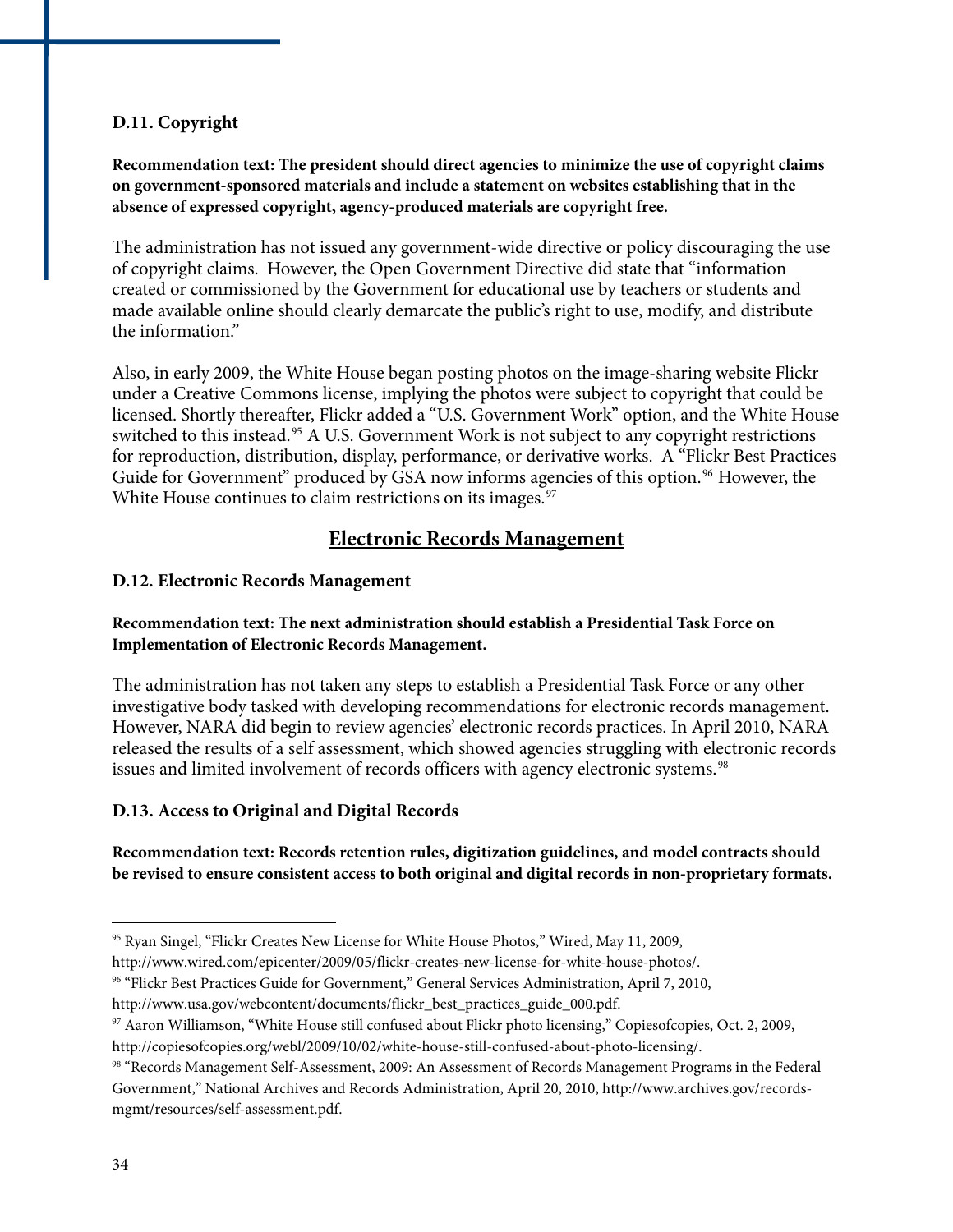NARA has released several bulletins on records management and scheduling during the first two years of the Obama administration, including a checklist in January 2010 detailing the bulletins and records management guidance currently in effect. Similarly, the Federal Agencies Digitization Guidelines Initiative, formed in 2007, has published several guidelines during the Obama administration.<sup>[99](#page-36-0)</sup>

In October 2009, NARA finalized revisions to the regulations on federal records management, which had been proposed in August 2008.<sup>[100](#page-36-1)</sup> The revisions sought to clarify records management requirements by reorganizing the material into a plain-language question-and-answer format. The changes also sought to update the policies, which were originally drafted in the 1980s, to better cover electronic records. However, critics complained that records management problems are not due to a lack of policy but a lack of enforcement.<sup>[101](#page-36-2)</sup> The revisions also included details on NARA inspections to monitor compliance.

In addition, the Open Government Directive conveyed the importance of records management to government transparency by requiring agencies to link to their records management plans from their open government webpages.

The recommendation also urged the development of model contracts for converting paper records to digital formats. There do not appear to have been any such model contracts developed.

#### **D.14. Preservation of Electronic Records**

#### **Recommendation text: Preservation of electronic records and converted records should be a priority for the task force, and conservation guidelines for electronic records should be produced.**

There has not been any government-wide initiative to make preservation of electronic records a priority for agencies. The NARA records management assessment report noted that many of agencies' electronic systems, including their websites, have not been scheduled for preservation.<sup>[102](#page-36-3)</sup>

The Open Government Directive did instruct agencies to "respect the presumption of openness by … preserving and maintaining electronic information, consistent with the Federal Records Act and other applicable law and policy." Several of NARA's recent bulletins addressed electronic records and included guidance on preservation. For instance, the "Guidance on Managing Records in Web 2.0/Social Media Platforms" issued Oct. 20, 2010, discussed strategies for preserving records from social media platforms, such as web snapshots or other capture methods. The bulletin also advised agencies to consider if social media platforms could meet records management obligations including preservation. Another bulletin on managing records in cloud computing environments also raised the issue of preservation for agencies.

<span id="page-36-0"></span><sup>99</sup> See http://www.digitizationguidelines.gov/.

<span id="page-36-1"></span><sup>&</sup>lt;sup>100</sup> "Federal Records Management; Revision – Final Rule," National Archive and Records Administration, Oct. 2, 2009, http://www.gpo.gov/fdsys/pkg/FR-2009-10-02/pdf/E9-23613.pdf.

<span id="page-36-2"></span><sup>101</sup> Aliya Sternstein, "Critics: National Archives lax in records management enforcement," NextGov, Oct. 7, 2009, http://www.nextgov.com/nextgov/ng\_20091007\_6354.php.

<span id="page-36-3"></span><sup>&</sup>lt;sup>102</sup> "Records Management Self-Assessment, 2009: An Assessment of Records Management Programs in the Federal Government," National Archives and Records Administration, April 20, 2010, http://www.archives.gov/recordsmgmt/resources/self-assessment.pdf.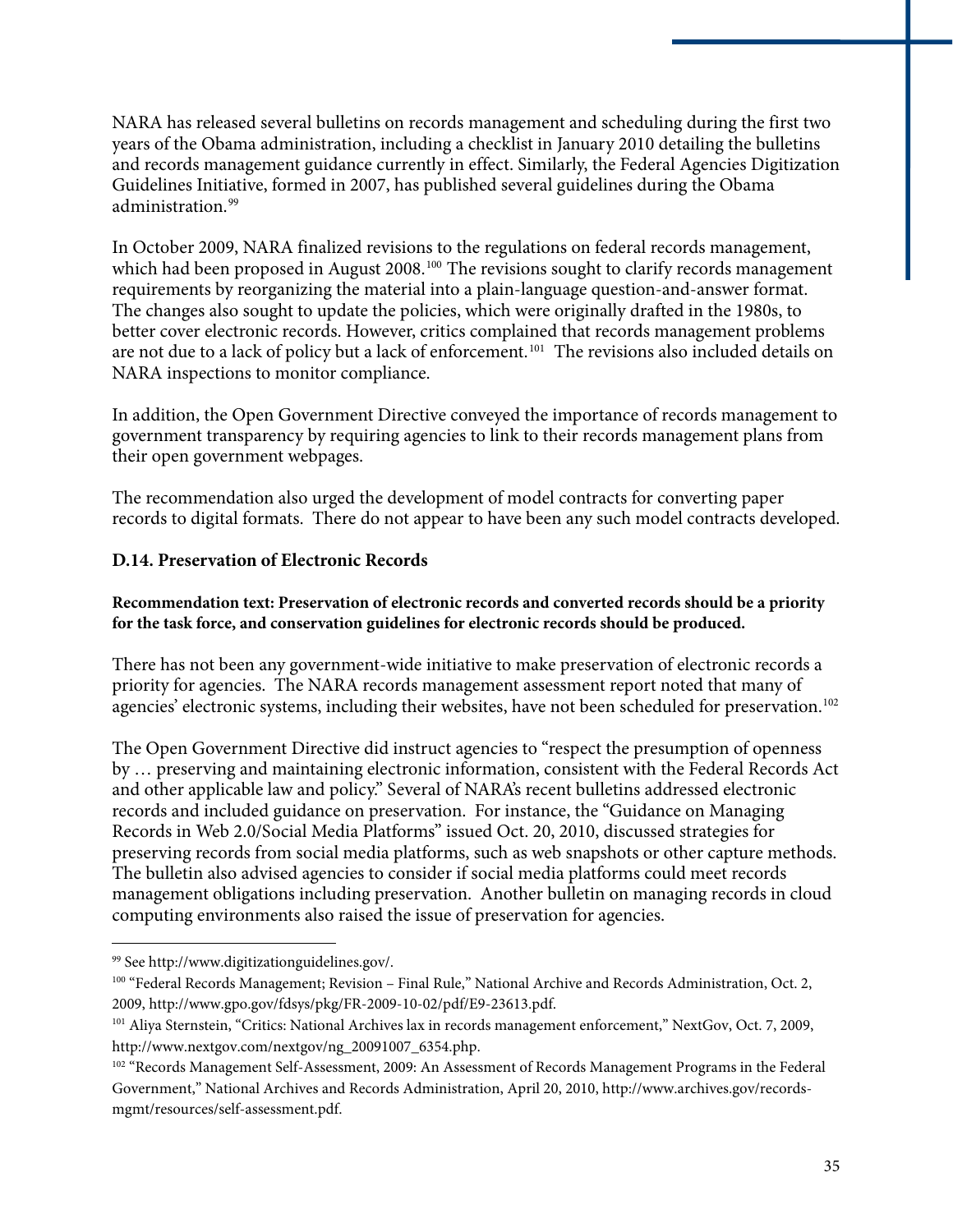Also, the October 2009 revision to the regulations on federal records management included updating the guidance to better address electronic records.

#### **D.15. Agency E-mail**

**Recommendation text: Regulations should be promulgated to make it explicit that agency employees and officials – in compliance with the requirements of the Federal Records Act – may not conduct agency business through use of non-agency e-mail or other messaging systems.** 

No government-wide action has been taken on the use of non-agency e-mail. Although the records management regulations were amended in November 2009, the regulations on managing e-mail records (36 CFR 1236.22) were not changed at that time. Per those regulations, "Agencies that allow employees to send and receive official electronic mail messages using a system not operated by the agency must ensure that Federal records sent or received on such systems are preserved in the appropriate agency recordkeeping system." Therefore, non-agency email is still permissible if it is appropriately preserved.

However, there have continued to be concerns that use of non-agency email was not complying with preservation requirements. For instance, in response to a high-profile lapse at the Office of Science and Technology Policy (OSTP),<sup>[103](#page-37-0)</sup> that office sent a memo to its employees in May 2010 stating, "To ensure that we comply with the FRA with respect to emails, all OSTP-related email communications should be conducted using your OSTP email accounts," and, "If you receive communications relating to your work at OSTP on any personal email account, you must promptly forward any such emails to your OSTP account, even if you do not reply to such email. Any replies should be made from your OSTP account. "[104](#page-37-1)

Presidential records are subject to different requirements. Responding to questions about use of non-official email accounts a January 2010 letter from the Executive Office of the President's CIO stated that White House "staff does not have the ability to access personal email accounts through the EOP network because the EOP network blocks all known web based external email systems."<sup>[105](#page-37-2)</sup>

Concerns continued, however, when a June 2010 *New York Times* article reported that "[s]ome lobbyists say that they routinely get e-mail messages from White House staff members' personal accounts rather than from their official White House accounts."[106](#page-37-3)

<span id="page-37-0"></span><sup>103</sup> David Perera, "Rep. Issa presses White House on Gmail," Fierce Government, April 14, 2010,

http://www.fiercegovernmentit.com/story/rep-issa-presses-white-house-gmail/2010-04-14.

<span id="page-37-1"></span><sup>104</sup> John P. Holdren, "Reminder: Compliance with the Federal Records Act and the President's Ethics Pledge," Office of Science and Technology Policy, May 10, 2010, http://assets.fiercemarkets.com/public/sites/govit/ostpemployees.pdf.

<span id="page-37-2"></span><sup>105</sup> Brook Colangelo, "Letter to Meredith Fuchs and Anne Weismann," Executive Office of the President, Jan. 15, 2010, http://www.gwu.edu/~nsarchiv/news/20100115a/WH\_letter.pdf.

<span id="page-37-3"></span><sup>106</sup> Eric Lichtblau, "Across From White House, Coffee With Lobbyists," New York Times, June 24, 2010, http://www.nytimes.com/2010/06/25/us/politics/25caribou.html.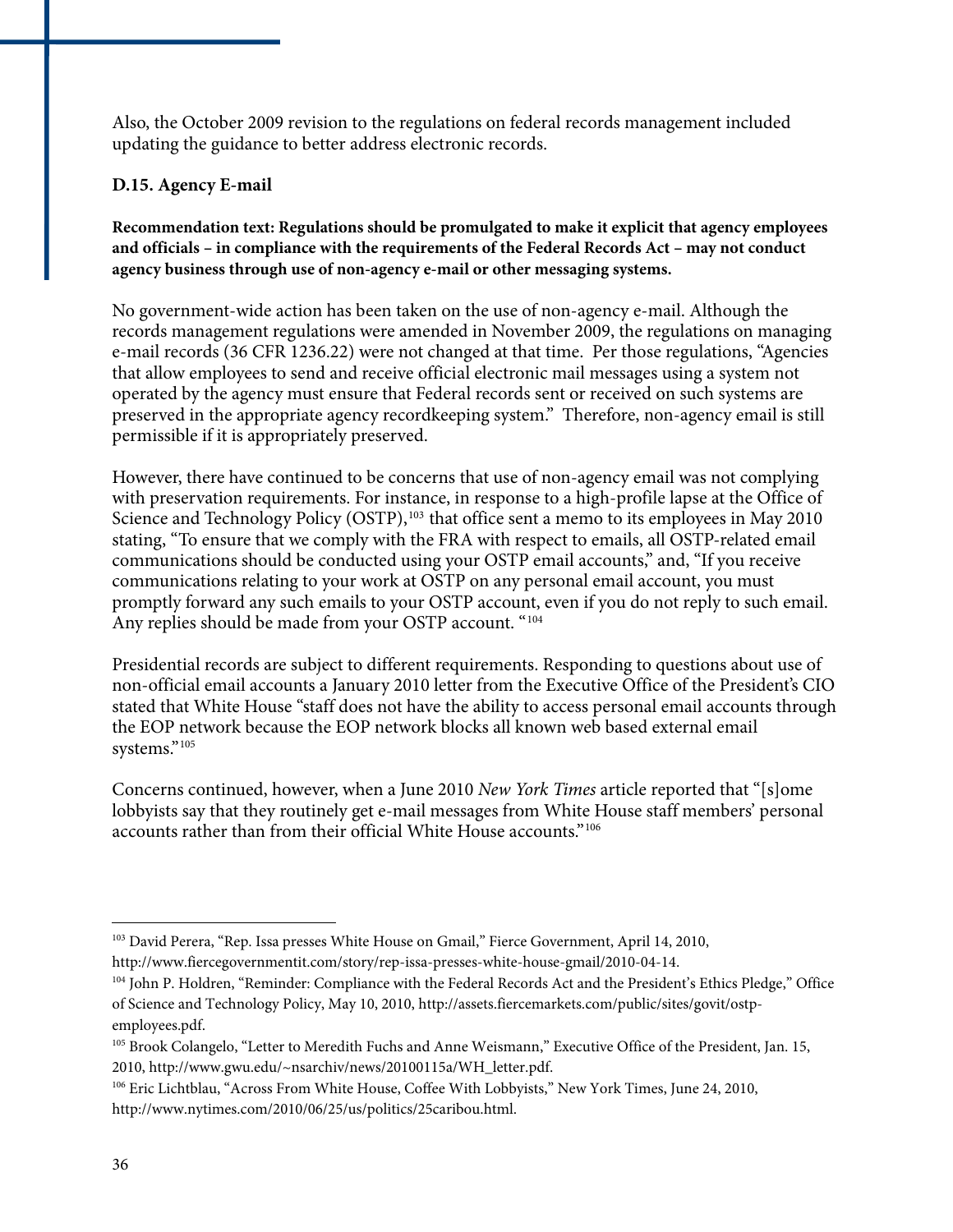#### **D.16. Authentication of Government Documents**

#### **Recommendation text: The CIO Council should study and make recommendations for authentication of government documents and information submitted to the government.**

There is no indication that the CIO Council has examined the issue of authentication or that any recommendations are being developed. However, GPO has taken some steps to expand and improve authentication of government records that it publishes. In February 2009, GPO launched its Federal Digital System (FDsys), which allows the agency to manage, authenticate, and preserve government publications from agencies and Congress.<sup>[107](#page-38-0)</sup> FDsys is digitally signing the PDF versions of all its collections, whereas previously GPO had only signed some collections.[108](#page-38-1)

In May 2009, GPO also announced plans to authenticate electronic documents held by Federal Depository Libraries.<sup>[109](#page-38-2)</sup> In June 2010, GPO held a workshop to discuss authentication of online government documents.[110](#page-38-3) In August 2010, GPO issued a request for information on technology to sign and validate XML files.<sup>[111](#page-38-4)</sup> However, as of this writing GPO had not begun authenticating XML.

#### **Scientific Openness and the Media**

#### **D.17. Free Flow of Scientific Information: Guidelines**

**Recommendation text: The president should develop guidelines and require agencies to adopt policies that ensure free and open communication between scientists and researchers, on the one hand, and the media, policymakers, and the public on the other.** 

**a. Agency media policies should respect that scientists and researchers have a right to express their personal views.** 

**b. Scientists and researchers also have the right to review, approve and comment publicly on the final version of any document or publication that significantly relies on their research, identifies them as an author or contributor, or purports to represent their scientific opinion or relates to their field of expertise.** 

<span id="page-38-0"></span><sup>107 &</sup>quot;GPO's Federal Digital System (FDsys) Operational," Government Printing Office, Feb. 4, 2009, http://www.gpo.gov/pdfs/news-media/press/09news02.pdf.

<span id="page-38-1"></span><sup>&</sup>lt;sup>108</sup> "Document Authentication Workshop" Government Printing Office, June 18, 2010,

http://www.gpo.gov/pdfs/authentication/authentication-workshop.pdf.

<span id="page-38-2"></span><sup>109</sup> Rebecca Blakley, "'Chat with GPO' Session on Authentication," Free Government Information, May 14, 2009, http://freegovinfo.info/node/2587.

<span id="page-38-3"></span><sup>110 &</sup>quot;Document Authentication Workshop 06-18-2010," Government Printing Office, June 18, 2010,

http://www.gpoaccess.gov/authentication/authnwrkshoptranscript0610.pdf.

<span id="page-38-4"></span><sup>111 &</sup>quot;GPO Request For Information (RFI) – Document and Content Authentication," Government Printing Office, http://www.gpoaccess.gov/authentication/authentication-rfi.pdf.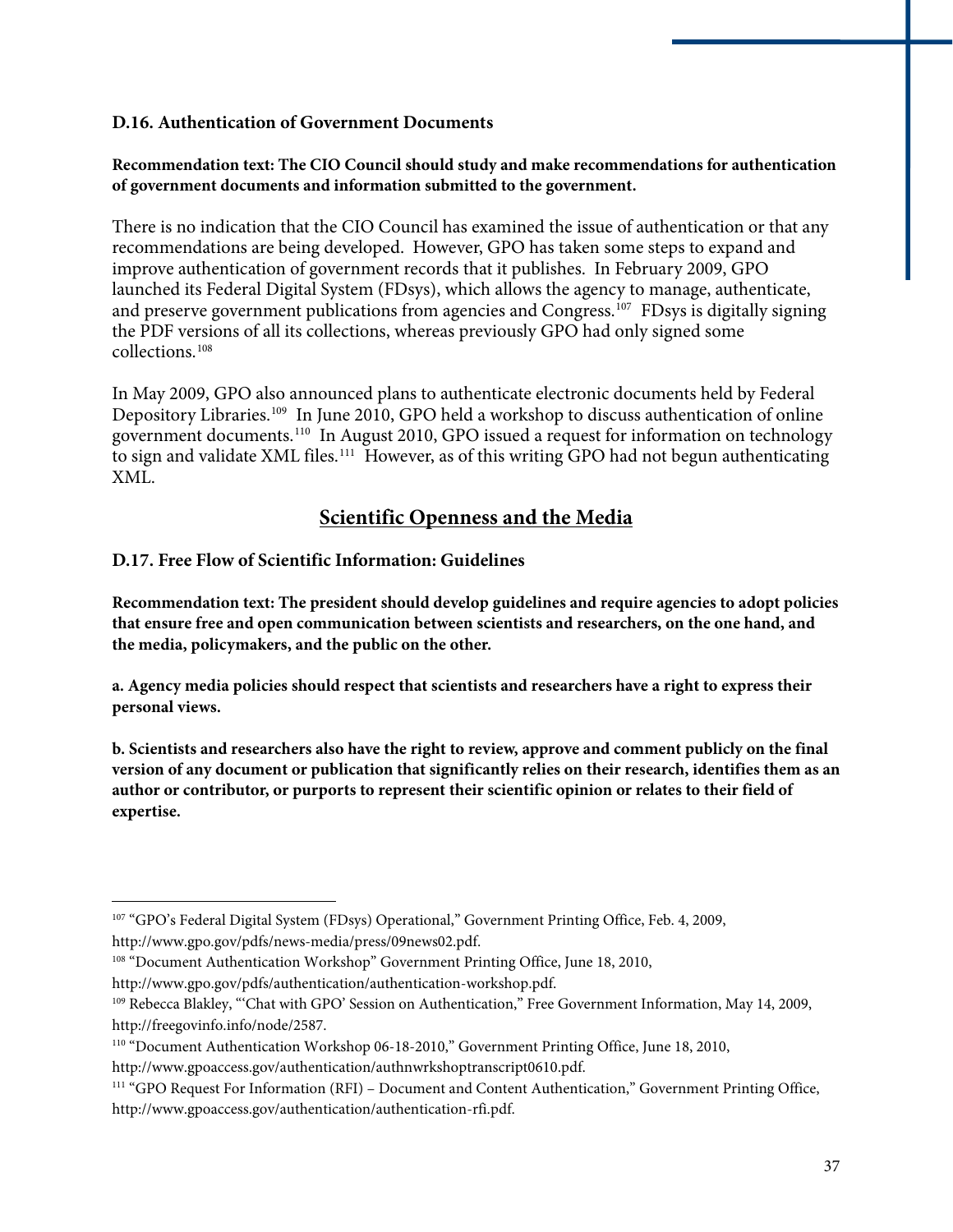**c. Agency policies should make clear that employees are responsible for the accuracy and integrity of their communications and should not represent the agency on issues of politics or policy without prior approval from the Public Affairs Officer.** 

**d. Agency policies should spell out a clearly defined role for the PAOs, including timely response to media inquiries and providing journalists and agency staff with accurate information, but should also prevent them from being "gatekeepers of information."** 

**e. Agency communications policies should also inform employees of their rights under the Whistleblower Protection Act and the Lloyd-La Follette Act, which ensures unrestricted employee communication with Congress.** 

**f. The official agency communications policy should be publicly available on the agency's website.** 

decisions. The administration has released policies addressing many, although not all, aspects of this recommendation. President Obama's March 2009 memorandum on scientific integrity<sup>[112](#page-39-0)</sup> aimed to improve the transparency of federal scientific activities. Specifically, it directed political officials not to suppress scientific findings and directed agencies to adopt appropriate procedures, such as whistleblower protections, to ensure scientific integrity. The memo also called for agencies to make public scientific information developed by the government or used in policy

transparency with the media and the American people." It established that "federal scientists may speak to the media … with appropriate coordination with their immediate supervisor and their ublic affairs office." p OSTP issued a subsequent memo in December 2010,<sup>[113](#page-39-1)</sup> which reiterated the need for appropriate whistleblower protections. The memo also described the benefits of open communication with federal scientists and directed agencies to "maximize, to the extent practicable, openness and

that the OSTP memo offered little new content when compared with the president's memo save a April, 2011. By the time OSTP had released its memo, the Department of Interior had already finalized an interactive process to finalize its scientific integrity policies. Some questioned the length of time that it took for OSTP to issue the December 2010 memo, especially since the president had requested the memo much earlier. Additionally, some noted requirement that agencies prepare plans for developing their own science integrity policies by

of public affairs officers, or required agencies to inform employees of their whistleblower rights or to post their communications policies online. Neither White House memo specifically stated scientists' right to express personal views and to review the final version of scientific documents to which they contributed, clearly defined the role

<u>.</u>

<span id="page-39-0"></span><sup>&</sup>lt;sup>112</sup> "Scientific Integrity," White House, March 9, 2009, http://www.whitehouse.gov/the\_press\_office/Memorandumfor-the-Heads-of-Executive-Departments-and-Agencies-3-9-09/.

<span id="page-39-1"></span><sup>113</sup> John Holdren, "Scientific Integrity," Office of Science and Technology Policy, Dec. 17, 2010, http://www.whitehouse.gov/sites/default/files/microsites/ostp/scientific-integrity-memo-12172010.pdf.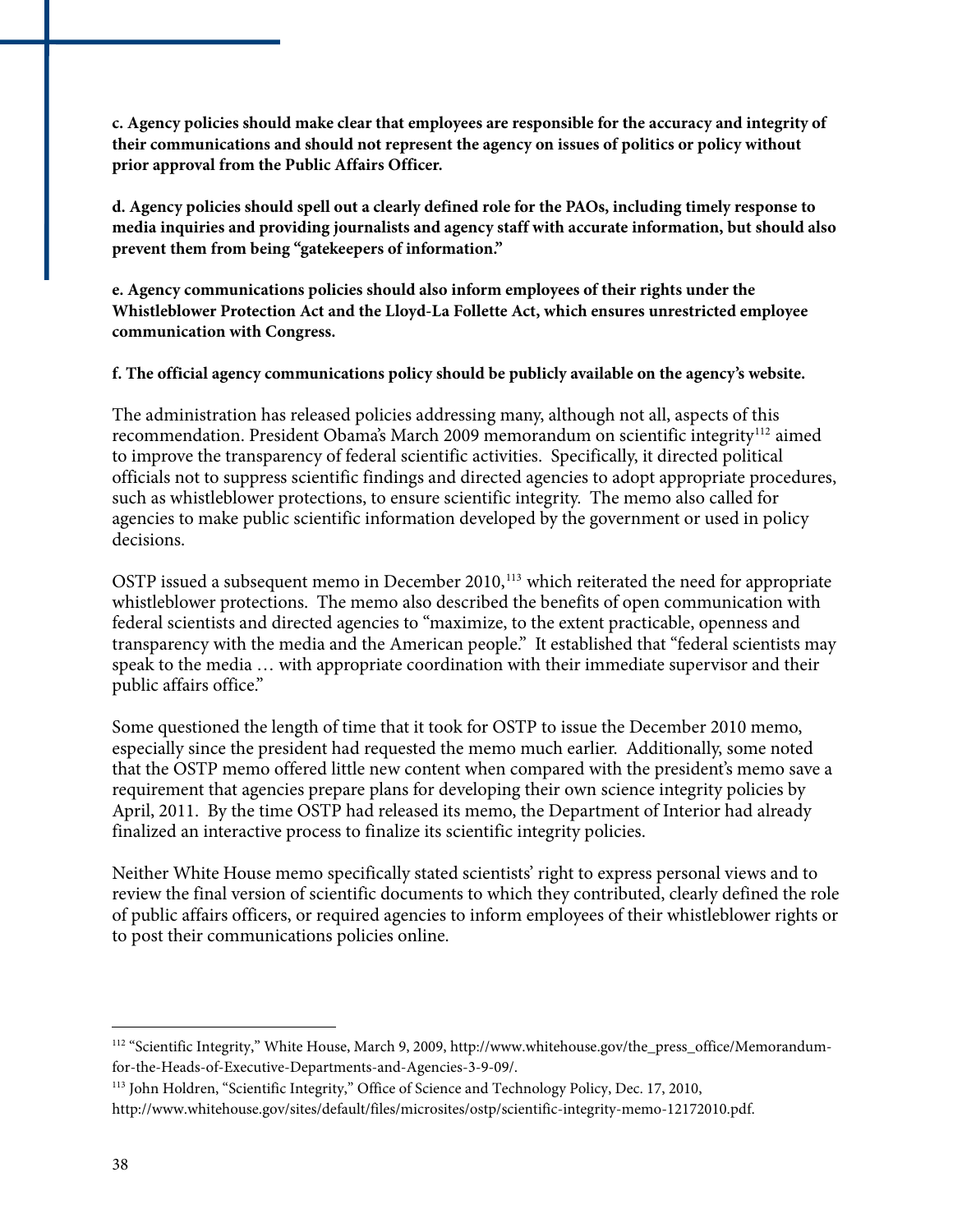#### **.18. Free Flow of Scientific Information: Implementation D**

Recommendation text: The President's Science Adviser should ensure that guidelines for the free flow **f scientific information are implemented in a comprehensive and timely manner. o**

Agencies are directed to report their compliance with the OSTP memo by April 2011. However, the memo otherwise does not detail OSTP's plans to ensure implementation.

Fish and Wildlife Service adopted a new publication policy in January 2010.<sup>114</sup> The Department of the Interior adopted a scientific integrity policy in September 2010.<sup>115</sup> Some agencies revised their policies prior to issuance of the OSTP memo. For instance, the U.S.

<sup>&</sup>lt;sup>114</sup> "The Fish and Wildlife Service Manual: 117 FW 1 Policy Review Guidance for Scientific Publications," Fish and Wildlife Service, Jan. 26, 2010, http://www.fws.gov/policy/117fw1.html.

<sup>&</sup>lt;sup>115</sup> "Salazar Issues Secretarial Order to Ensure Integrity of Scientific Process in Departmental Decision-Making," Department of the Interior, Sept. 29, 2009, http://www.doi.gov/news/pressreleases/Salazar-Issues-Secretarial-Orderto-Ensure-Integrity-of-Scientific-Process-in-Departmental-Decision-Making.cfm.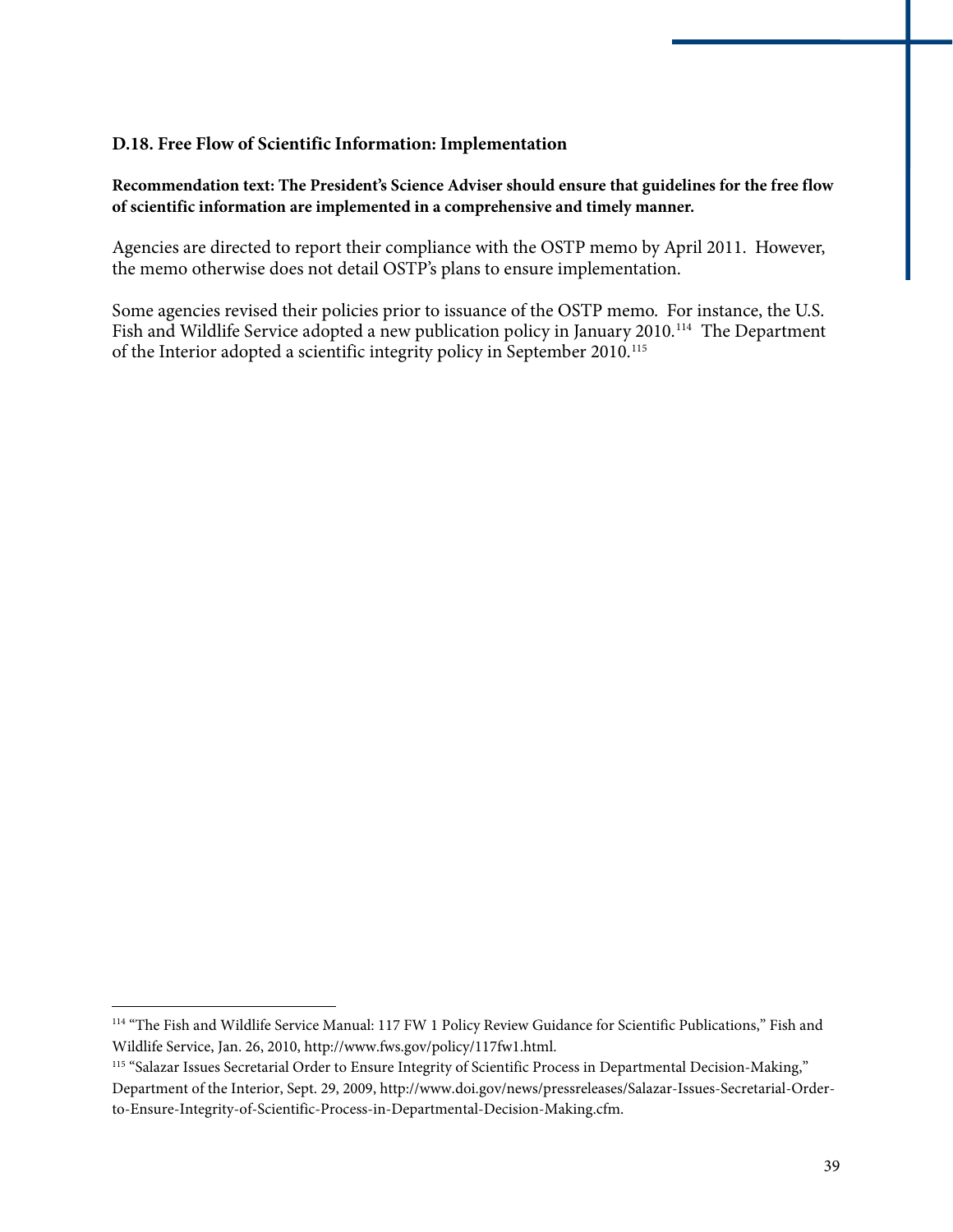## **Creating a Government Environment for Transparency Recommendations**

The recommendations in Chapter E of the 2008 report sought to create a culture of openness within government, with sufficient resources and incentives to support transparency. Such a culture of openness would be a direct contrast to the environment of secrecy and withholding too often accepted as the norm for government.

Perhaps more than any previous administration, the Obama administration has repeatedly emphasized the imperative of government transparency and called upon top officials throughout the federal government to help make it a reality. That leadership began even prior to the inauguration. Although few promises have been fully realized, the administration has worked diligently to enact many of the transparency reforms it supported during the 2008 presidential campaign. Those promises set a tone for the administration and a high bar for delivering results.

More than just rhetoric, the administration has taken some concrete steps to improve the environment for transparency. The administration has challenged agencies to think creatively about open government and particularly about the use of technology. The White House itself has aggressively used the Internet to communicate with the public. The administration supported strong transparency mechanisms in its economic recovery activities. Moreover, a major overhaul of federal IT management practices is now underway, with the aim of increasing efficiency and effectiveness.

Some other actions by the administration have also been significant but more modest in their ambitions. The administration has taken some steps to ensure agencies are adequately resourced to fulfill FOIA requests in a timely fashion and to implement other open government initiatives. There have been some initial steps to improve how agencies' open government activities are evaluated. Minor changes in government positions and structures have been adopted, meant to clarify responsibilities for transparency work.

However, in some areas, work remains to be done. The attorney general's FOIA memo promised stricter standards for defending non-disclosure, which should be a strong incentive for greater transparency; however, advocates have called into question whether the new standards have been fully implemented. In addition, the administration has not significantly expanded the baseline of information that agencies government-wide are required to post online. To date, most information posted by agencies is focused on advancing the mission of the agency rather than the equally important information that could be used to hold the agency accountable. Neither has the administration implemented mandatory government-wide training on transparency requirements.

On certain issues, the administration could even be accused of sending mixed messages. In the wake of the WikiLeaks scandals, the administration issued information security guidance that contained potentially chilling recommendations. Similarly, while espousing whistleblower protections, the administration has launched an unprecedented number of leak investigations. Additionally, the accusations of delay and manipulation during the BP oil spill response suggest that during a crisis, transparency may still fall by the wayside.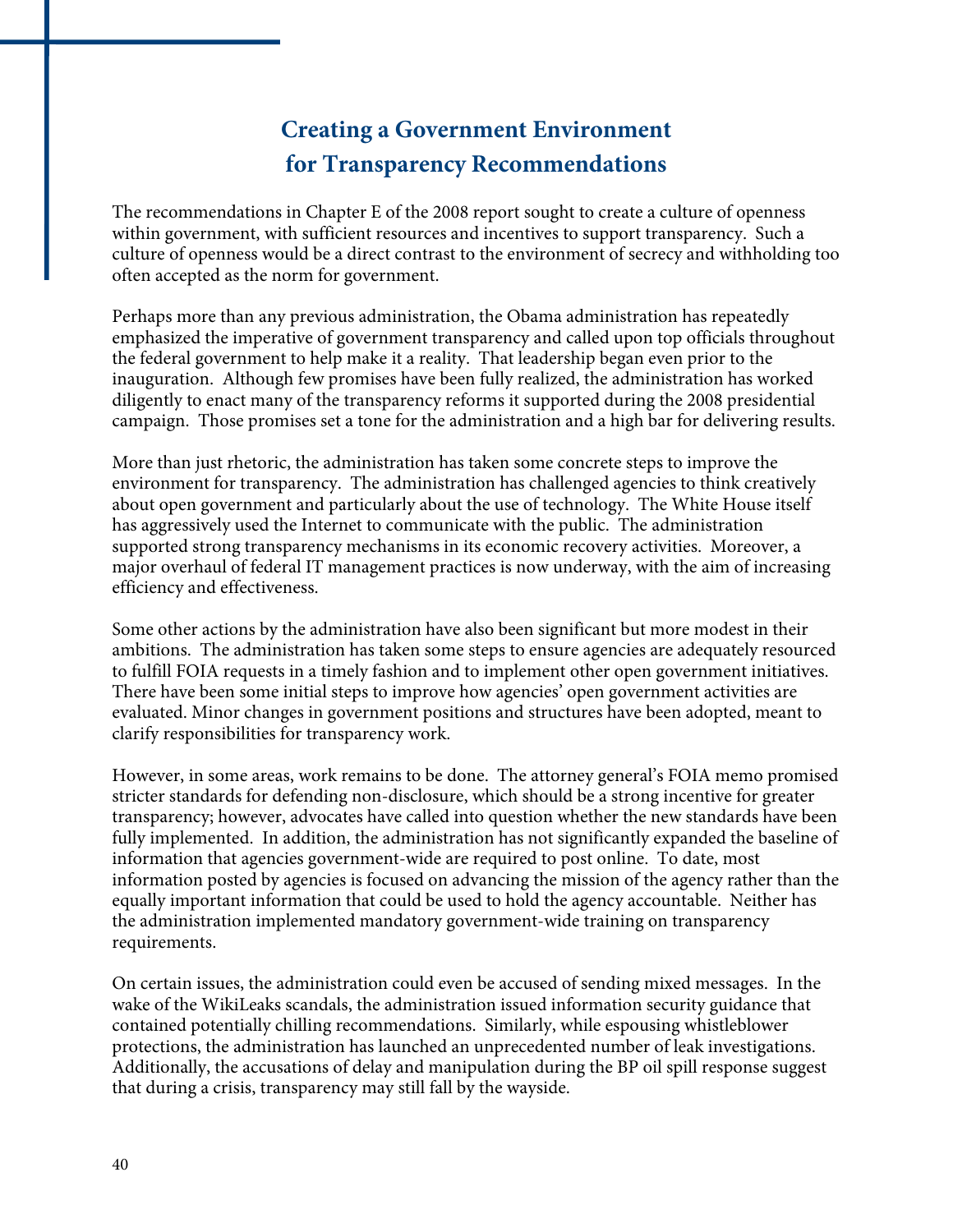#### **Policy Statements**

#### **E.1. Atmosphere that Supports Disclosure**

#### **Recommendation text: The president should issue executive orders and memoranda to agency heads to create an atmosphere within agencies that supports disclosure.**

The president has issued multiple policy documents designed to reinforce a culture of openness. As previously mentioned, on his first full day in office, President Obama issued two memoranda with the purpose of increasing government openness. One reinstituted the presumption of openness under FOIA, including more proactive dissemination, while the other articulated general principles of open government and initiated the development of an Open Government Directive. The symbolic value of these two memos is significant because they suggest the president regarded openness as a major policy initiative.

OSTP oversaw a three-phase online dialogue during the spring of 2009 to publicly generate, discuss, and develop policy ideas for the Open Government Directive. On Dec. 8, 2009, OMB released the official Open Government Directive to all agency and department heads. The directive requires that all agencies develop and implement an Open Government Plan specific to each agency. The directive is comprised of four main components centered on simple but important themes – publishing information; creating a culture of openness; improving data quality of federal spending data; and updating policies to allow for greater openness. Each section tasks agencies and other key offices with specific goals, complete with deadlines and clear requirements that the public be informed and permitted to participate in almost every project.

As directed by the FOIA memo, guidelines issued in March 2009 by Attorney General Eric Holder reverse the previous administration's approach, in which the Department of Justice would defend agency decisions to withhold information using any legal basis. The memo also instructs agencies to disseminate information more proactively. Further, the memo focuses on timeliness, declaring that "long delays should not be viewed as an inevitable and insurmountable consequence of high demand."

Also in March 2009, Rahm Emanuel, White House Chief of Staff, and Bob Bauer, Counsel to the President, issued a memorandum to agency and department heads on FOIA that highlighted some of the early successes and requested that agencies follow through on implementing the president's changes. Specifically, the memo urged agencies to update FOIA guidance and training materials and assess if adequate resources were being devoted to FOIA.

There have been a number of other orders, directives, and memos issued by the White House and related offices that addressed, in some part, creating a more open and accountable government. These include the executive orders on classification and on controlled unclassified information, presidential and OSTP memos on scientific integrity, the presidential memo on regulatory compliance, and OMB memos on fiscal transparency and online tools, among others. In addition, President Obama signed a proclamation recognizing Sunshine Week 2010, the first president to do so.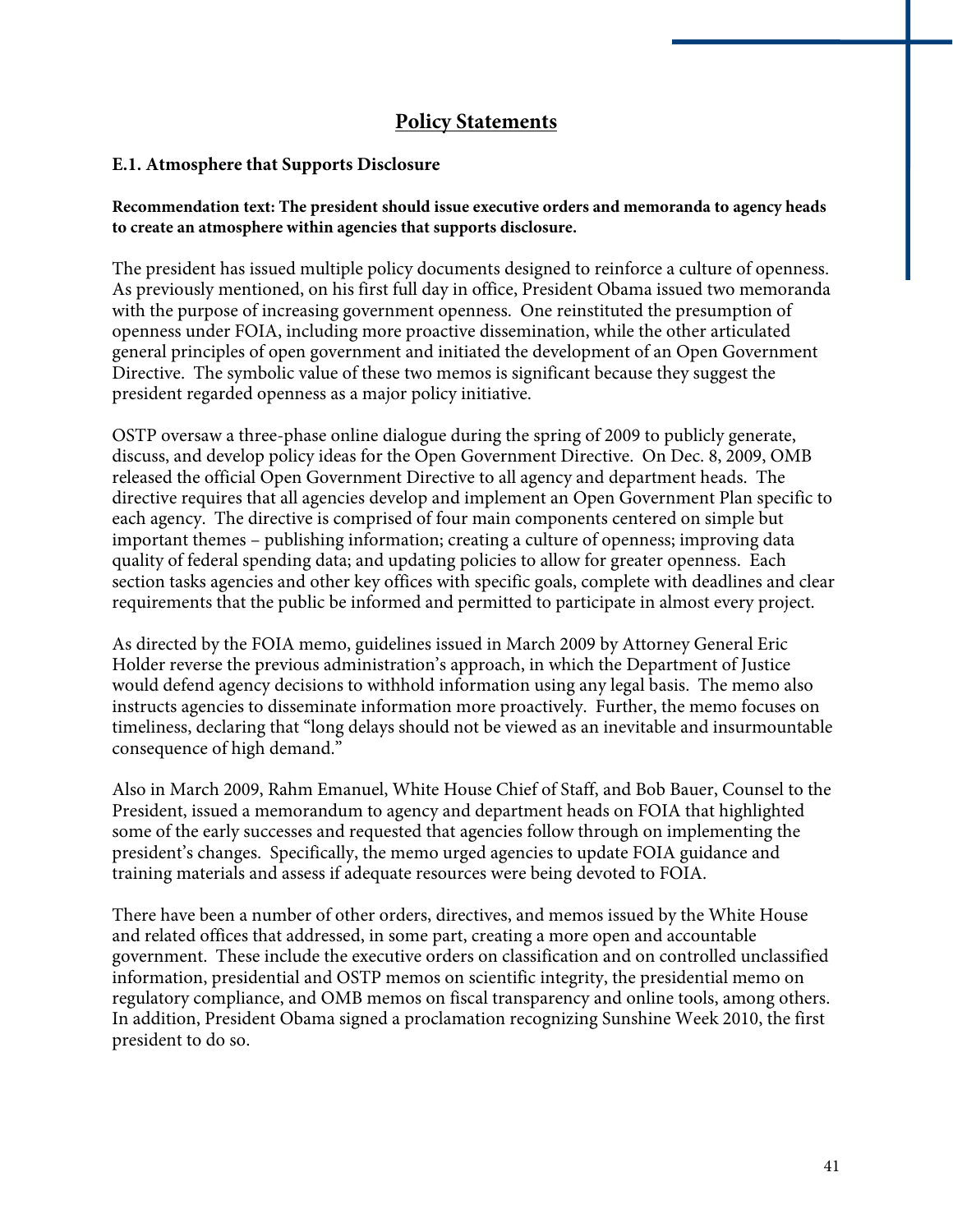#### **E.2. Notice of Transparency Rights**

**Recommendation text: The president should direct the Office of Management and Budget to identify the public's transparency rights and require agencies to post these rights in government offices and use them in agency communications with the public (e.g., public meetings).** 

The administration has not enumerated specific statutory or other entitlements upon which the public can rely when seeking information from the government. This may leave Americans unaware of their rights under law, confused by the laws' complex operations, or reluctant to assert their rights. However, in their Open Government Plans, several agencies articulate principles of transparency, participation, and collaboration and affirm their commitment to those principles.

Additionally, a chart of FOIA best practices released in November 2010 by OGIS encourages agencies to post more understandable information about FOIA.[116](#page-43-0)

#### **E.3. Adequate Resources for Transparency**

**Recommendation text: The president should instruct agencies to request sufficient resources – funding, personnel, and technical capacity – in annual budget requests to implement the vision of a more transparent government through agency websites, the Freedom of Information Act, and other means – and the president should commit to budgeting sufficient funds.** 

Some steps have been taken to ensure sufficient resourcing for open government activities. With regard to FOIA implementation, the attorney general's March 2009 FOIA memo directs agency Chief FOIA Officers to recommend "adjustments to agency practices, personnel, and funding as may be necessary" and to ensure their FOIA staff "have the tools they need to respond promptly and efficiently to FOIA requests."

In addition, the March 2010 memo by Emanuel and Bauer directed agencies to "assess whether you are devoting adequate resources to responding to FOIA requests."[117](#page-43-1)

Additionally, the administration has moved to reform funding for e-government projects. In its instructions on preparing the FY 2012 budget, OMB directed agencies to ensure that estimates reflect contributions to interagency e-gov projects,<sup>[118](#page-43-2)</sup> which include e-rulemaking, GovBenefits.gov, RecData.gov, and the Office of Citizen Services, as well as non-public-facing services. The CIO's IT reform agenda aims to improve budgeting and increase efficiency for egovernment work. The president's budget request for FY 2012 proposes a new \$60 million IT

<span id="page-43-0"></span><sup>116 &</sup>quot;FOIA Requirement, Agency Best Practices, and OGIS Recommendations," Office of Government Information Services, http://www.archives.gov/ogis/resources/bestpractices.pdf.

<span id="page-43-1"></span><sup>117</sup> Rahm Emanuel and Bob Bauer, "Memorandum for Agency And Department Heads – Freedom of Information Act," White House, March 16, 2010, http://www.archives.gov/ogis/memos/foia-memo-03-16-10.pdf.

<span id="page-43-2"></span><sup>118 &</sup>quot;OMB Circular A-11, Section 31.9," Office of Management and Budget, July 21, 2010.

http://www.whitehouse.gov/sites/default/files/omb/assets/a11\_current\_year/s31.pdf.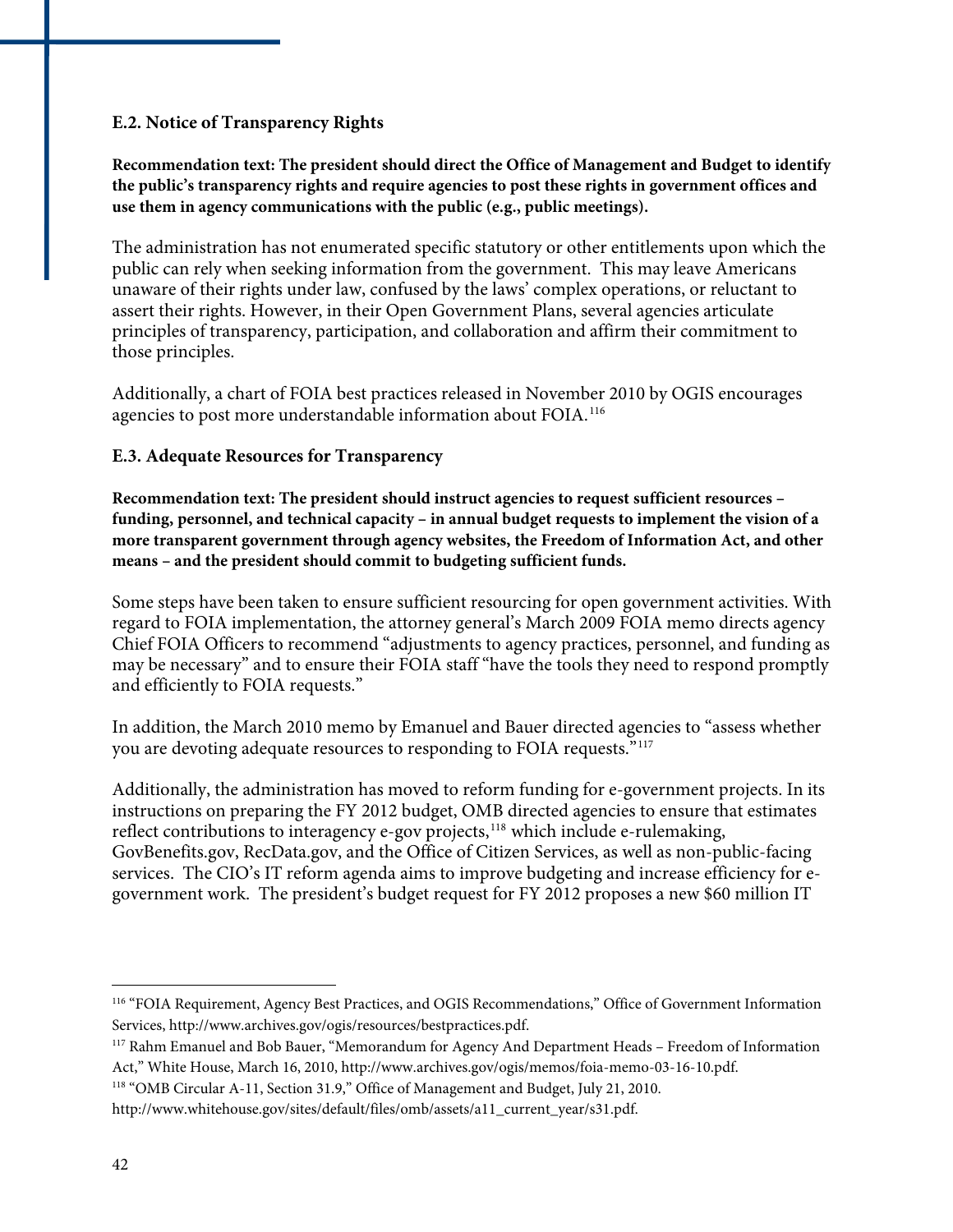fund to be managed by OMB, with the ability to transfer funds to agencies, some of which might support transparency projects.<sup>[119](#page-44-0)</sup>

Other changes in the president's budget request for FY 2012 demonstrate increased resources for open government. For instance, DOJ's budget justification includes an additional \$467,000 to hire five new staff in its Office of Information Policy, in response to increased FOIA requests and the Open Government Directive.<sup>[120](#page-44-1)</sup> However, the administration's FY 2012 budget request for the Office of Government Information Services<sup>[121](#page-44-2)</sup> was only half the amount recommended in a Senate appropriations report.<sup>[122](#page-44-3)</sup> Unfortunately, inconsistent reporting of information activities in the federal budget and agency justifications makes it challenging to evaluate the overall funding of government transparency with any accuracy.<sup>[123](#page-44-4)</sup>

#### **E.4. Whistleblower Protection**

**Recommendation text: Directives and legislation providing protection for whistleblowers who disclose waste, fraud, or abuse within an agency, and punitive processes for managers who retaliate against those whistleblowers in their performance reviews should be established.** 

There has been a patchwork of changes to protections for federal whistleblowers during the first two years of the Obama administration. While the administration's efforts on whistleblower protections have been positive, the reality is that federal whistleblower protections are not significantly stronger or more reliable than when the recommendation was made.

The most significant change would have been the Whistleblower Protection Enhancement Act of 2009, which cleared both houses of Congress, but the House and Senate failed to agree on the language prior to the expiration of the 111<sup>th</sup> Congress. In a June 2009 Senate hearing, the Obama administration supported the bill<sup>[124](#page-44-5)</sup> while also recommending changes. Furthermore, the White House was an extraordinarily active partner with open government advocates working to get that bill passed. As of this writing, the bill has not been reintroduced in the  $112<sup>th</sup>$  Congress.

However, the American Recovery and Reinvestment Act of 2009, also known as the stimulus bill, included new protections for government contractors and municipal and state workers who blow the whistle on abuse related to the use of stimulus funds. Likewise, the Fraud Enforcement and

http://www.ombwatch.org/node/11522.

<span id="page-44-0"></span> $\overline{a}$ 119 "Fiscal Year 2012Congressional Budget Submission" Executive Office of the President,

http://www.whitehouse.gov/sites/default/files/2012-eop-budget.pdf.

<span id="page-44-1"></span><sup>&</sup>lt;sup>120</sup> "General Administration Budget Summary," Department of Justice,

http://www.justice.gov/jmd/2012summary/pdf/fy12-ga-bud-summary.pdf.

<span id="page-44-2"></span><sup>&</sup>lt;sup>121</sup> "2012 Performance Budget – Congressional Justification," National Archives and Records Administration,

http://www.archives.gov/about/plans-reports/performance-budget/2011/2012-performance-budget.pdf.

<span id="page-44-3"></span><sup>122 &</sup>quot;Senate Report 111-238 – Financial Services and General Government Appropriations Bill, 2011,"

<span id="page-44-4"></span>http://thomas.loc.gov/cgi-bin/cpquery/?&sid=cp1119Ziku&r\_n=sr238.111&dbname=cp111&&sel=TOC\_309267&. <sup>123</sup> "What Does the President's Budget Mean for Transparency?," OMB Watch, Feb. 23, 2011,

<span id="page-44-5"></span><sup>&</sup>lt;sup>124</sup> Rajesh De, "S. 372 – The Whistleblower Protection Enhancement Act Of 2009," Department of Justice, Office of Legal Policy, June 11, 2009,

http://hsgac.senate.gov/public/index.cfm?FuseAction=Files.View&FileStore\_id=5a663d3a-fd47-482b-b404 c02934b98666.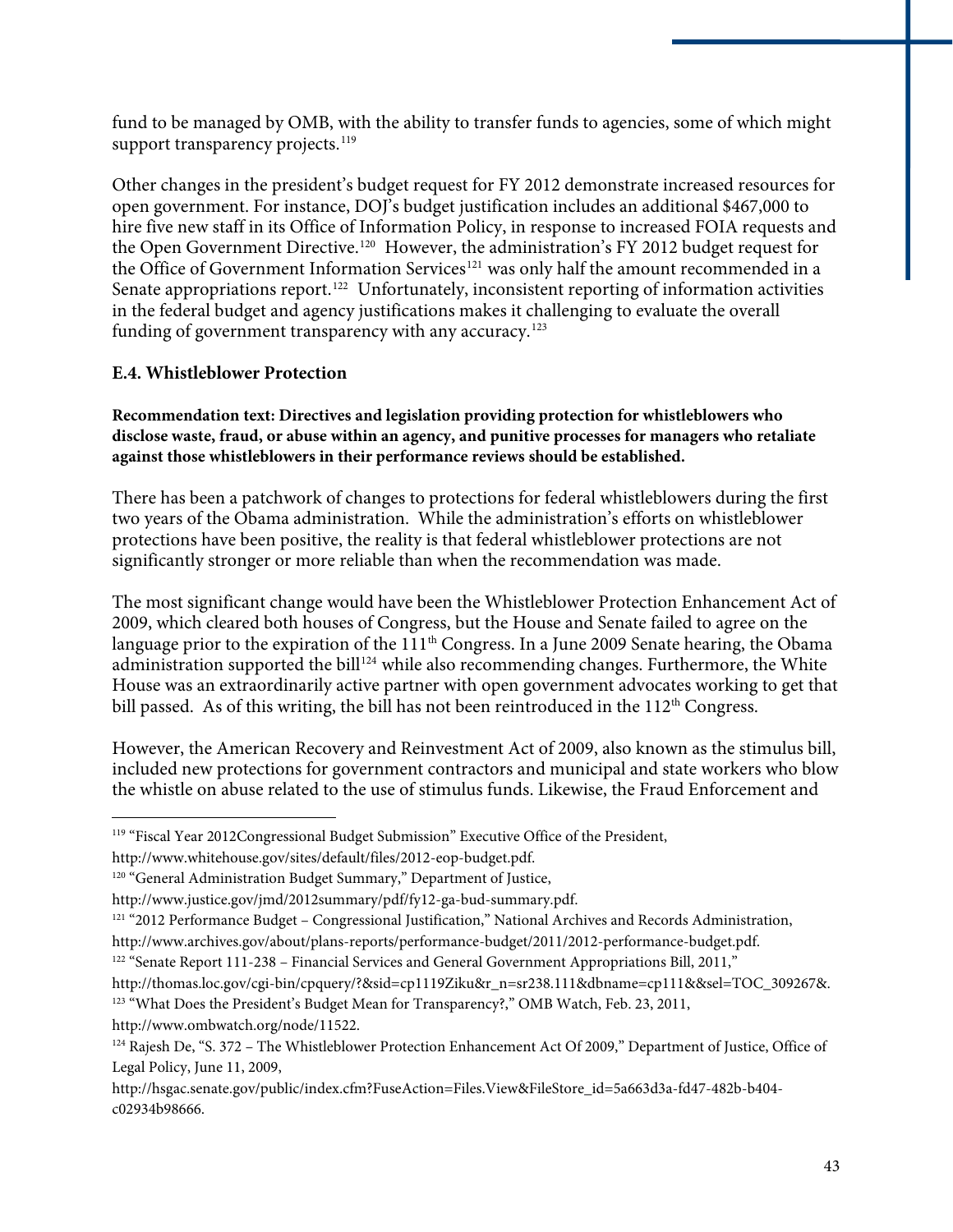Recovery Act of 2009 strengthens the False Claims Act, which allows private-sector whistleblowers with evidence of fraud by government contractors to file suit on behalf of the government to recover the stolen funds.

The president's March 2009 memorandum on scientific integrity, as well as the subsequent memorandum issued in December 2010 by OSTP, called on agencies to adopt appropriate whistleblower policies. However, they did not specify what policies would be "appropriate."

However, despite these steps towards whistleblower protections, DOJ has been selectively pursuing prosecutions of whistleblowers and leaks that embarrass the government far more aggressively than previous administrations.<sup>[125](#page-45-0)</sup>

#### **E.5. Outsourcing of Agency Duties**

**Recommendation text: The president should direct agencies that when they outsource any of their duties, not limited to records management duties, the contracts should contain provisions specifying that the records produced by the company in its function as a government surrogate belong to the agency and are available, as agency records, under FOIA.** 

No steps have been taken toward implementing this recommendation.

#### **E.6. Use of Existing Library Networks**

**Recommendation text: Agencies' implementation of increased transparency and promotion of greater use of information should include strategic and aggressive use of existing library networks, including the Federal Depository Library Program (FDLP).** 

The administration does not appear to have engaged in any specific comprehensive outreach to engage and make use of libraries in their open government efforts. However, there have been a few individual open government projects with libraries. For instance, the Government Printing Office has partnered with Cornell University Law Library in a project to explore converting the Code of Federal Regulations into XML. The lessons learned from the effort will be shared with the FDLP.[126](#page-45-1)

In addition, the Federal Communication Commission's National Broadband Plan, released in March 2010, recognized the value of using broadband Internet to access government information, and called for closer cooperation between the federal government and libraries to improve provide public Internet access, and particularly access to e-government.<sup>[127](#page-45-2)</sup> The Institute of Museum and Library Services has begun efforts to realize these recommendations.[128](#page-45-3)

<span id="page-45-0"></span><sup>125</sup> Mark Benjamin, "WikiLeakers and Whistle-Blowers: Obama's Hard Line," *Time*, March 11, 2011. http://www.time.com/time/nation/article/0,8599,2058340,00.html.

<span id="page-45-1"></span><sup>126 &</sup>quot;GPO and Cornell University Pilot Open Government Initiative," Government Printing Office. Feb. 22, 2010, http://www.gpo.gov/pdfs/news-media/press/10news07.pdf.

<span id="page-45-2"></span><sup>127 &</sup>quot;Connecting America: The National Broadband Plan," March 2010, http://www.broadband.gov/plan/.

<span id="page-45-3"></span><sup>128 &</sup>quot;Public Access Technology Needed to Build Strong Communities," Institute of Museum and Library Services, March 10, 2011, http://www.imls.gov/news/2011/031011.shtm.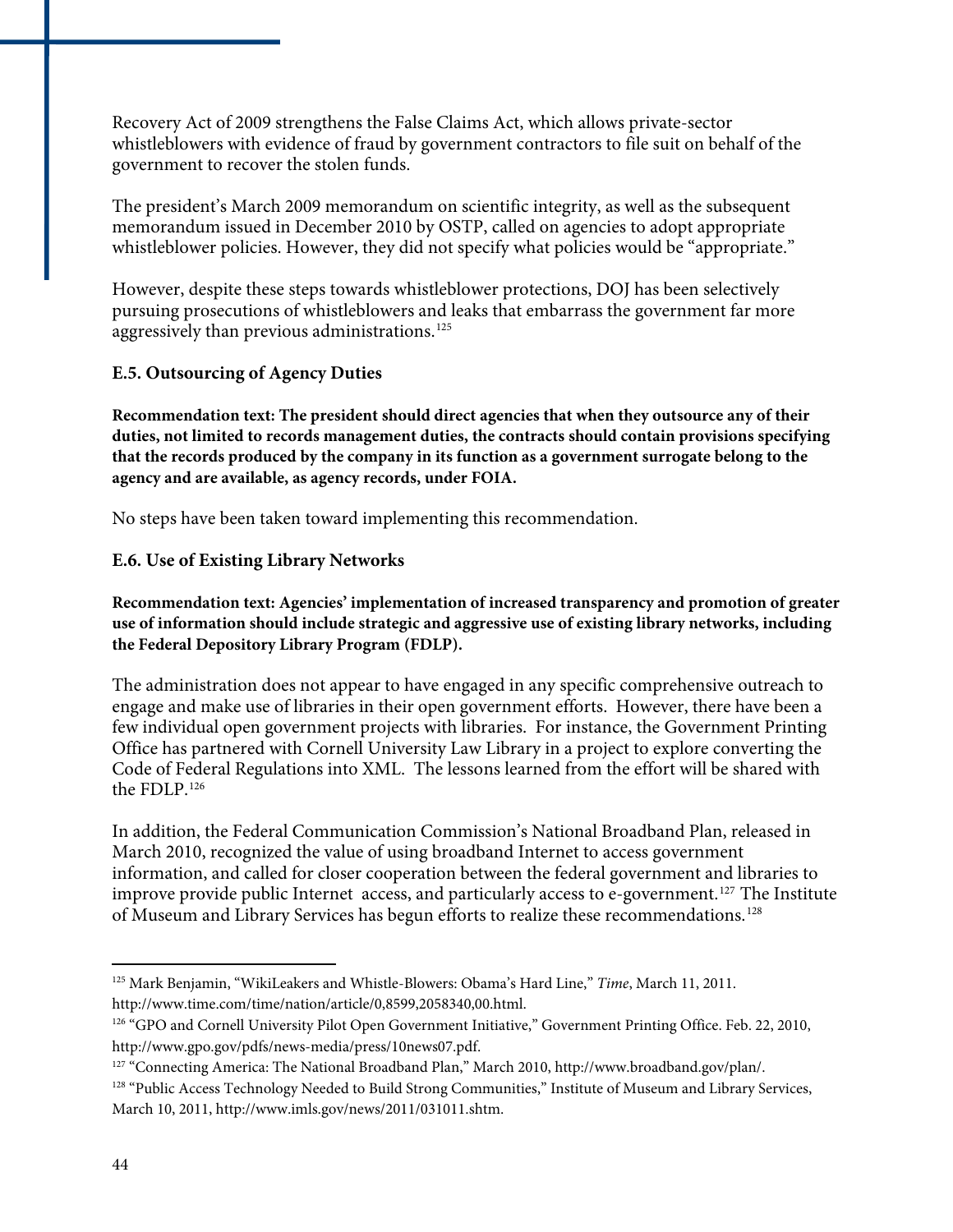#### **Resource Requirements**

#### **E.7. Minimum FOIA Budgets**

#### **Recommendation text: Implement a formula that establishes a minimum percentage of the agencies' Public Affairs Office (PAO) budgets to be spent on FOIA expenses.**

The administration has not adopted any such approach to determining FOIA funding as a percentage of the amount spent on public affairs or some other office. However, as previously noted, the administration has taken some steps to address FOIA resources. A March 2010 memo from Emanuel and Bauer directed agencies to "assess whether you are devoting adequate resources to responding to FOIA requests." The Justice Department's FY 2012 budget justification includes an almost \$500,000 increase to hire five new staff in its Office of Information Policy, in response to increased FOIA requests and the Open Government Directive.

#### **E.8. Information Management for FOIA**

 $\overline{a}$ 

**Recommendation text: The president should instruct agency Chief Information Officers, working with the agency Transparency Officer, to build content management systems such that FOIA-able information can be identified and retrieved.** 

While the administration has engaged in other efforts to improve FOIA policy, oversight, and implementation, the development of content management systems has not been among the goals pursued.

#### **E.9. Rebuild Government Information Dissemination Capacity**

**Recommendation text: The president should instruct agency Chief Information Officers, and should task the CIO Council, to develop and publish for comment a strategic plan to rebuild government information dissemination capacity and move agencies into the Web 2.0 world.** 

The administration has placed a high priority on improving the federal government's use of technology to manage, disseminate, and explain government information, with a particular focus on data.

On June 28, 2010, OMB Director Peter Orszag and White House Chief of Staff Rahm Emanuel issued a memorandum<sup>[129](#page-46-0)</sup> to all agencies detailing three steps to help reform government IT projects.

- First was a detailed review of highest-risk IT projects that would be conducted by Chief Information Officer Vivek Kundra.
- Second was a hold on awarding new task orders or contracts for financial system modernization projects.
- Third, OMB was tasked with developing recommendations for improving IT procurement and management. On Dec. 9, 2010, under the direction of OMB Deputy

<span id="page-46-0"></span><sup>&</sup>lt;sup>129</sup> "Reforming the Federal Government's Effort to Manage Information Technology Projects," June 28, 2010, http://www.whitehouse.gov/sites/default/files/omb/assets/memoranda\_2010/m\_10-25.pdf.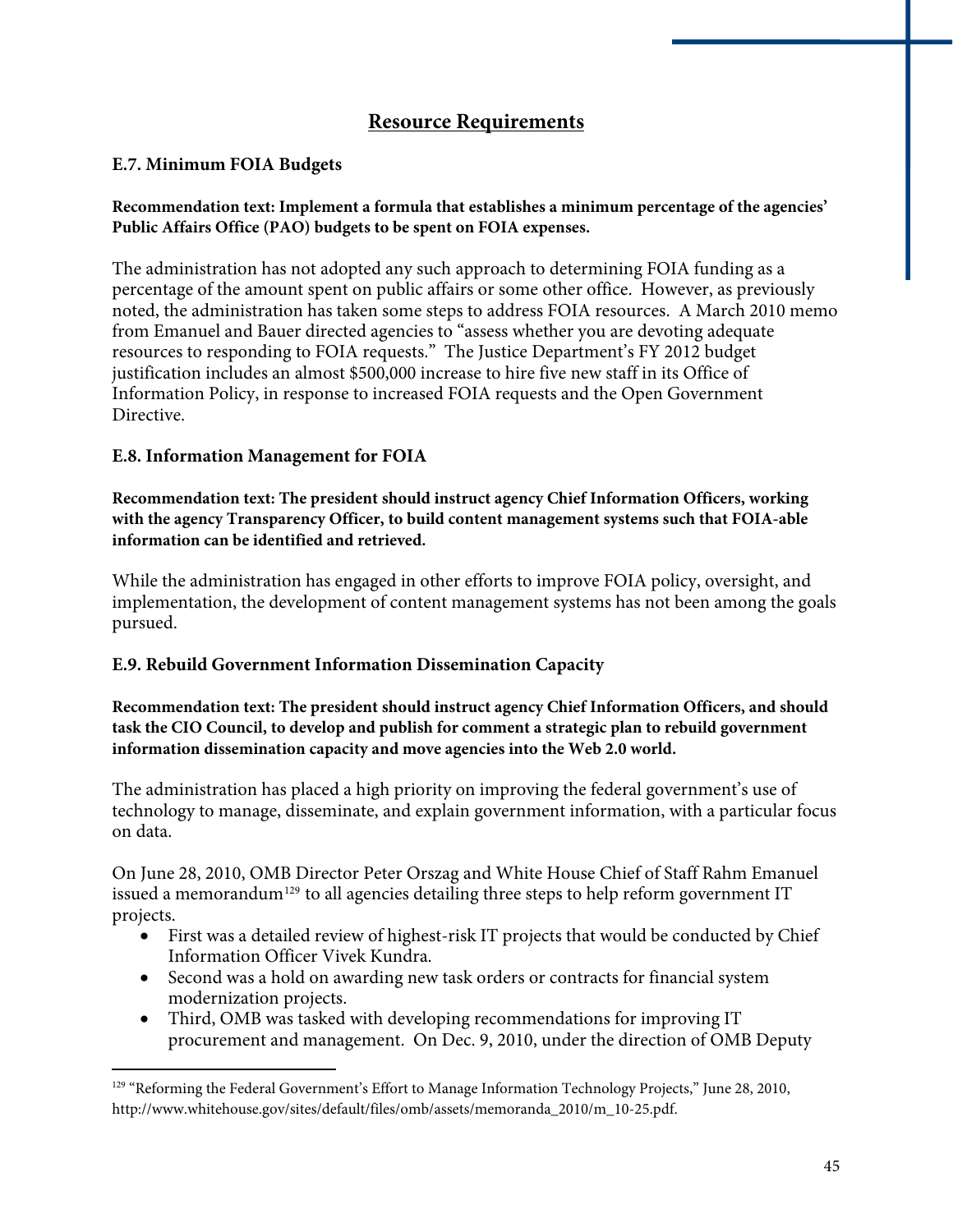Director for Management Jeffrey Zients, Kundra issued a 25-point plan to reform the government's management of IT projects. The report included shifting to a "Cloud First" approach, as cloud computing allows for more consistent access and easier collaboration.<sup>130</sup>

The administration has taken several steps to allow agencies to use various Web 2.0 services to communicate with the public, including executing several government-wide contracts with widely-used services.

The administration has also encouraged agencies to implement new online technologies, most notably through the Open Government Directive process. Agencies have launched or announced a variety of such services, including Web 2.0 projects, as part of their Open Government Plans. For example, the U.S. Environmental Protection Agency's plan details Web 2.0 projects underway, such as the AIRNow program that allows the public to receive air quality alerts through Facebook and Twitter.<sup>[131](#page-47-0)</sup>

Although this recommendation specifically mentioned Web 2.0, its intent was to also include Web 3.0 functions, including the ability to mash-up data. A key factor in linking data sets is having the right set of identifiers to make sure the data from two separate sets are referring to the same thing. For example, without a parent company identifier, it is hard to link facilities together. The administration has acknowledged the importance of developing a set of identifiers, but has done little to move in this direction.

The General Services Administration renegotiated a contract with Dun & Bradstreet to allow disclosure of corporate IDs on OMB's USAspending.gov website. Additionally, the a Jan. 18, 2011 presidential memo on regulatory compliance calls on the CTO and the CIO to help make compliance and enforcement data publicly searchable and create a means for "cross-agency comparisons" and for sharing "enforcement and compliance information across the Government.."<sup>[132](#page-47-1)</sup> In order to achieve these outcomes, there will be a need to develop common identifiers across the government.

#### **E.10. Required Information on Agency Websites**

**Recommendation text: OMB/the Office of Transparency (see below) should (re)issue guidance on information that must be on agency homepages and should require agency reports on compliance with the requirements of the E-Government Act, the E-FOIA amendments of 1996, and recommendations of the Dissemination/Transparency Working Group (see below).** 

The Obama administration has not issued any guidance to agencies on content of website homepages or compliance with various requirements for electronic dissemination of information. However, there have been efforts to make agency information posted online more

 $\overline{a}$ <sup>130</sup> Vivek Kundra, "25 Point Implementation Plan to Reform Federal Information Technology Management," Dec. 9, 2010, http://www.cio.gov/documents/25-Point-Implementation-Plan-to-Reform-Federal%20IT.pdf.

<span id="page-47-0"></span><sup>&</sup>lt;sup>131</sup> "U.S. Environmental Protection Agency Open Government Plan," Environmental Protection Agency, June 25, 2010, http://www.epa.gov/open/EPAOpenGovernmentPlan\_11.pdf.

<span id="page-47-1"></span><sup>&</sup>lt;sup>132</sup> "Presidential Memoranda – Regulatory Compliance," White House, Jan. 18, 2011,

http://www.whitehouse.gov/the-press-office/2011/01/18/presidential-memoranda-regulatory-compliance.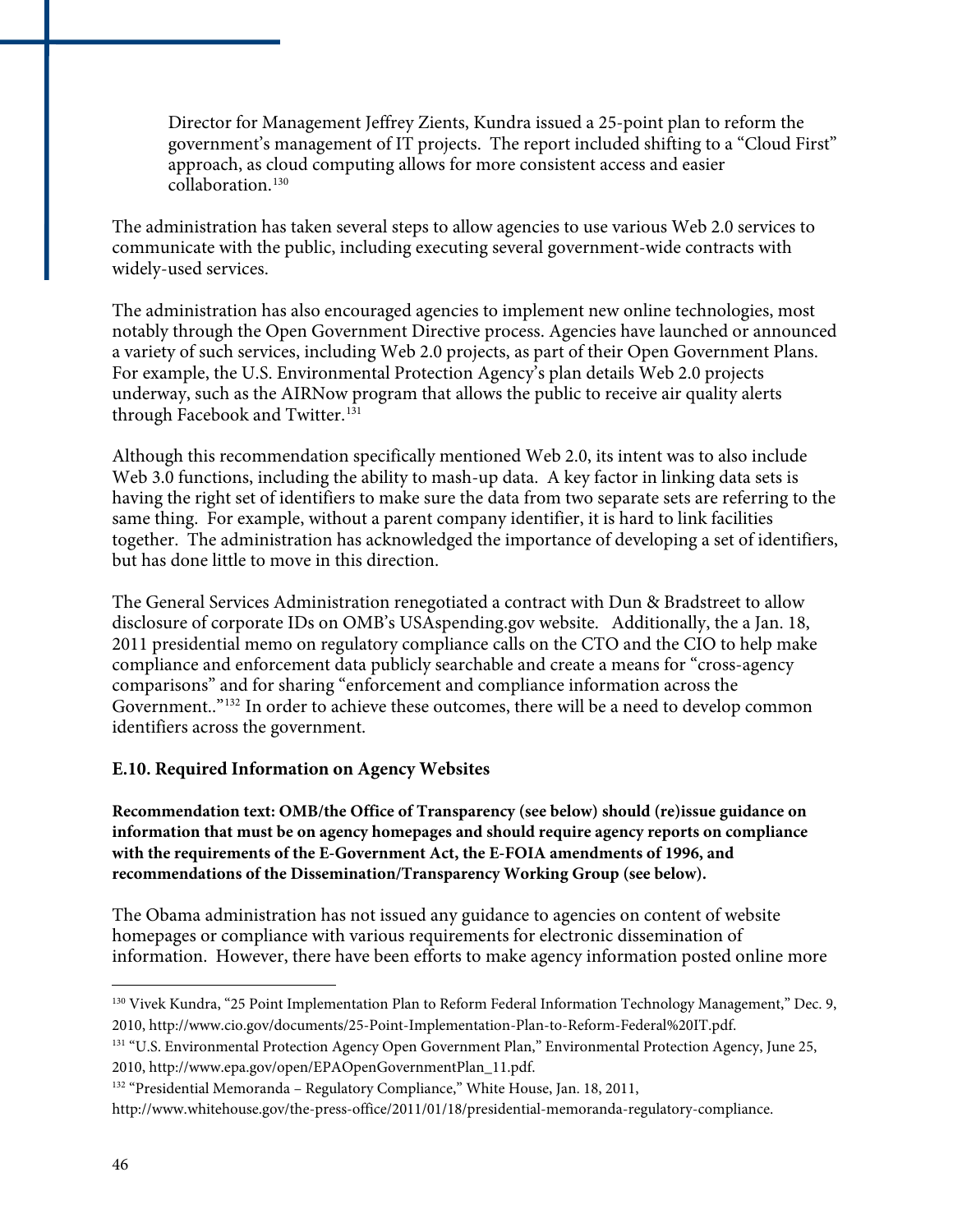complete and high-value. First, the Open Government Directive included a list of information that agencies must post on their Open Government Pages, including their FOIA reports and Open Government Plans. After public interest groups evaluated the content<sup>[133](#page-48-0)</sup> of the Open Government webpages and identified best practices,<sup>[134](#page-48-1)</sup> several agencies linked to more information, such as reports to Congress and inspector general reports, as well as better integrating the new pages into the agencies' sites with links from homepages and more. However, the open government community has continued to call for more consistent disclosure of information across agencies, particularly information relating to influence and decisionmaking.

#### **E.11. Digitize Records**

#### **Recommendation text: The next administration should create incentives to convert government documents to no-fee, electronic, publicly available documents.**

There have not been any government-wide policies or incentives specifically seeking to convert government documents to no-fee publicly available formats. However, the Open Government Directive is a government-wide policy that has required agencies to post more information online, and some agencies have posted data that had previously only been available for a fee. For instance, the Department of Health and Human Services made Medicare National Summary data downloadable for free, where previously, users had to pay \$100 per year to get the information on CD-ROM.[135](#page-48-2) In another project, the Government Printing Office sought to digitize a legacy collection of records and opened the effort to competitive bids. The agency received a no-cost bid from a nonprofit consortium. However, in October 2009, GPO announced that no contract would be awarded.<sup>[136](#page-48-3)</sup>

#### **E.12. Incentives to Reduce Backlogs**

 $\overline{a}$ 

#### **Recommendation text: The president should establish incentives for agencies to clear up their backlogs.**

The Open Government Directive tasked agencies with significant Freedom of Information Act backlogs to reduce them by ten percent annually. The directive does not elaborate on what constitutes a significant backlog or include specific incentives, such as additional funding as called for in the recommendation. Several agencies discussed their plans to reduce FOIA backlogs in their Open Government Plans. For instance, the Department of Health and Human Services (HHS) acknowledged having a backlog of 17,000 requests and detailed a 16-week project to reduce it through improved process, proactive disclosures, and new technology.

<span id="page-48-0"></span><sup>133 &</sup>quot;Leaders and Laggards in Agency Open Government Webpages," OMB Watch, Feb. 23, 2010, http://www.ombwatch.org/node/10785.

<span id="page-48-1"></span><sup>&</sup>lt;sup>134</sup> "13 Best Practices for Open Government Webpages," Project on Government Oversight, Feb. 12, 2010, http://pogoblog.typepad.com/pogo/2010/02/13-best-practices-for-open-government-webpages.html.

<span id="page-48-2"></span><sup>&</sup>lt;sup>135</sup> "New High-Value Data Sets and Tools," Department of Health and Human Services,

http://www.hhs.gov/open/plan/opengovernmentplan/transparency/dataset.html.

<span id="page-48-3"></span><sup>136 &</sup>quot;GPO's failed digitization project: what happened," Open Access News, Oct. 14, 2009,

http://www.earlham.edu/~peters/fos/2009/10/gpos-failed-digitization-project-what.html.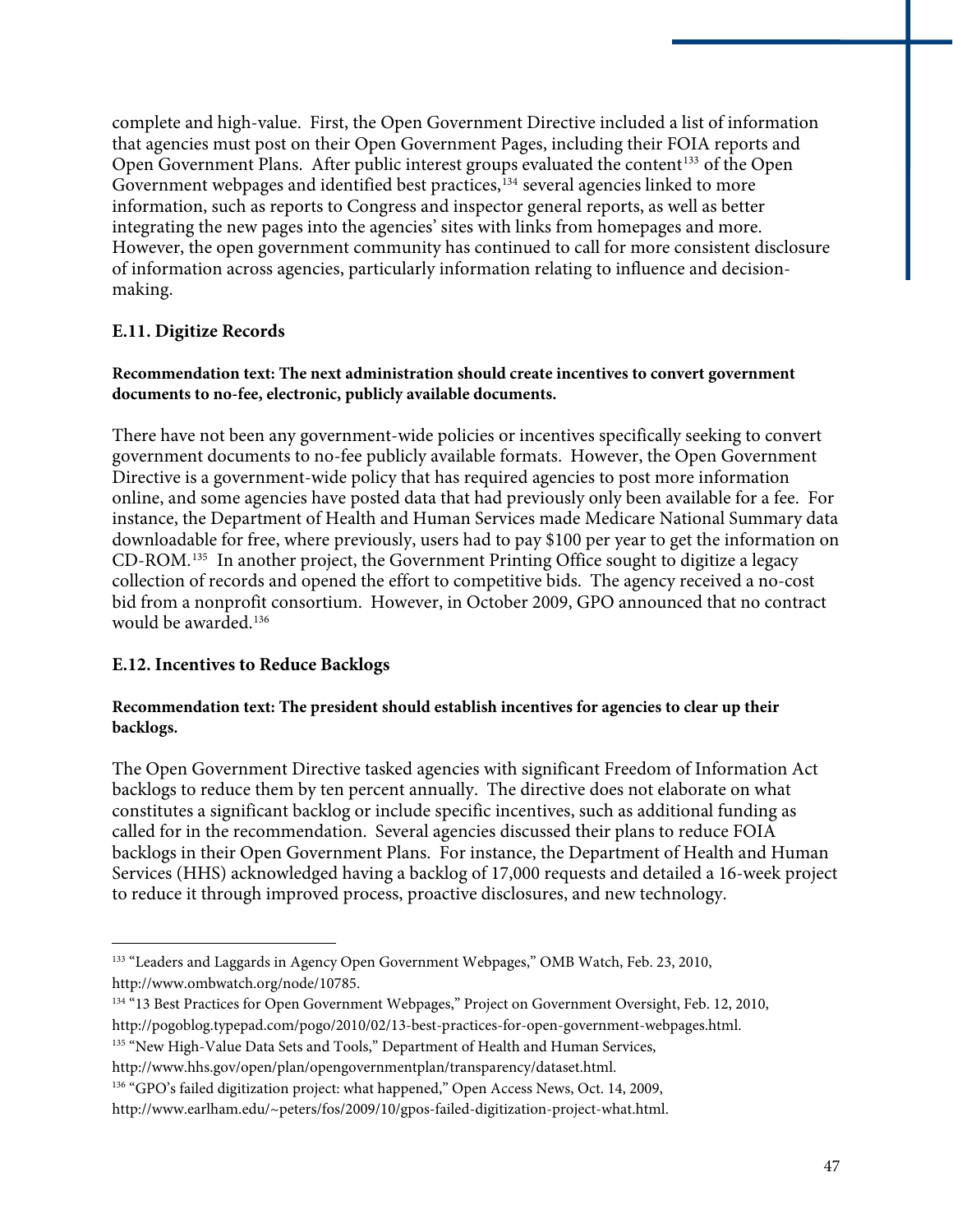DOJ, which oversees FOIA implementation throughout the federal government, plans to launch a FOIA dashboard that will allow the public to easily see agencies' performance on backlogs, response times, and other indicators. Part of the purpose of the FOIA Dashboard is to create some incentive for agencies to do better on FOIA.

#### **Incentives to Promote Disclosure**

#### **E.13. Employee Performance Evaluations**

#### **Recommendation text: The president should make transparency a factor in federal employee performance evaluations where it is a part of the job description.**

There has not been a move to incorporate transparency performance as part of federal employees' evaluations. Some officials have noted potential legal and policy difficulties to including transparency as an employee evaluation criterion. Specifically, as not all employees have an opportunity to engage in transparency activities, it may be unfair to include it as an evaluation factor that could unfairly penalize those employees whose duties do not allow them to perform well on the issue. Such an imbalance, they assert, could violate personnel guidelines and laws governing federal employment.

However, a number of agencies described in their Open Government Plans the steps being taken to institutionalize the principles of open government (transparency, participation, collaboration) by factoring performance on their plan into evaluations of the agency offices. For instance, the Department of Transportation outlined a plan to infuse performance review of the agency's open government goals into the ongoing assessments for the entire department, each operating administration level, and individual programs. [137](#page-49-0)

#### **E.14. Agency Scorecards**

**Recommendation text: The next administration should require an annual Transparency Scorecard (based on the metrics established by the Working Group) for each agency, with an overall report by OMB, which would be part of the E-Government Act report or a larger Management Reporting structure.** 

Thus far, the product most resembling a transparency scorecard is the White House's Open Government Dashboard, which provides simple indicators on agency performance on a handful of open government activities.[138](#page-49-1) Many transparency advocates have complained that the dashboard is overly simplistic and offers no ability to drill down or evaluate the scores given. Specifically, the dashboard offers three scores regarding agency Open Government Plans – meets expectations (green), progress toward expectations (yellow), and fails to meet expectations (red). Each agency receives one of these grades on four specific activities – high-value data, data integrity, open webpage, and public consultation. Agencies also receive six separate grades for various aspects of their open government plans. Many agencies have released detailed selfevaluations of their open government plans, which are the underpinning process that produced

<span id="page-49-1"></span><span id="page-49-0"></span><sup>&</sup>lt;sup>137</sup> "U.S. Department of Transportation Open Government Plan: April 2010 – 2012," pages 15-16, Department of Transportation, June 25, 2010, http://www.dot.gov/open/pdf/DOT\_Open\_Gov\_Plan\_V1.2\_06252010.pdf. 138 See http://www.whitehouse.gov/open/around.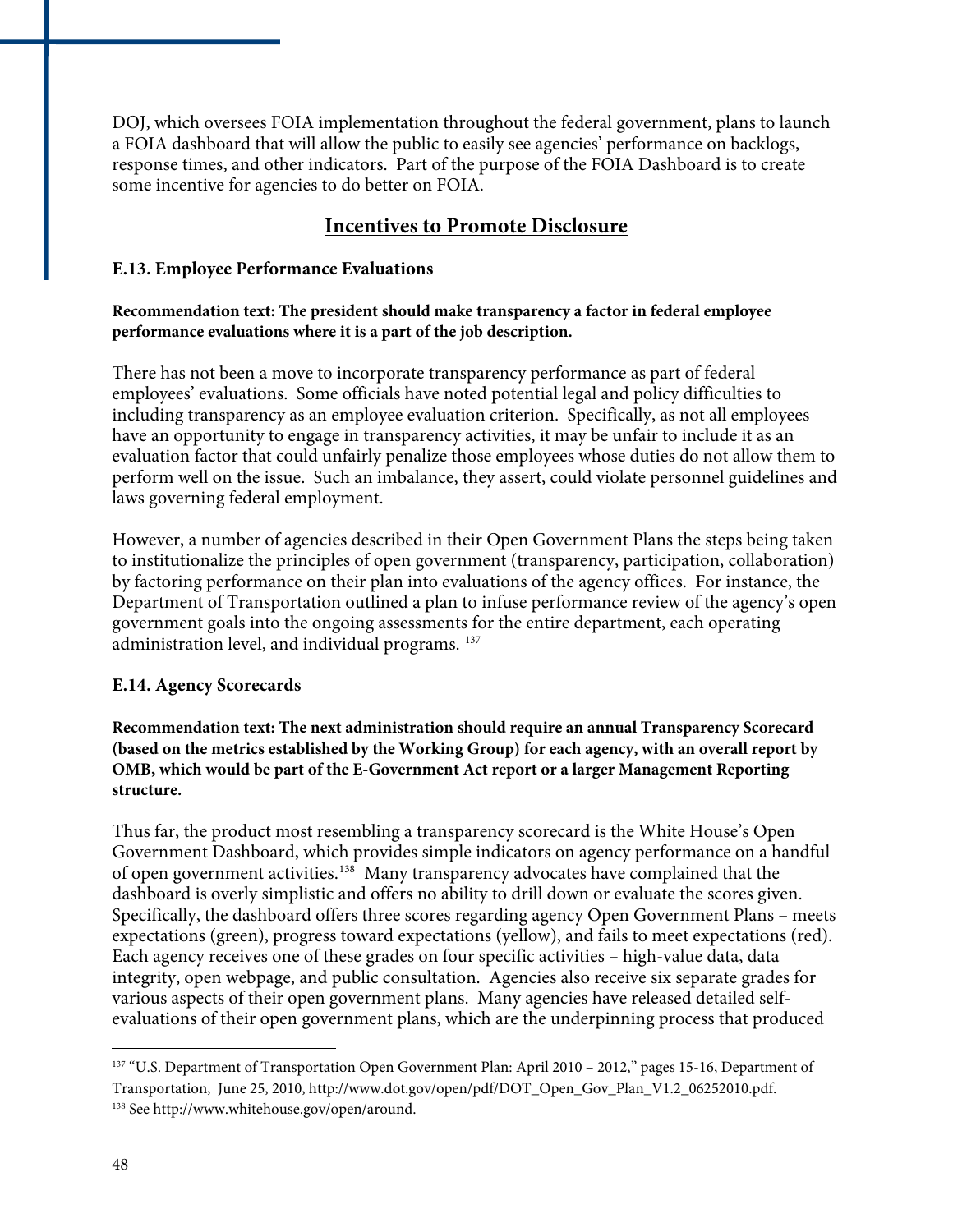the six plan scores on the dashboard. The self-evaluations contained dozens of criteria being evaluated, yet none of that is accessible through the dashboard.

Administration officials are currently contemplating how to move beyond evaluating accomplishing basic tasks and plans to assessing implementation and actual performance. The Interagency Working Group on Open Government is working with organizations led by OpenTheGovernment.org to develop a methodology to evaluate agencies across the government. It is unclear if the evaluations will become a part of the Open Government Dashboard or if detailed versions will be released to the public as many agencies did with the plan evaluations.

In addition, OpenTheGovernment.org conducted an audit of agencies' Open Government Plans and ranked them.[139](#page-50-0) Afterwards, several agencies quickly amended their plans to improve their score<sup>[140](#page-50-1)</sup>, suggesting the potential value of the scorecards envisioned by this recommendation.

Also, the Department of Justice is launching a FOIA dashboard that will functionally operate like a scorecard on FOIA by allowing the public to easily see agencies' performance on backlogs, response times, and other indicators.<sup>[141](#page-50-2)</sup> Since FOIA is such an important part of government transparency, having a robust and detailed dashboard would be a significant step toward satisfying this recommendation.

#### **E.15. Transparency Awards**

 $\overline{a}$ 

**Recommendation text: Transparency awards (Window on Government Award) should be created and regularly given to acknowledge agencies and civil servants that have made government more transparent.** 

While no official government-wide transparency awards have been established within the Obama administration, the White House website includes among its open government pages an innovations gallery that spotlights successful and creative open government tools.<sup>[142](#page-50-3)</sup> This highlevel recognition could be seen as on par with a White House award. Currently, the gallery features 31 websites, tools, and widgets for open government from across the federal government.

Also, the Open Government Directive tasked the Deputy Director for Management at OMB to issue "a framework for how agencies can use challenges, prizes, and other incentive-backed strategies to find innovative or cost-effective solutions to improving open government." On March 8, 2010, Deputy Director Jeffrey Zients issued a memorandum<sup>[143](#page-50-4)</sup> to the heads of

<span id="page-50-0"></span><sup>&</sup>lt;sup>139</sup> "Audit Reveals Wide Variation in Agency Plans to Make Government More Open," OpenTheGovernment.org, April 29, 2010, http://www.openthegovernment.org/node/445.

<span id="page-50-1"></span><sup>140 &</sup>quot;Revised Plans Raise the Bar on Open Government: Agencies Respond to Feedback," OpenTheGovernment.org, July 20, 2010, http://www.openthegovernment.org/node/448.

<span id="page-50-2"></span><sup>&</sup>lt;sup>141</sup> "U.S. Department of Justice Open Government Plan," pages 4-6, Department of Justice, June 25, 2010, http://www.justice.gov/open/doj-open-government-plan.pdf.

<span id="page-50-3"></span><sup>142 &</sup>quot;Open Government Featured Innovations," White House, http://www.whitehouse.gov/open/innovations.

<span id="page-50-4"></span><sup>&</sup>lt;sup>143</sup> Jeffrey D. Zients, "Guidance on the Use of Challenges and Prizes to Promote Open Government," Office of Management and Budget, March 8, 2010,

http://www.whitehouse.gov/sites/default/files/omb/assets/memoranda\_2010/m10-11.pdf.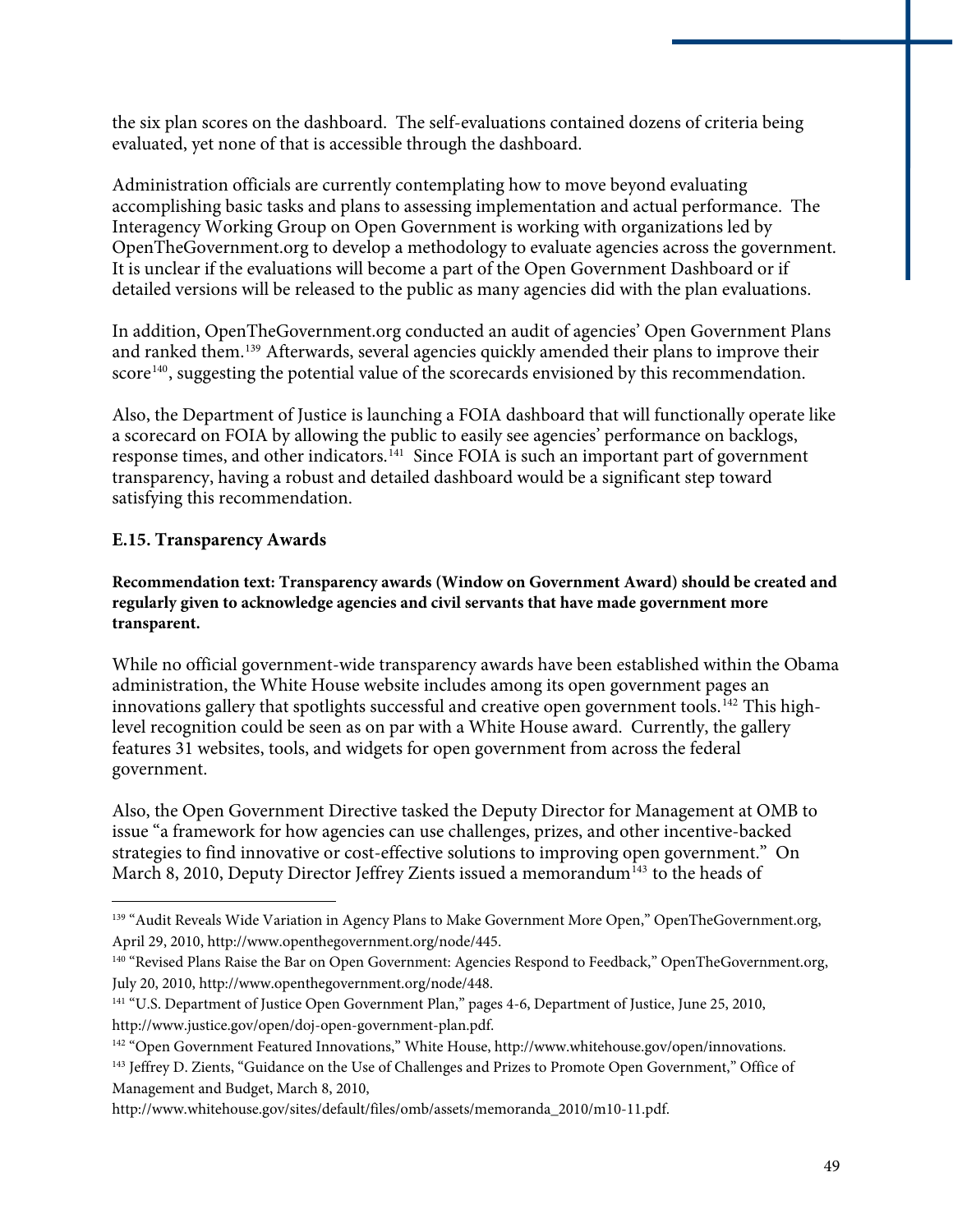departments and agencies extolling the numerous benefits of offering prizes as work incentives, such as paying only for results, increasing the diversity of participants, and stimulating privatesector investment. The memo also explored the policy issues agencies should consider when using challenges and prizes, such as choosing the right type of prize for the goal being pursued, and the legal authorities that allow different types of challenges. This authority was expanded<sup>[144](#page-51-0)</sup> by the America COMPETES Reauthorization Act of 2010.<sup>[145](#page-51-1)</sup>

In addition, as one the flagship initiatives in GSA's Open Government Plan, the agency committed to develop a web-based platform that any agency could use to manage contests and prize projects.[146](#page-51-2)

## **Improved Oversight/Enforcement**

#### **E.16. Create an Office of Transparency**

**Recommendation text: The president should create a new central Office of Transparency (run by the Government Transparency Officer (GTO)) to oversee disclosure and dissemination practices, promote increased transparency throughout government, and address privacy rights.** 

The administration has not created a central office or position responsible for transparency issues. Instead, the administration distributed responsibility for oversight and implementation of its open government efforts across numerous offices and senior officials. For instance, the Chief Information Officer and Chief Technology Officer were tasked with improving the use of technology. OMB was given responsibility for overseeing the Open Government Directive. Norm Eisen, former White House Special Counsel for Ethics and Government Reform, also played a pivotal leadership role on transparency issues.

#### **E.17. Agency Senior Transparency Officers**

**Recommendation text: Each agency should establish a senior officer in charge of dissemination/transparency, tasked to balance information and dissemination regimes, with a particular emphasis on transparency.** 

The administration has not created new positions responsible for oversight of transparency issues. However, the Open Government Directive did establish an Open Government Working Group composed of senior-level representatives of each agency.[147](#page-51-3) These officials could be considered the de facto transparency leaders in the agencies.

<span id="page-51-0"></span><sup>&</sup>lt;sup>144</sup> Tom Kalil and Robynn Sturm, "Congress Grants Broad Prize Authority to All Federal Agencies," Open Government Initiative Blog, Dec. 21, 2010, http://www.whitehouse.gov/blog/2010/12/21/congress-grants-broadprize-authority-all-federal-agencies.

<span id="page-51-1"></span><sup>145</sup> P. L. 111-358, Sec. 105.

<span id="page-51-2"></span><sup>&</sup>lt;sup>146</sup> "General Services Administration Open Government Plan," General Services Administration, April 7, 2010, http://www.gsa.gov/graphics/admin/GSAOpenGov20100407.pdf.

<span id="page-51-3"></span><sup>&</sup>lt;sup>147</sup> See "Open Government Working Group," White House, http://www.whitehouse.gov/open/documents/opengovernment-directive/working-group.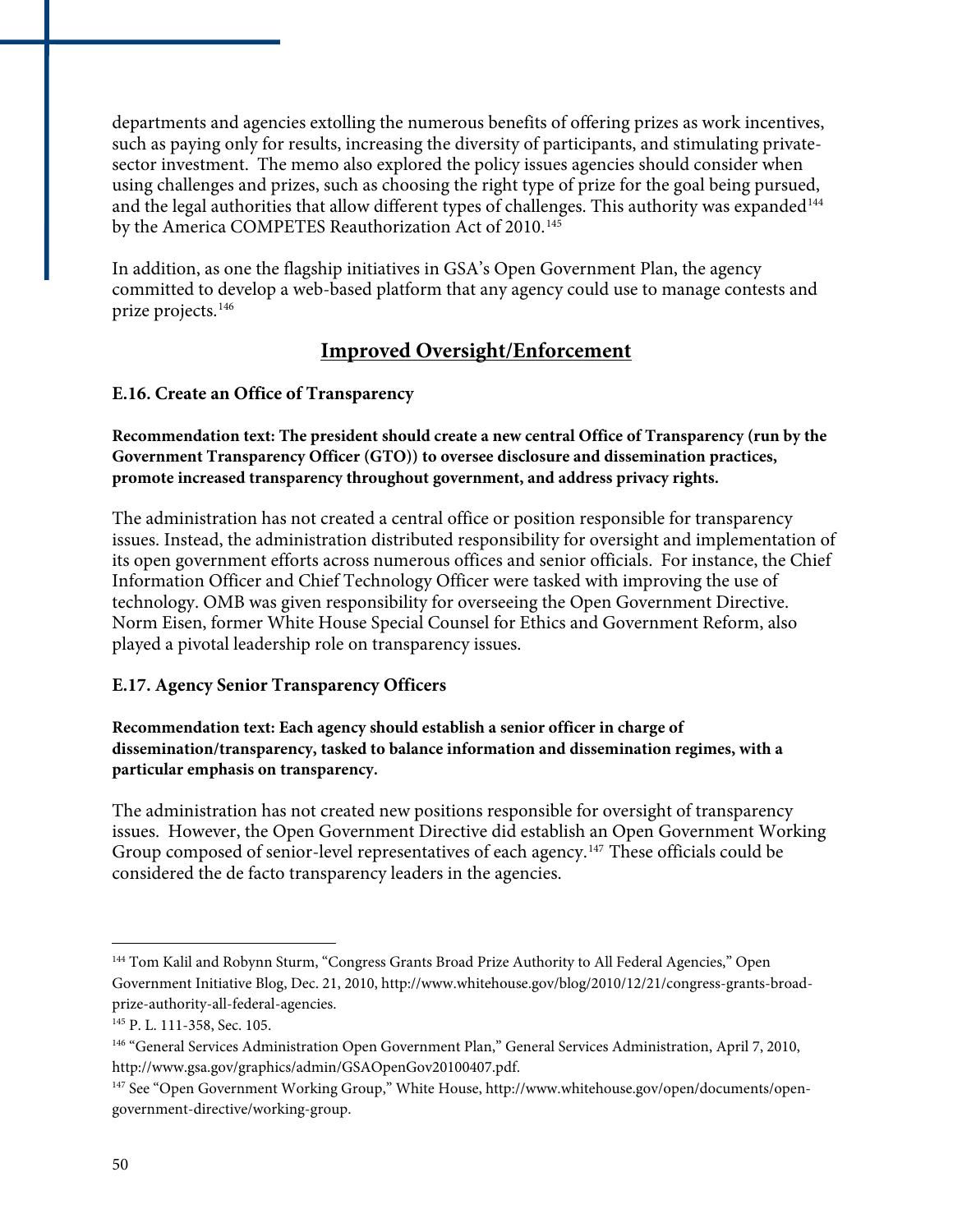The directive also required each agency to designate a high-level Senior Accountable Official responsible for the quality of spending data, which are made publicly available on USAspending.gov.<sup>[148](#page-52-0)</sup> Many agencies also described in their Open Government Plans the officials and staff responsible for overseeing the plans. Often, agencies created new workgroups or committees comprised of personnel from offices across the agency. For instance, the Department of Transportation details its Open Government Planning Structure with numerous new groups, starting with Champions/Executive Sponsors; an Open Government Executive Steering Group; four workgroups on issues such as technology, policy, culture; and Data.gov; and nine Open Government Sub-Groups. The membership of most groups is merely a list of the offices participating in the groups.

#### **E.18. Transparency Metrics**

**Recommendation text: The president should create a Dissemination/Transparency Working Group made up of new agency Senior Dissemination/Transparency Officers and task it to establish metrics for outcome (not process) to assess agency transparency and use them to regularly evaluate and report on progress.** 

The Open Government Directive established an Interagency Open Government Working Group composed of senior-level representatives of each agency. The working group is currently contemplating how to move beyond evaluating accomplishing basic tasks and plans to assessing implementation and actual performance, but it has not developed specific metrics yet.

The Open Government Dashboard, mentioned previously, provides some simple metrics on open government performance, though some advocates have found the dashboard lacking.

#### **E.19. Public Interest Review Board**

**Recommendation text: The president should create a public interest review board to advise the government on information dissemination and to provide advice when an agency refuses to disseminate information to the public.** 

The administration has not created any official public interest review board to advise on open government issues. However, participation and collaboration have been key principles for every stage of the administration's efforts. Prior to developing the Open Government Directive, the administration opened the process to the public with a three-stage project to gather ideas, prioritize them, and draft potential proposals. The Open Government Directive required agencies to develop their plans collaboratively with the public and stakeholders. Also, the Interagency Open Government Workgroup has regularly invited representatives of public interest groups to discuss concerns, performance, and opportunities.

#### **E.20. Mandatory Transparency Training**

 $\overline{a}$ 

**Recommendation text: The president should establish mandatory training for agency officials on transparency requirements and policies to ensure better implementation, including specific trainings** 

<span id="page-52-0"></span><sup>&</sup>lt;sup>148</sup> See "Open Government Directive: Senior Accountable Officials (SAOs)," White House, http://www.whitehouse.gov/open/documents/open-government-directive/officials.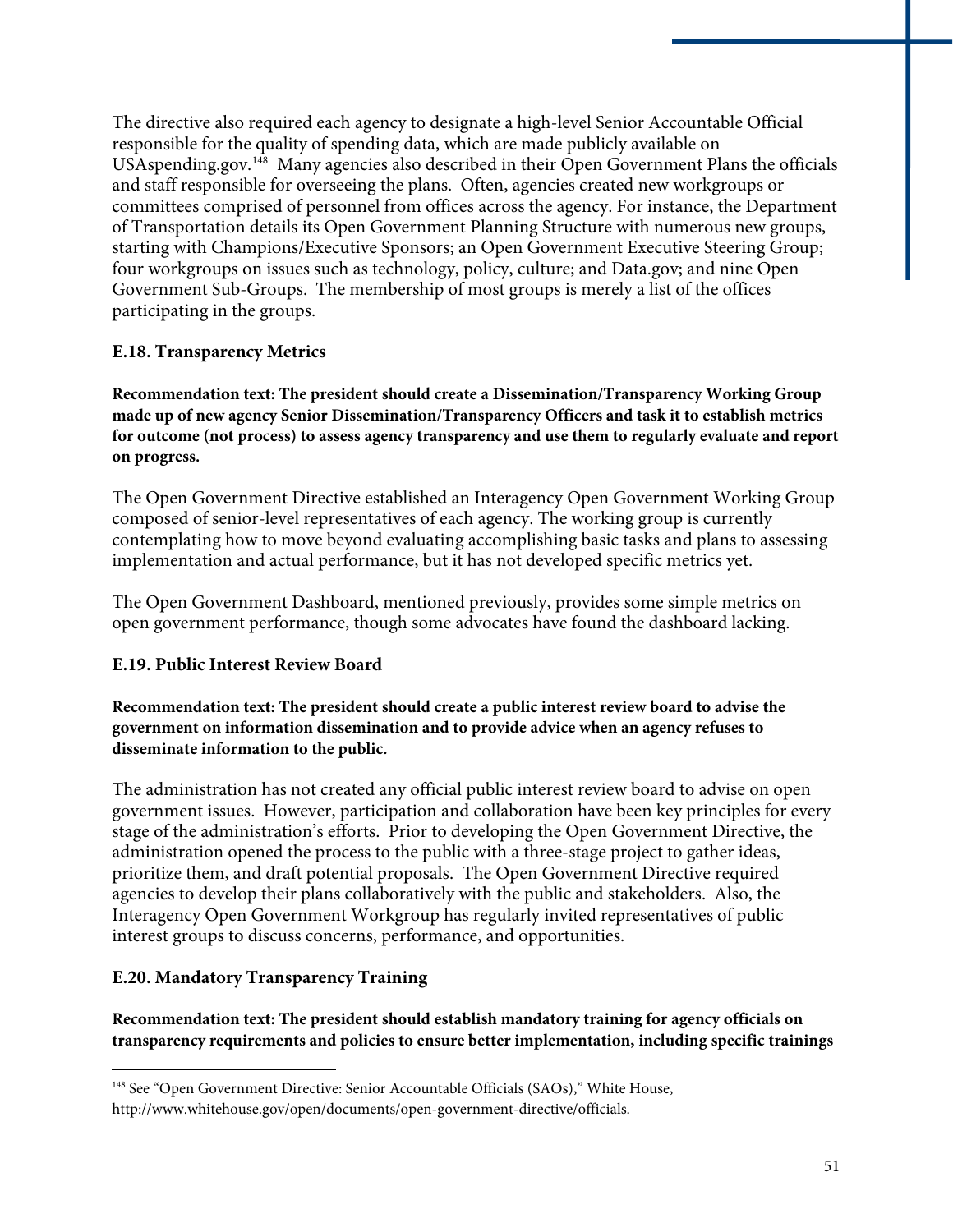**for employees and contractors with classification authority and responsibility for implementing the framework on Controlled Unclassified Information (CUI) (see C.5.).** 

There has not been any government-wide mandatory training on transparency requirements. However, there was an interagency collaborative effort, called the Open Government Directive Workshop, that explored the best ways to implement the Open Government Directive.<sup>[149](#page-53-0)</sup> Hundreds of agency employees attended these events to listen to agency presentations and participate in small discussion groups. On controlled unclassified information, the program guidelines expected from NARA could likely include instructions to agencies on training requirements for personnel authorized to control information. Similarly, the classification guide review currently underway across government may result in clearer training requirements.

Additionally, voluntary training is offered by the Office of Information Policy (on FOIA), the Office of Government Information Services (on FOIA), and NARA (on records management). Also, a March 2010 memo by the White House counsel and chief of staff directed agencies to update their FOIA training to comply with the president's 2009 FOIA memo.

#### **E.21. Criminal Penalty for Willful Concealment**

**Recommendation text: The president should encourage Congress to establish a criminal penalty for willful concealment or destruction of nonexempt agency records requested under FOIA, as well as penalties for employees and contractors who repeatedly fail to comply with CUI policies and employees and contractors with original classification authority who repeatedly fail to comply with proper classification policies.** 

No steps have been taken toward implementing this recommendation. Indeed, DOJ Special Prosecutor James Durham has declined to prosecute the CIA for the deliberate destruction of 92 videotaped recordings of enhanced interrogations at CIA black sites,<sup>[150](#page-53-1)</sup> despite the fact that a court had ordered the tapes preserved and produced.

#### **Long-Term Vision for Government Transparency**

#### **E.22. Right-to-Know Law**

#### **Recommendation text: Government should have an affirmative legal obligation to disclose information to the public in a timely manner, thereby expanding the presumption of openness.**

No immediate steps have been taken to realize this long-term recommendation. However, the Obama administration has issued several policy statements without the force of law exhorting agencies to affirmatively disclose information; see E.1.

<span id="page-53-0"></span><sup>149</sup> See http://opengov-workshop.eventbrite.com/.

<span id="page-53-1"></span><sup>150</sup> Terry Frieden, "No prosecution for destruction of CIA tapes, Justice Department says," CNN, Nov. 9, 2010, http://articles.cnn.com/2010-11-09/us/cia.interrogation.tapes\_1\_interrogation-videotapes-destruction-of-cia-tapesjustice-department? s=PM:US.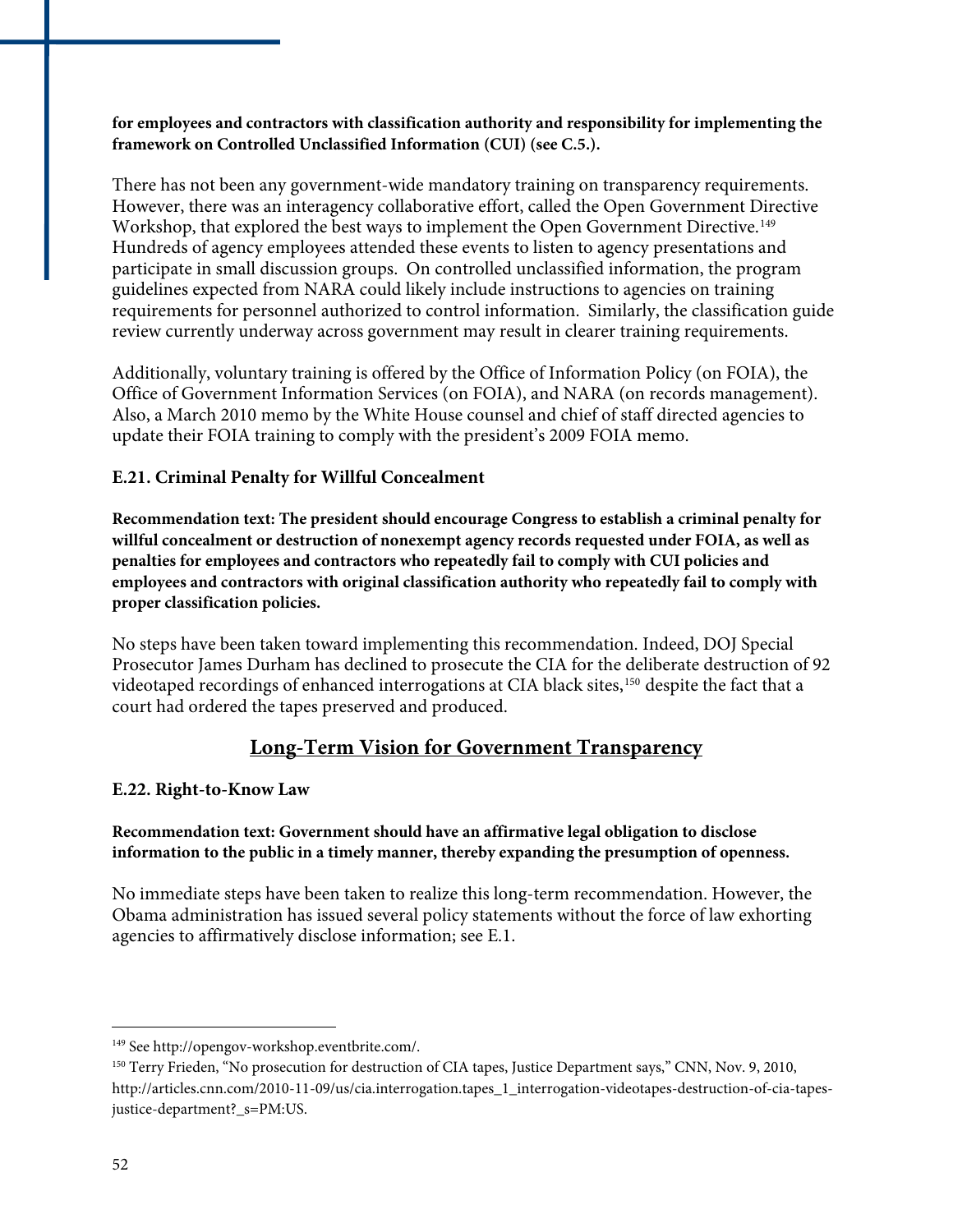to publish all publicly available information online in a timely fashion with some limited In addition, the Public Online Information Act,<sup>[151](#page-54-0)</sup> introduced in 2010 by Rep. Steve Israel (D-NY)<sup>[152](#page-54-1)</sup> in the House and Sen. Jon Tester (D-MT)<sup>[153](#page-54-2)</sup> in the Senate, would have required agencies exceptions. The bill did not pass either house during the 111<sup>th</sup> Congress and as of this writing has not been reintroduced in the 112<sup>th</sup> Congress. The bill has not been fully endorsed by the openness community.

#### **E.23. Enforcement and Oversight of Right-to-Know Law**

**Recommendation text: In developing the federal right-to-know law, the Congress should explore new ways to ensure this right is protected in the long term.** 

No immediate steps have been taken to realize this long-term recommendation.

#### **E.24. Experiment with New Technology**

#### **Recommendation text: Congress should institutionalize the regular authorization of experiments in the use of interactive technologies to strengthen democratic participation in government.**

No immediate steps have been taken by Congress to realize this long-term recommendation. However, a December 2010 report by the President's Council of Advisors on Science and Technology (PCAST) recommended creating a multi-agency effort led by the National Science and Technology Council to "define infrastructure, tools, and best practices that will increase the opportunities for digital democracy at all levels of government," including to "create pathways for fundamental research to be explored and evaluated on national testbeds, and for high impact approaches to be translated into practice."[154](#page-54-3)

#### **E.25. Public Awareness of Transparency Rights**

**Recommendation text: Congress should authorize and provide appropriations for a broad education program to encourage the public's understanding of government transparency and ways of using government information.** 

No immediate steps have been taken to realize this long-term recommendation.

<span id="page-54-0"></span><sup>151</sup> See http://sunlightfoundation.com/policy/poia/.

<span id="page-54-1"></span><sup>152 &</sup>quot;H.R. 4858 Public Online Information Act of 2010," http://hdl.loc.gov/loc.uscongress/legislation.111hr4858.

<span id="page-54-2"></span><sup>153 &</sup>quot;S. 3321 Public Online Information Act of 2010," http://hdl.loc.gov/loc.uscongress/legislation.111s3321.

<span id="page-54-3"></span><sup>154 &</sup>quot;Designing a Digital Future: Federally Funded Research and Development in Networking and Information Technology," President's Council of Advisors on Science and Technology, Dec. 2010,

http://www.whitehouse.gov/sites/default/files/microsites/ostp/pcast-nitrd-report-2010.pdf.